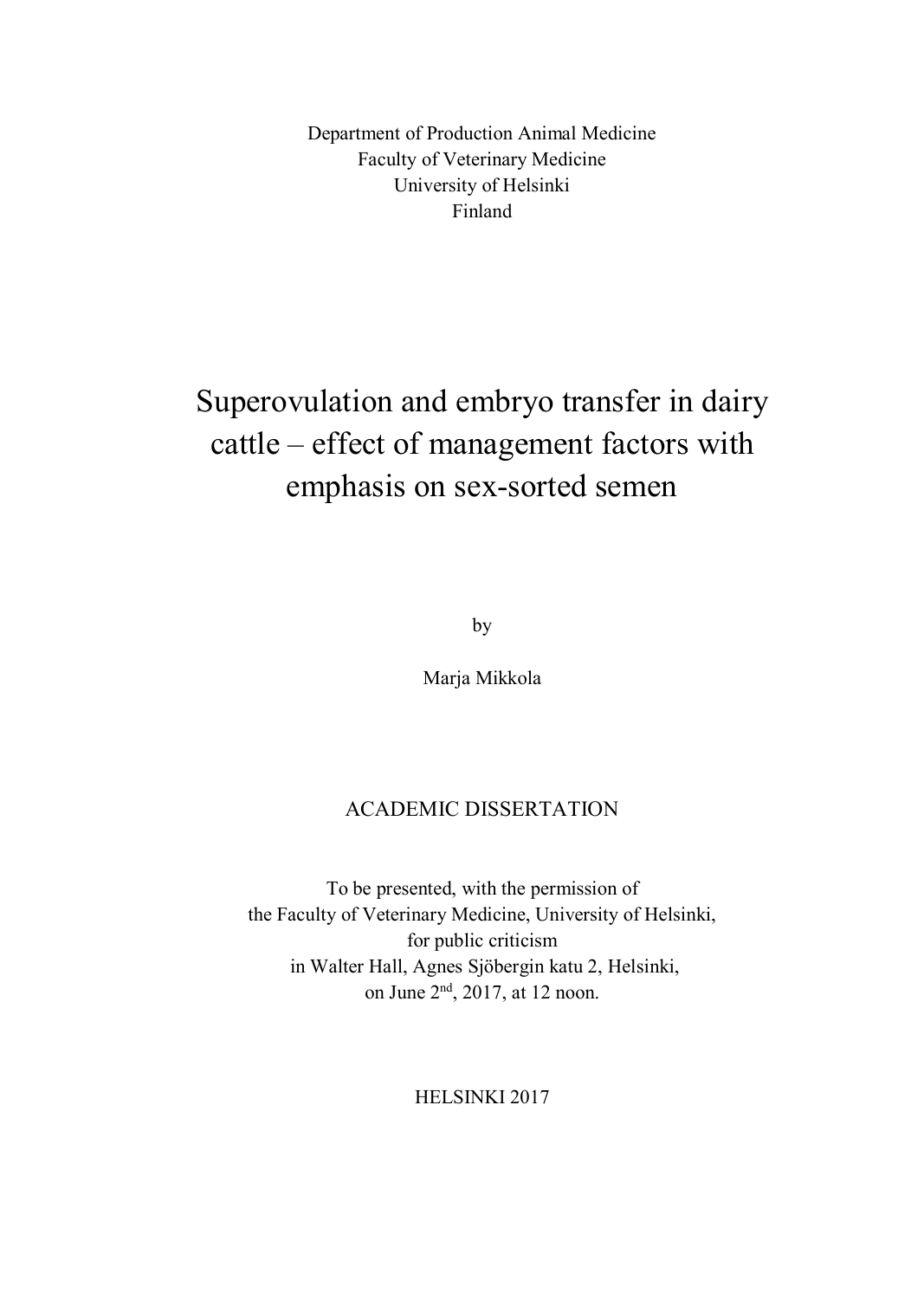| <b>Director of studies</b> | Professor Magnus Andersson DVM, PhD<br>Department of Production Animal Medicine<br>Faculty of Veterinary Medicine<br>University of Helsinki<br>Finland                                                                     |  |  |
|----------------------------|----------------------------------------------------------------------------------------------------------------------------------------------------------------------------------------------------------------------------|--|--|
| <b>Supervisor</b>          | Adjunct Professor Juhani Taponen DVM, PhD<br>Department of Production Animal Medicine<br>Faculty of Veterinary Medicine<br>University of Helsinki<br>Finland                                                               |  |  |
| <b>Pre-examiners</b>       | Associate Professor Renée Båge DVM, PhD, Dipl ECAR<br>Department of Clinical Sciences<br>Swedish University of Agricultural Sciences<br>Sweden                                                                             |  |  |
|                            | Professor Peter J. Hansen MS, PhD<br>Department of Animal Sciences<br>University of Florida<br><b>USA</b>                                                                                                                  |  |  |
| Opponent                   | Associate Professor Peter L.A.M. Vos DVM, PhD, Dipl<br><b>ECAR and ECBHM</b><br>Department of Farm Animal Health<br><b>Section Reproduction</b><br>Faculty of Veterinary Medicine<br>Utrecht University<br>The Netherlands |  |  |
| Chairman                   | Professor Magnus Andersson DVM, PhD<br>Department of Production Animal Medicine<br>Faculty of Veterinary Medicine<br>University of Helsinki<br>Finland                                                                     |  |  |

ISBN 978-951-51-3122-5 (paperback) ISBN 978-951-51-3123-2 (PDF) Unigrafia 2017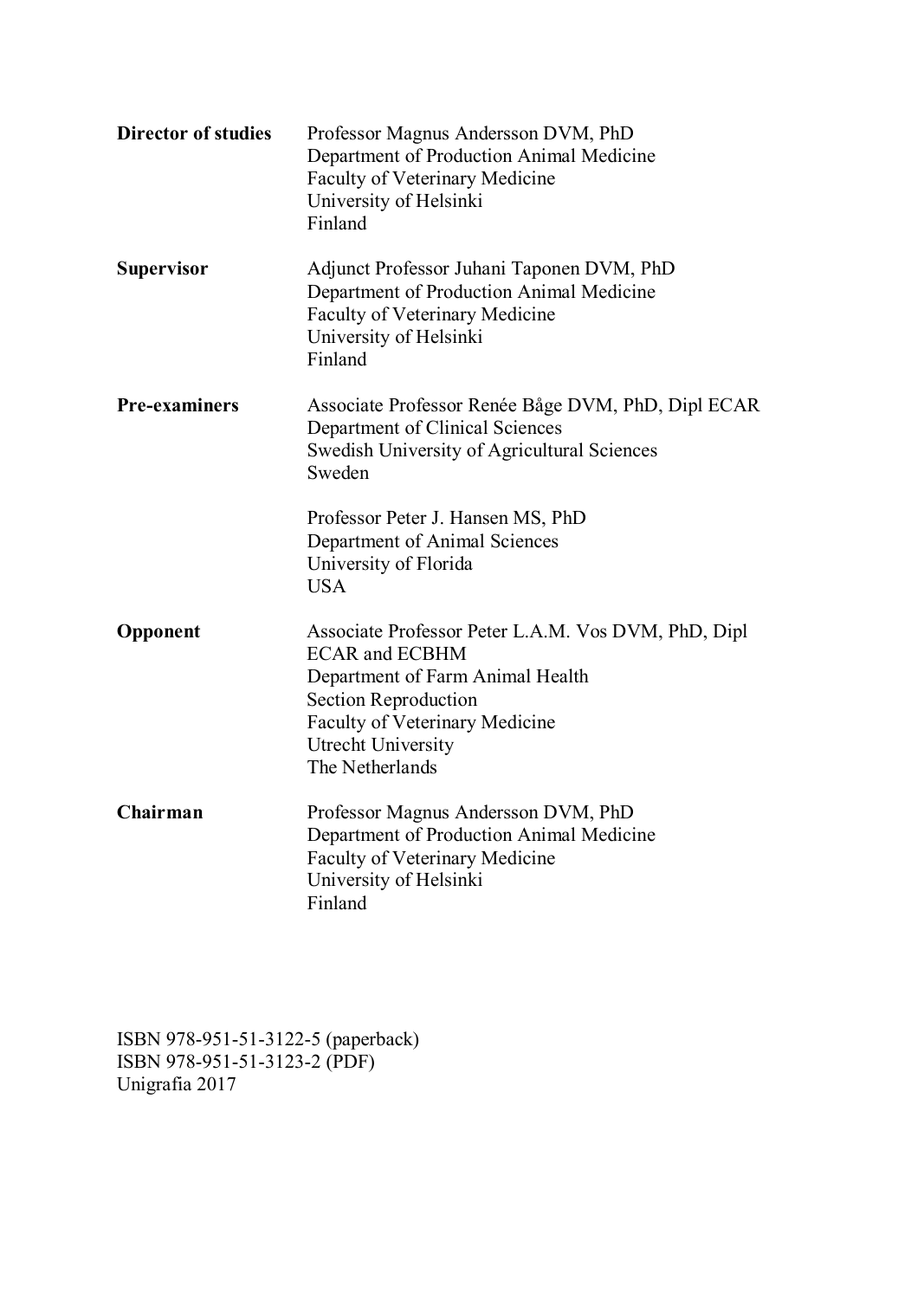"There is a grandeur in this view of life, with its several powers, having been originally breathed into a few forms or into one; and that, whilst this planet has gone cycling on according to the fixed law of gravity, from so simple a beginning endless forms most beautiful and most wonderful have been, and are being, evolved."

> - Charles Darwin On the Origin of Species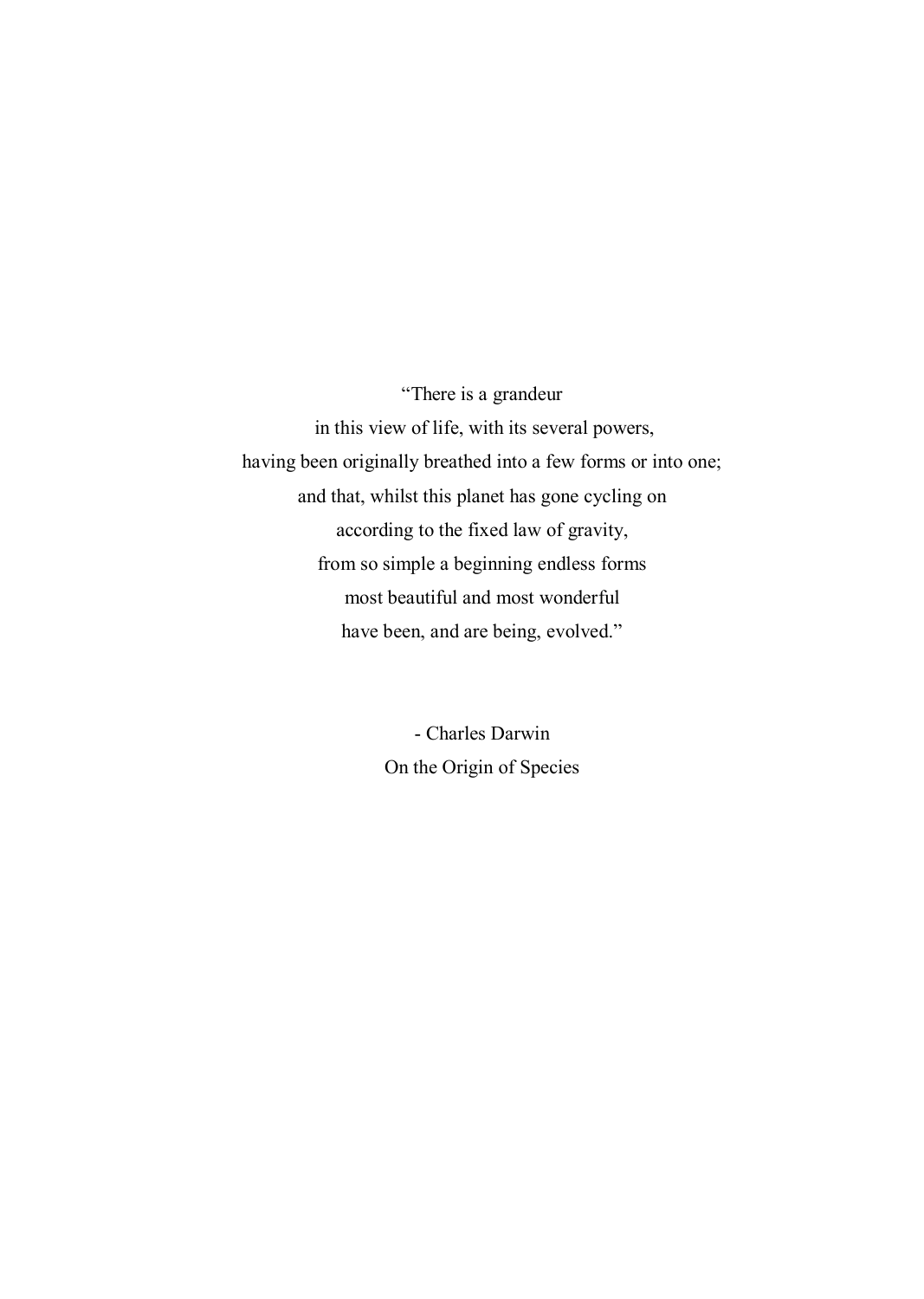# **CONTENTS**

| 1.                                                                                  |  |
|-------------------------------------------------------------------------------------|--|
| Major animal-related factors affecting the outcome of superovulation  14<br>$2_{-}$ |  |
|                                                                                     |  |
|                                                                                     |  |
|                                                                                     |  |
|                                                                                     |  |
| 4. Management factors affecting the outcome of superovulation  17                   |  |
|                                                                                     |  |
|                                                                                     |  |
|                                                                                     |  |
|                                                                                     |  |
|                                                                                     |  |
|                                                                                     |  |
|                                                                                     |  |
|                                                                                     |  |
|                                                                                     |  |
|                                                                                     |  |
|                                                                                     |  |
|                                                                                     |  |
|                                                                                     |  |
| $1_{-}$                                                                             |  |
|                                                                                     |  |
|                                                                                     |  |
| 2.2.                                                                                |  |
| Superovulation using two commercial FSH-preparations (II)  34                       |  |
|                                                                                     |  |
|                                                                                     |  |
|                                                                                     |  |
|                                                                                     |  |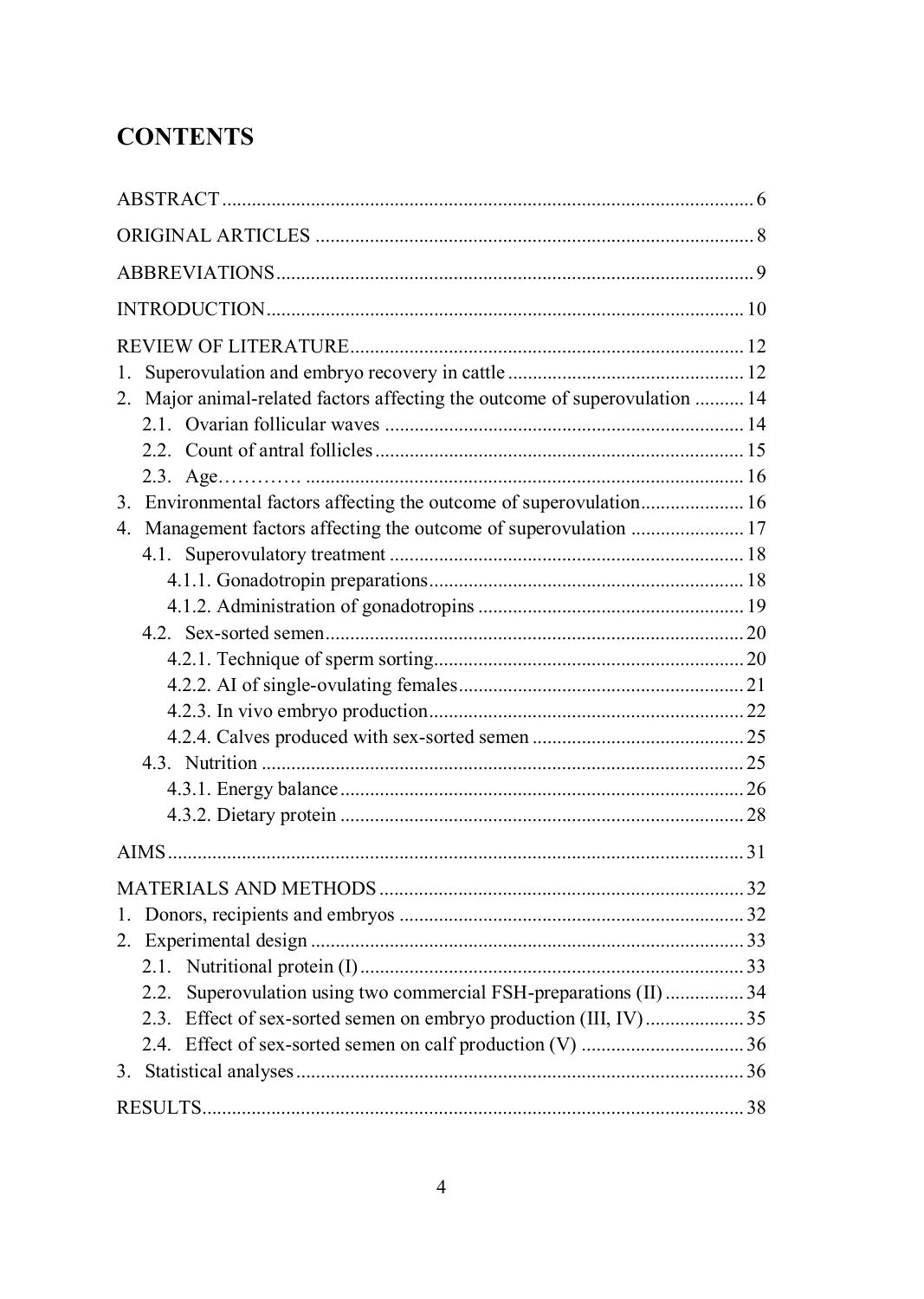| 1. Effect of nutritional protein supplementation on embryo yield (I)  38         |  |
|----------------------------------------------------------------------------------|--|
|                                                                                  |  |
| 3. Effect of sex-sorted semen on embryo yield and quality (III, IV)  40          |  |
| 4. Effect of sex-sorted semen in embryo production on pregnancy rate after ET    |  |
|                                                                                  |  |
|                                                                                  |  |
|                                                                                  |  |
|                                                                                  |  |
| 3. Effect of sexed sperm on embryo yield, quality and developmental kinetics. 48 |  |
|                                                                                  |  |
|                                                                                  |  |
|                                                                                  |  |
|                                                                                  |  |
|                                                                                  |  |
| 4. Effect of sexed semen on pregnancy rate and calf mortality after embryo       |  |
|                                                                                  |  |
|                                                                                  |  |
|                                                                                  |  |
|                                                                                  |  |
|                                                                                  |  |
|                                                                                  |  |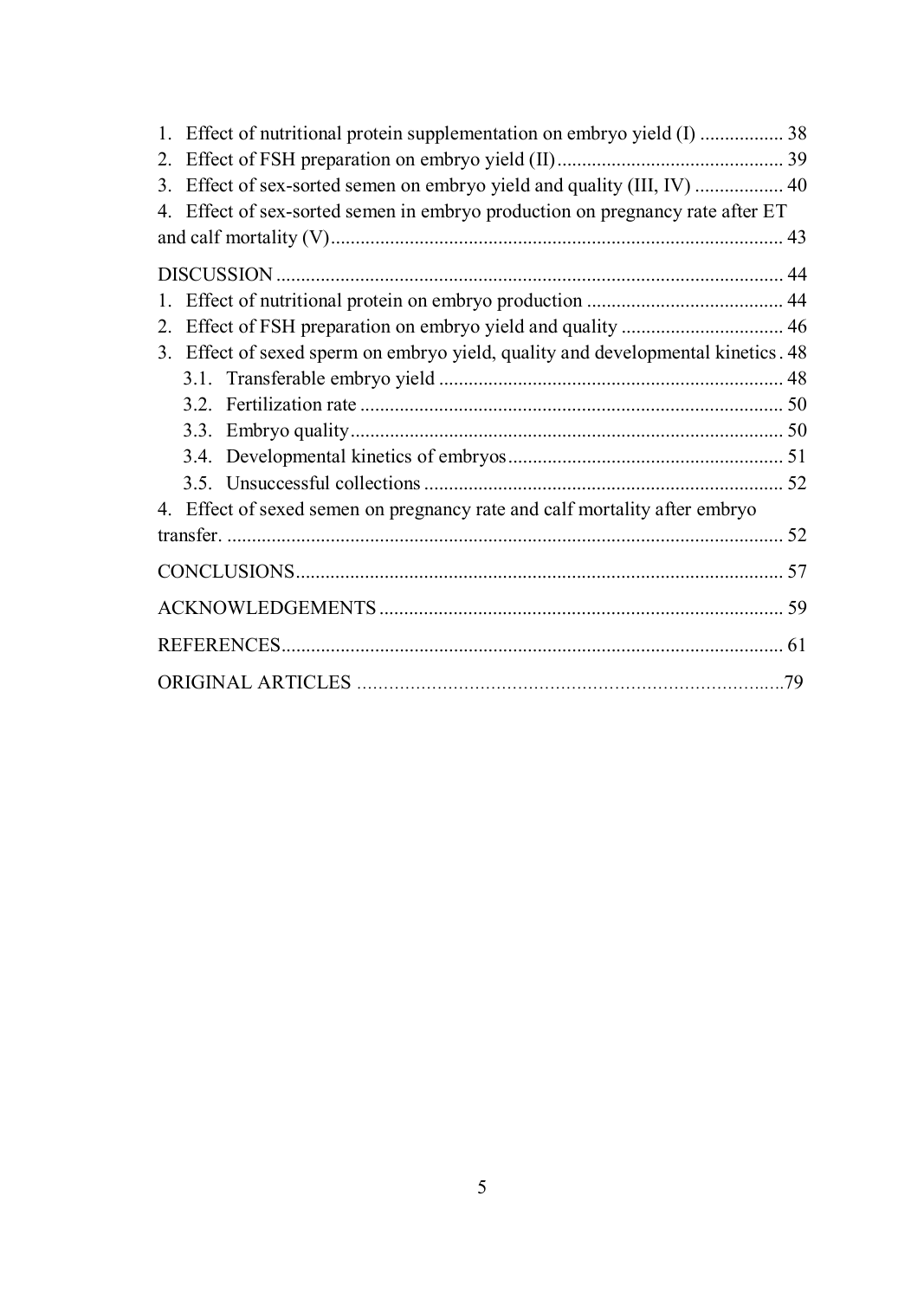## **ABSTRACT**

Multiple ovulation and embryo transfer (MOET) has been established in cattle breeding since the 1970s. It is an efficient means to increase the number of offspring from genetically superior females. Despite nearly 50 years of development, the average number of transferable embryos recovered in a single embryo collection has remained nearly constant at approximately six embryos per donor. Several factors contribute to the outcome of superovulation and embryo recovery. These comprise animal-related, environmental and management factors. The most prominent factor affecting the success of superovulation is an animal-related attribute: the ovarian follicular population responsive to exogenous gonadotropin stimulation. Environmental factors, such as heat stress or other external factors causing stress, can compromise the embryo yield after superovulation. However, such factors represent a management challenge. The superovulatory outcome is additionally affected by several factors that can conflict with management decisions, including nutritional management of the donor, gonadotropin treatment protocol and semen and technical performance of donor inseminations.

The purpose of the work presented in this thesis was to investigate management factors that affect the efficacy of MOET. First, the effect of nutritional protein in the form of rapeseed meal on superovulation of dairy heifers was studied. One-year old heifers were fed diets formulated to meet energy requirements for 800 g daily gain and crude protein either at 14% or 18%, which was higher than the feeding recommendations and the common practice on farms. There was no effect of the higher protein level on the ovulation rate, total number of embryos recovered or the number of transferable embryos. Feeding an energy-adequate diet containing moderate or high protein with respect to feeding recommendations resulted in comparable embryo yields.

The efficacy of two commercial FSH products was compared in a retrospective study on superovulations of heifers and cows on Finnish dairy farms and an embryo collection station. A highly purified porcine FSH with a low LH:FSH ratio, Folltropin, was used for 2592 superovulations, and Pluset, containing equal amounts of LH and FSH, was used for 1398 superovulations. Pluset-treated donors had a higher ovulation rate, yielding 1.1 recovered structures (embryos and ova) more than those receiving Folltropin. However, the difference was characterized by more unfertilized ova (UFO). For transferable embryos, the number, quality and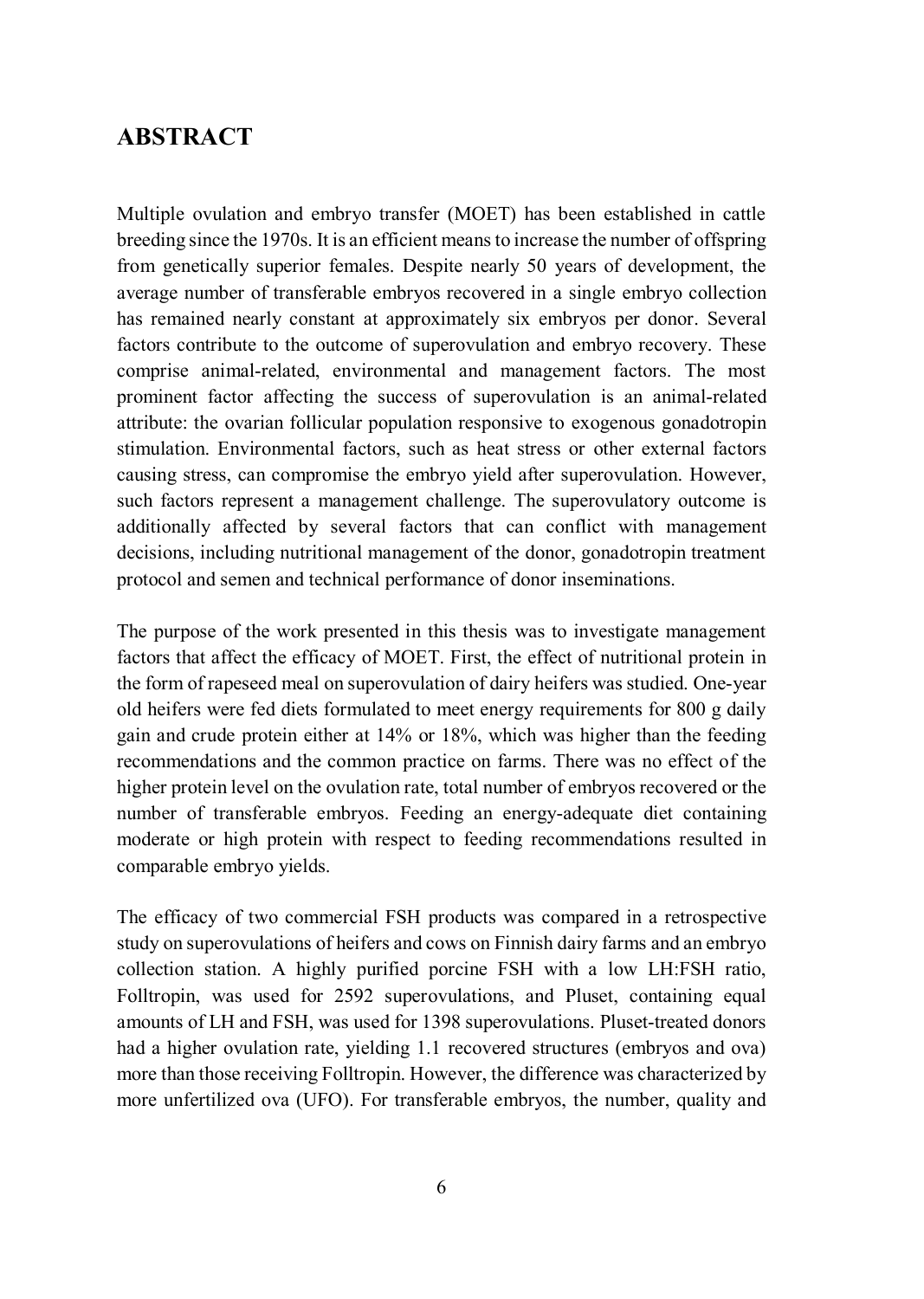developmental stage were similar for both preparations. Therefore, it can be concluded that the efficacy of the preparations is comparable.

The effect of sex-sorted semen on efficacy of MOET was investigated from a dataset of commercial embryo collections and transfers. A total of 443 embryo collections produced with sex-sorted semen and 1528 produced with conventional semen were analyzed. Sex-sorted semen decreased the number of transferable embryos and increased proportions of UFO and degenerated embryos, compared with non-sorted semen. The decrease was more evident in cows than in heifers. The proportion of poor quality embryos was higher and there was a slight delay in the embryo developmental kinetics for sexed embryos. The risk of recovering no transferable embryos was increased when sex-sorted semen was used. Pregnancy rates after transfer of embryos produced with sex-sorted semen were 12% lower than for embryos originating from conventional semen. It can be concluded from these studies on sexed semen that the use of sex-sorted semen is profitable because more female calves can be produced from a donor heifer, wasting less recipient resources. For superovulated cows, equal numbers of female calves can be produced per embryo collection, but the need for only half the number of recipients compared with using conventional semen favors the use of sexed semen when female progeny are desired.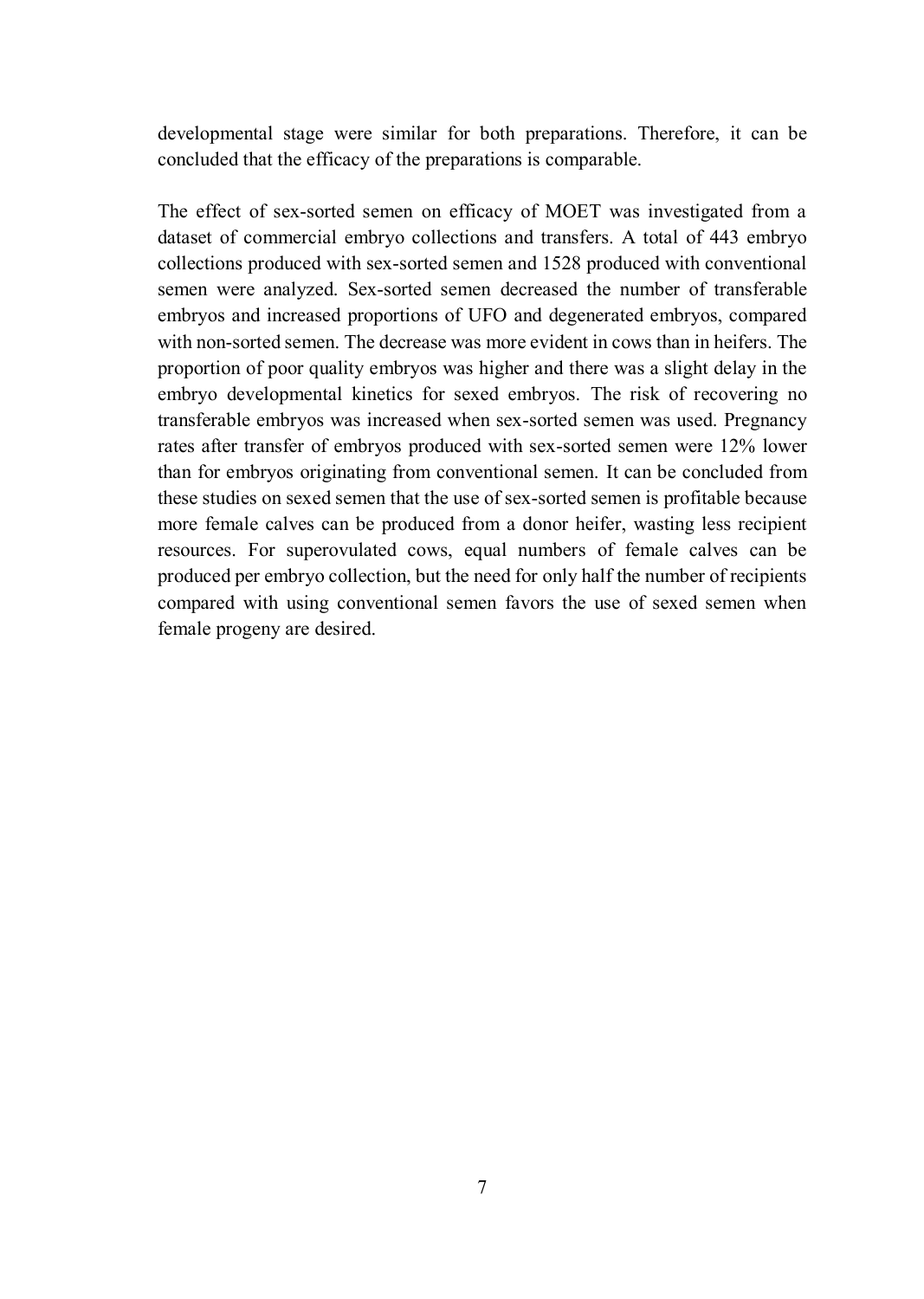# **ORIGINAL ARTICLES**

This dissertation is based on the following original articles, which will be referred to in the text by their Roman numerals:

- I Mikkola M., Mäntysaari P., Tammiranta N., Peippo J., Taponen J. Effect of dietary protein on embryo recovery rate and quality in superovulated heifers. Anim Reprod Sci. 2005, 87: 193-202.
- II Mikkola M., Taponen J. Embryo yield in dairy cattle after superovulation with Folltropin or Pluset. Theriogenology 2017, 88: 84-88.
- III Kaimio I.\* , Mikkola M.\* , Lindeberg H., Heikkinen J., Hasler J.F., Taponen J. Embryo production with sex-sorted semen in superovulated dairy heifers and cows. Theriogenology 2013, 80: 950-954. (\*equal authorship)
- IV Mikkola M., Taponen J. Quality and developmental rate of embryos produced with sex-sorted and conventional semen from superovulated dairy cattle. Theriogenology 2017, 87: 135-140.
- V Mikkola M., Andersson M., Taponen J. Transfer of cattle embryos produced with sex-sorted semen results in impaired pregnancy rate and increased male calf mortality. Theriogenology 2015, 84: 1118-1122.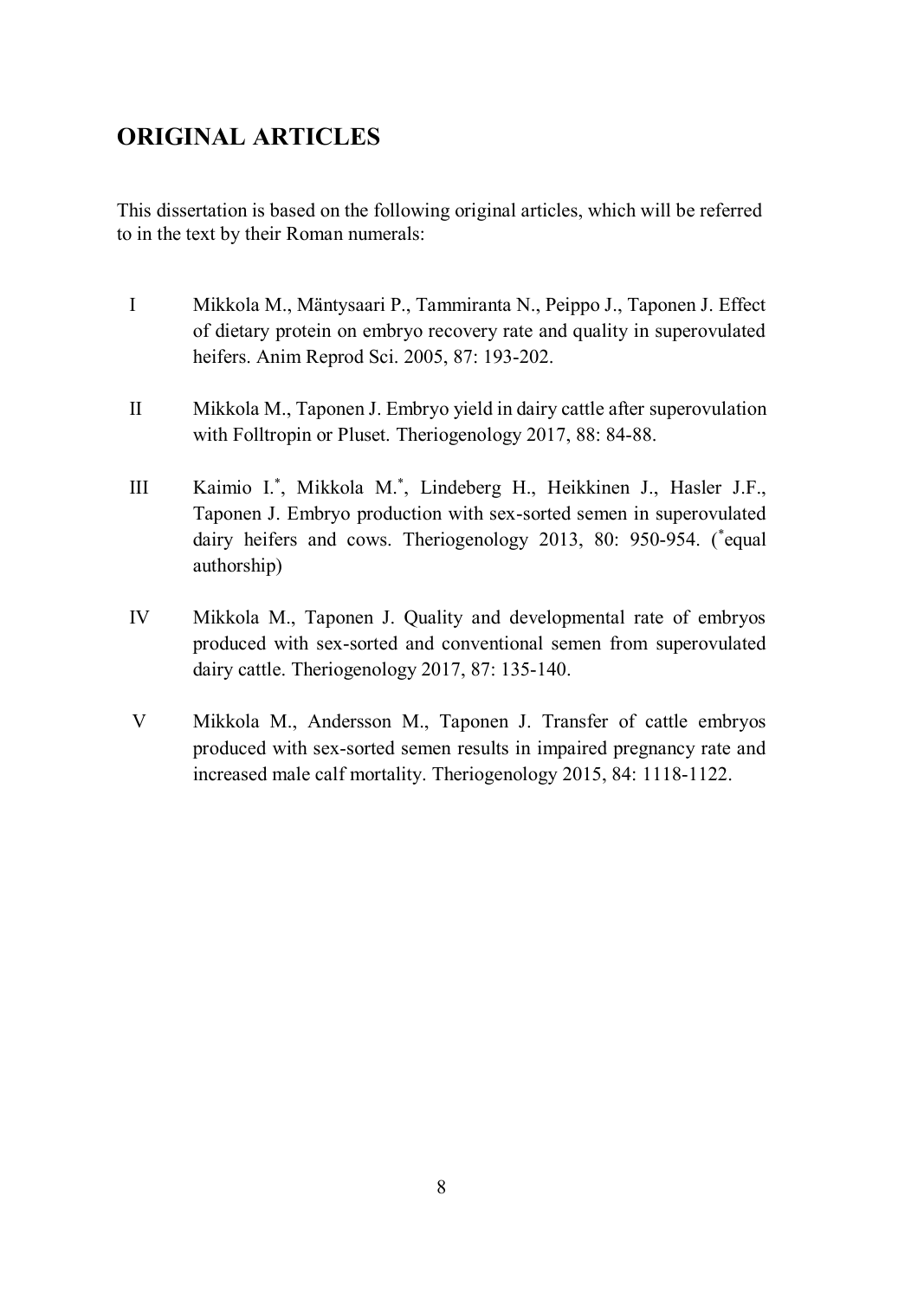# **ABBREVIATIONS**

| ΑI              | artificial insemination                |
|-----------------|----------------------------------------|
| AFC             | antral follicular count                |
| AMH             | Anti-Müllerian hormone                 |
| <b>BUN</b>      | blood urea nitrogen                    |
| CL              | corpus luteum, corpora lutea           |
| COC             | cumulus-oocyte-complex                 |
| CP              | crude protein                          |
| <b>DUI</b>      | deep uterine insemination              |
| eCG             | equine chorionic gonadotropin          |
| ET              | embryo transfer                        |
| GnRH            | gonadotropin-releasing hormone         |
| <b>FSH</b>      | follicle stimulating hormone           |
| i.m.            | intramuscular                          |
| <b>IVF</b>      | in vitro fertilization                 |
| <b>IVP</b>      | <i>in vitro</i> production             |
| LH              | luteinizing hormone                    |
| <b>MOET</b>     | multiple ovulation and embryo transfer |
| <b>NEB</b>      | negative energy balance                |
| $PGF_{2\alpha}$ | prostaglandin $F_{2\alpha}$            |
| <b>UFO</b>      | unfertilized oocyte, unfertilized ova  |
|                 |                                        |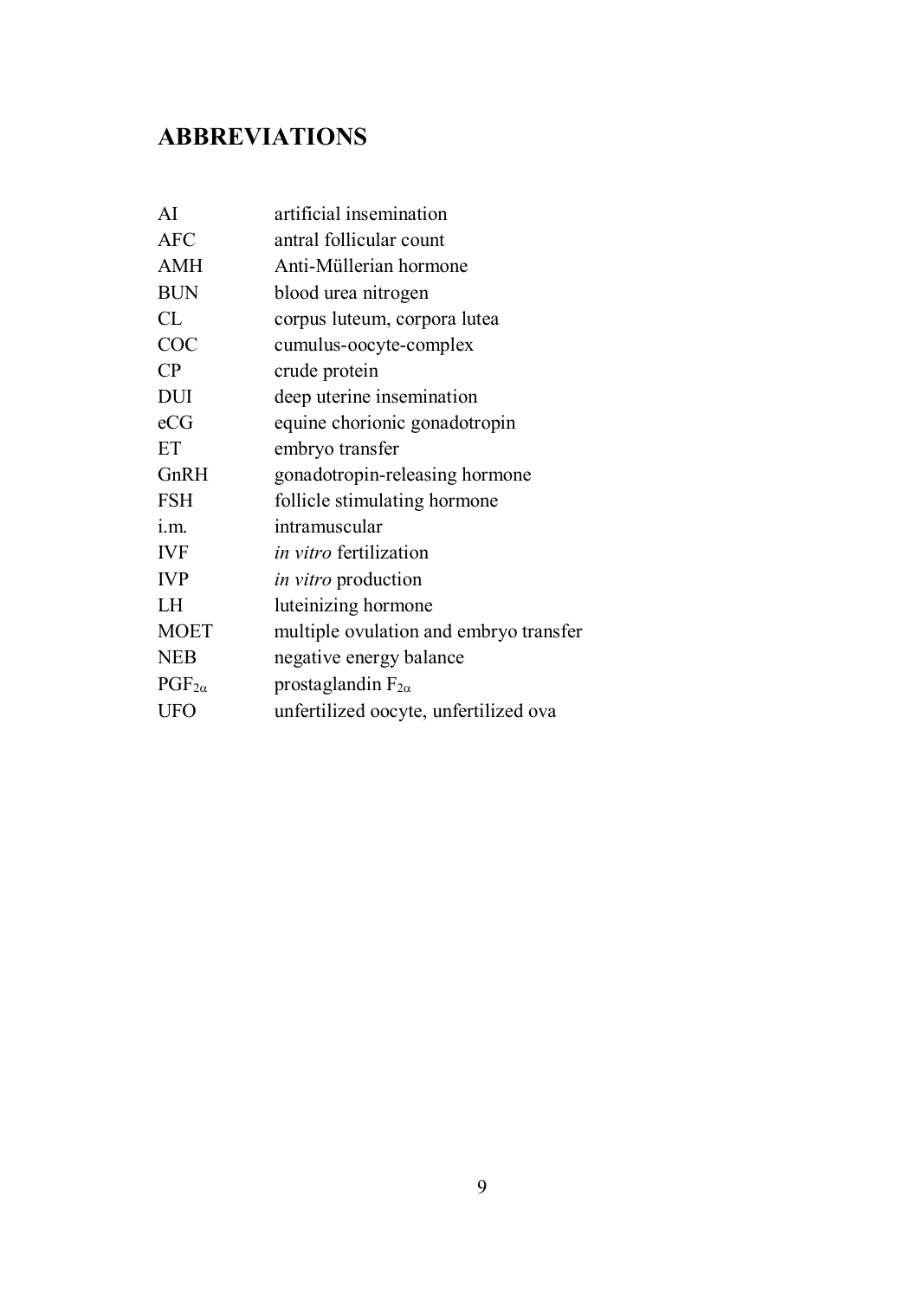# **INTRODUCTION**

Multiple ovulation and embryo transfer (MOET) entered into standard use in dairy cattle breeding since commercialization of the industry in the early 1970s, enhancing production of multiple offspring from genetically superior females. However, the efficiency of a superovulation and embryo collection procedure has not improved markedly during four decades of commercial embryo transfer (ET). The efficiency of a superovulation procedure is evaluated in terms of the numbers of viable embryos, pregnancies and live calves.

The number of viable embryos recovered from a donor in one embryo collection averages six, but varies considerably among animals, with approximately 15% of embryo collections resulting in no transferable embryos and a small proportion of donors producing 20-50 embryos. Among all donors in the Finnish breeding program, 35% at the embryo collection center produce 70% of the embryos. The unpredictability arising from individual variation in the superovulatory response is a major limiting factor determining the efficiency of MOET in breeding programs. There are numerous donor-related, environmental and management factors that affect the success of superovulation and embryo recovery in cattle.

The objective of this thesis was to study the principal management factors affecting the efficacy of MOET: nutrition, semen type and gonadotropin preparation. The initial reason for the studies included in this thesis originated from the daily work of the author as an ET-practitioner and the need to find solutions to very practical problems. The major nutritional factors influencing the success of superovulation are energy balance and protein intake and quality. Negative energy balance of high yielding dairy cows can compromise the superovulatory response. Today the majority of embryo production in Finland and other countries applying genomic selection in breeding programs relies on heifers, for which energy deficiency does not play a substantial role. However, a relatively common practice on Finnish dairy farms is to provide heifers low to moderate protein feed. Among nutritional factors, the effect of dietary protein content on superovulatory success of dairy heifers was studied in this dissertation.

Several studies comparing the effect of FSH preparations on superovulatory response have been published. However, large-scale data evaluation of the efficacy of Folltropin and Pluset, the two products available on the Finnish veterinary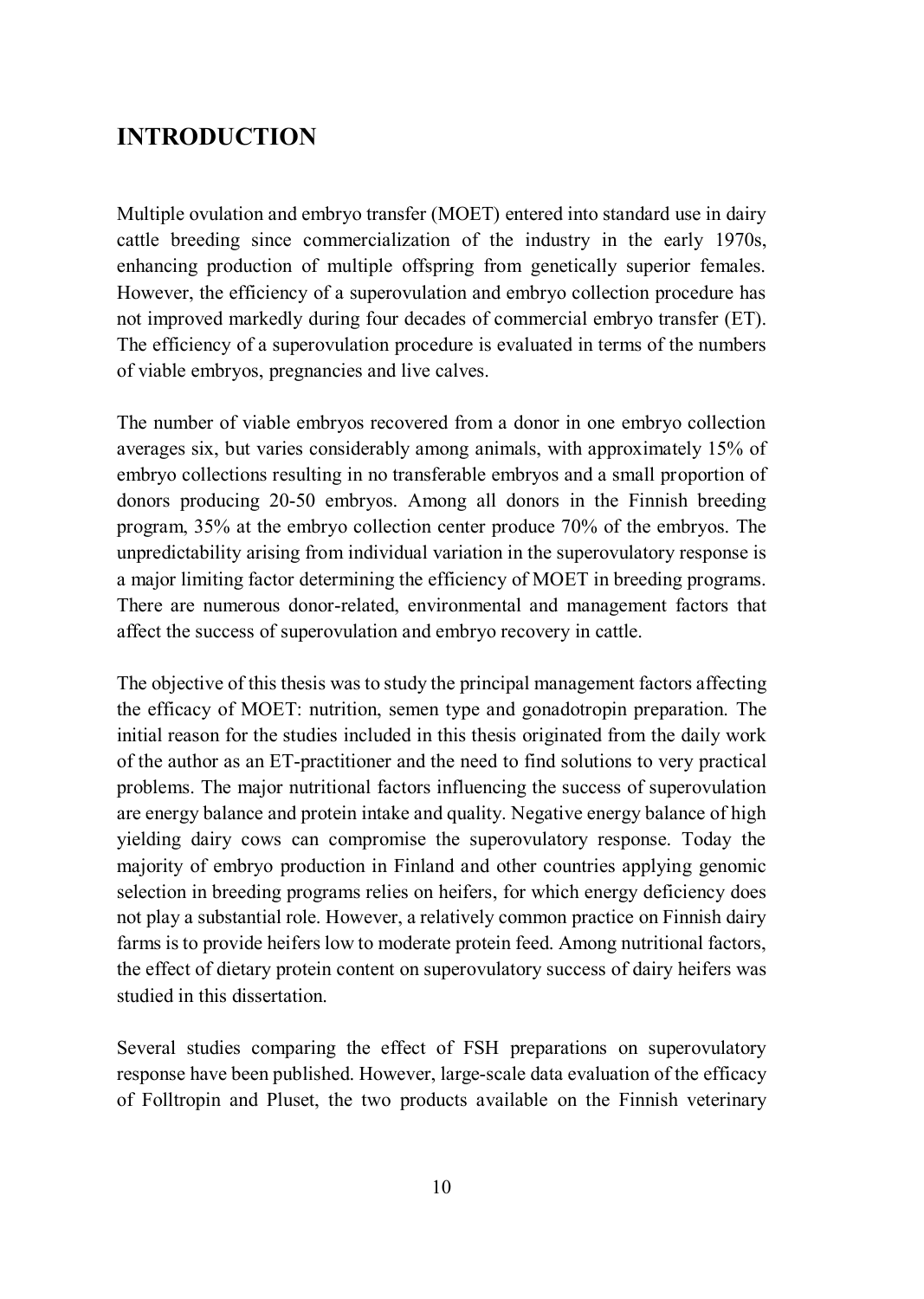market, has been lacking. A retrospective study of superovulation data investigated the effects of FSH treatment protocol.

Sex-sorted bovine semen became commercially available in the early 2000s. Insemination of superovulated donors with sex-sorted semen represents a means to produce progeny of the desired gender. However, the results are not generally comparable with those achieved with non-sorted semen. Embryo yield and quality, as well as the probability of a recipient conceiving, can be compromised. This has impeded large-scale use of sex-sorted semen in ET practice. Sex-sorted semen for superovulated donors and its effect on embryo yield and quality was investigated. Additionally, sex sorted semen was studied in relation to the calving rate of recipients after transfer of embryos produced with sexed semen and calf mortality.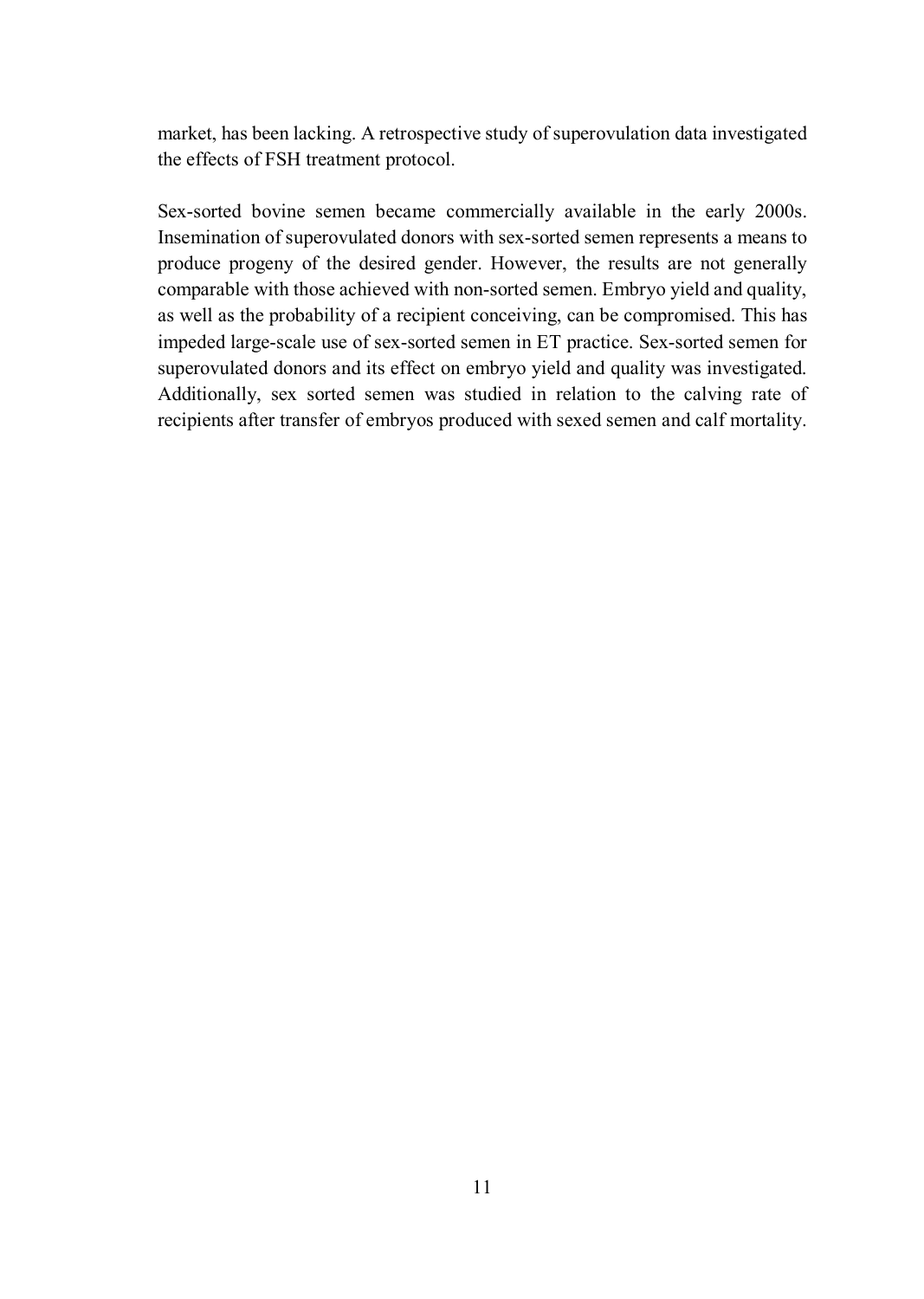# **REVIEW OF LITERATURE**

#### **1. Superovulation and embryo recovery in cattle**

The basic principle of MOET is to produce embryos from a donor animal of superior genetic value following transfer of embryos into recipient animals of lower genetic value. The method aims to increase the number of progeny from the donor, simultaneously decelerating the spread of poor genes of the recipients in the herd. International embryo trade is a growing business in addition to operating at farm level and as a part of a national breeding program. Embryos are considered a safe way to share genetic material across countries because the risk of transmitting diseases is negligible for most pathogens compared with trading live animals. The fundamental steps of MOET are: stimulation of growth of ovarian follicles by administration of gonadotropins, induction of estrus with a luteolytic treatment, insemination and collection of embryos on day 7 post insemination, and fresh embryo transfer to synchronized recipients or freezing of embryos.

Superovulation is usually initiated during the mid-luteal phase of the estrous cycle, from eight to 12 days after estrus. The physiological principle for this approach is based on follicular waves of which there are usually two or three during an estrous cycle, the second emerging around day 10 in most cycles. The aim is to target the exogenous FSH towards a cohort of emerging, gonadotropin-responsive follicles, avoiding the phase of follicular growth when a dominant follicle is functional and the subordinate follicles regressing. An alternative to an approach relying on the stage of estrous cycle is to synchronize the follicular waves either by hormonal or mechanical manipulation. Hormonal control of follicular emergence is based on a progesterone-releasing intravaginal device or progestin implant, combined with GnRH (Deyo et al. 2001) or estradiol (Bo et al. 2006) in those countries where estradiol is approved for food-production animals. An effective approach for wave synchronization, but which is impractical under farm conditions, is to aspirate all follicles  $\geq$ 5 mm, or even only the two largest follicles, a day or two before initiation (Baracaldo et al. 2000). Manipulation of follicular waves is not the practice in Finland where most superovulation treatments are initiated approximately ten days after the reference estrus. Despite this not being a standard procedure in the Nordic countries, most current superovulation protocols rely on exogenous control of follicular waves (Bo & Mapletoft 2014).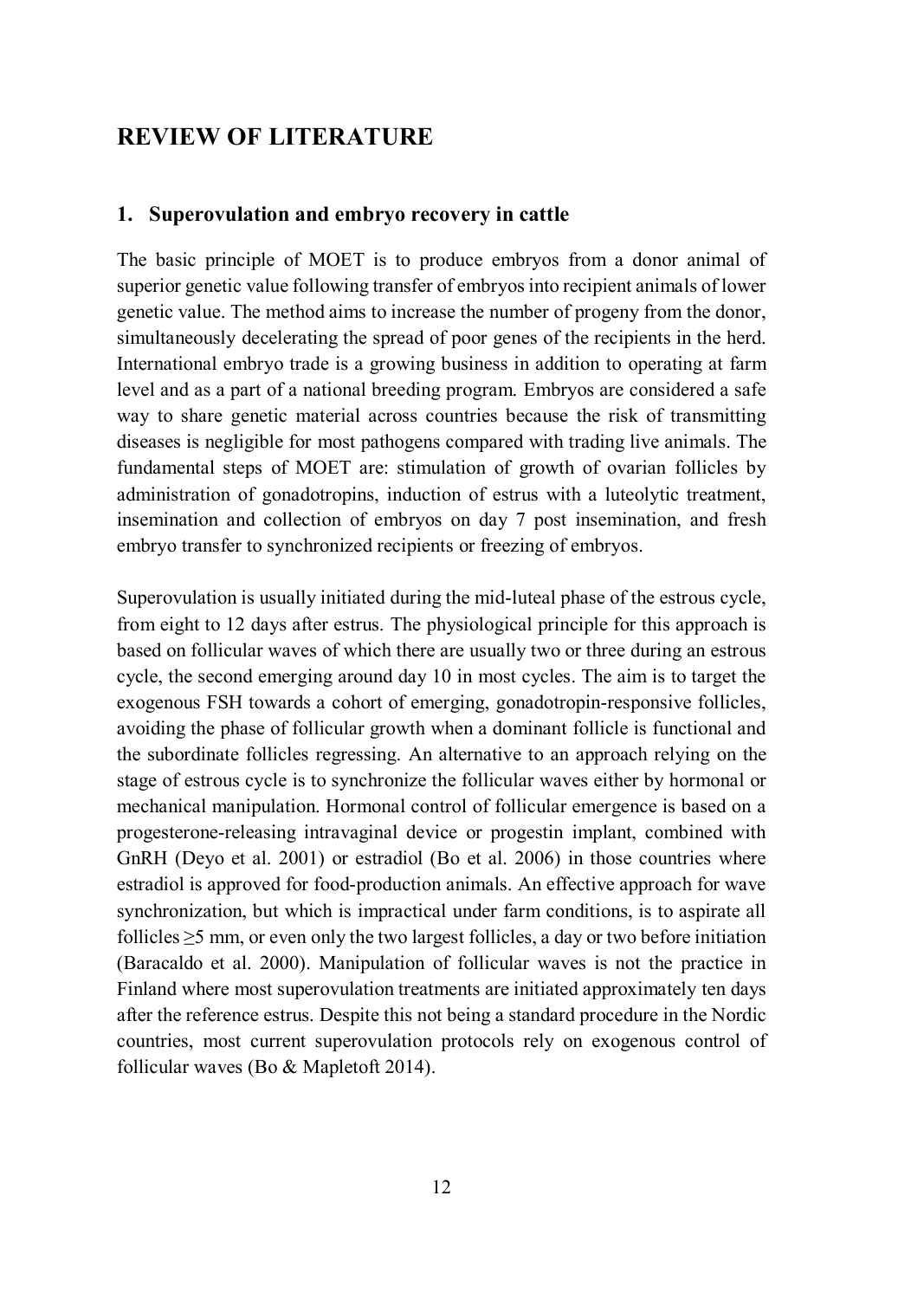The routine practice is to inject FSH twice daily over four to five days. In a fourday standard protocol, prostaglandin  $F2\alpha$  (PGF2 $\alpha$ ) is administered 60 to 72 hours after the initiation of the treatment. Estrus can be detected on average within 48 hours after induction of luteolysis with  $PGF2\alpha$  and AI is performed 12 hours after the onset of estrus. An option for estrus-based insemination is a controlled induction of ovulation, following with a fixed-time AI, thereby avoiding the arduous estrus detection. This approach of timed AI is not utilized in Finland, instead it is recommended that the donor be inseminated 12 h or later after the onset of estrus. More than one insemination is the standard practice to provide sufficient numbers of viable sperm for each potential oocyte ovulating. The time interval from first to last ovulation in a superovulated donor is on average 8.3 h (range 4 to 14 h), the majority of ovulations occurring during the first four hours of the ovulation period (Purwantara et al. 1994). When conventional semen is used for insemination, a standard practice is to repeat the AI after approximately 12 hours. With sex-sorted semen, numerous protocols have been used, resulting in highly variable rates of success.

The embryos are recovered from the uterus by transcervical flushing on day 7 after fertilization (6 to 8 days). Several options are available for the further handling of embryos. They can be transferred fresh during the same day, or cooled and transferred the following day or even after several days. Diagnostics, such as determination of sex or genomic breeding value, are enabled via a biopsy consisting of only approximately ten cells because whole genome amplification technique can be used (Humblot et al. 2010). Currently there is increasing interest in developing alternatives to temporary storage other than freezing. Because genotyping of bovine embryos by profiling of single-nucleotide polymorphisms (SNP) is gradually being adopted in breeding programs, demand has been created for storing the embryos for up to one week until the results of genomic analysis are available. Recent research has demonstrated that embryos can maintain viability at +4 °C for as long as ten days (Ideta et al. 2015). Hypothermic storage of embryos is the current focus of research, but the technique is applied to only a small proportion of embryos. Regarding the numbers of embryos, the most frequent procedure is to freeze them with ethylene glycol as a cryoprotectant. Frozen embryos can subsequently be stored for decades in liquid nitrogen.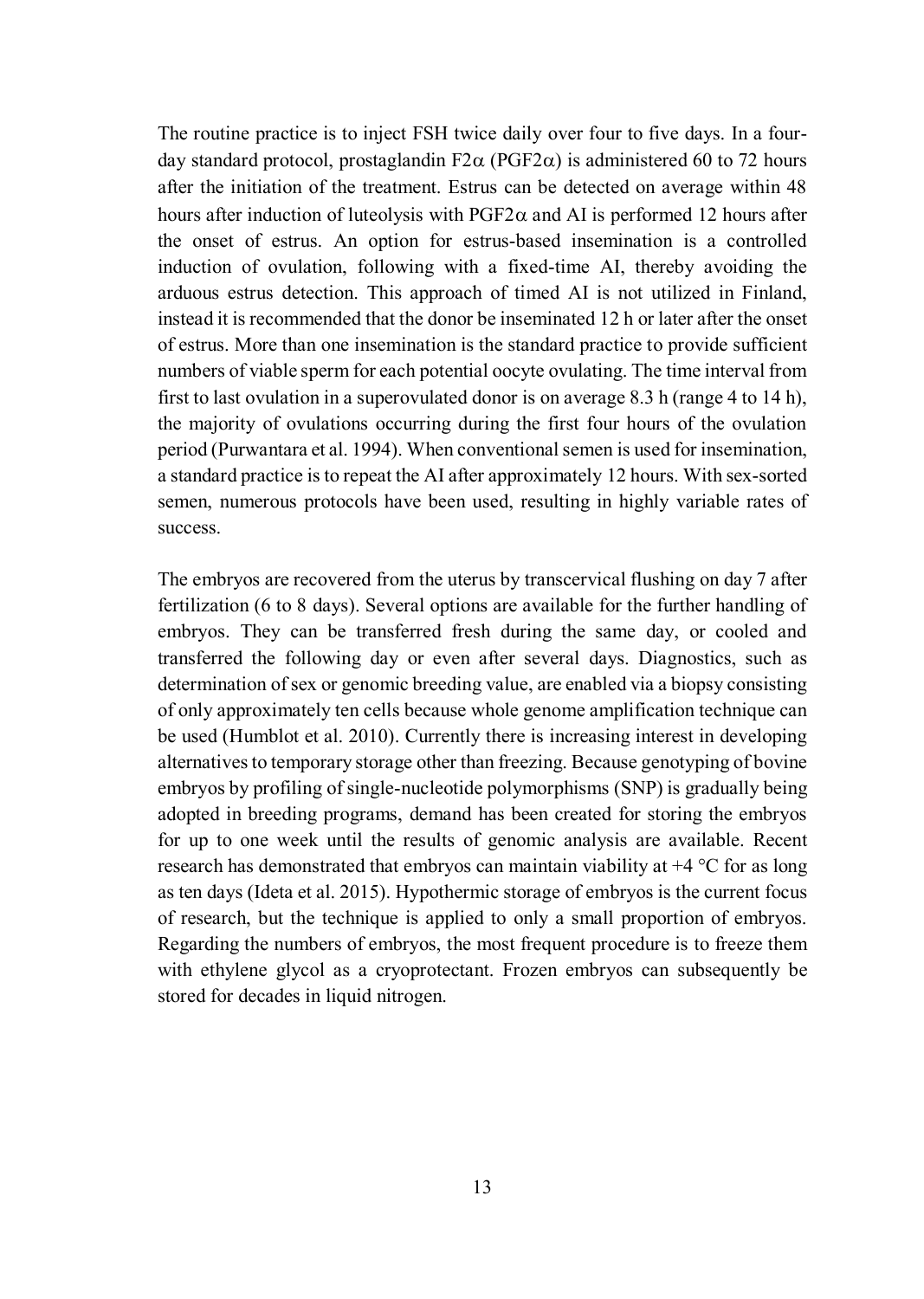### **2. Major animal-related factors affecting the outcome of superovulation**

#### *2.1. Ovarian follicular waves*

Several animal-related, environmental and management factors contribute to the outcome of superovulation treatment in cattle (Kafi & McGowan 1997, Stroud & Hasler 2006). Among the intrinsic, animal-related factors are those related to physiological condition, such as the age, breed and status of the ovarian follicular populations. During the early years of evolution of superovulation, it was agreed that success rate was determined by ovarian status at the time of gonadotropin treatment (Monniaux et al. 1983). In the 1980s and early 1990s research focused on defining the optimal phase of follicular waves for commencing superovulation. Numerous studies concluded that the superovulatory response was compromised in the presence of a dominant follicle at the time of treatment initiation (Guilbault et al. 1991, Wehrman et al. 1996, Brogliatti et al. 1997, Murphy et al. 1998, Kohram et al. 1998, Shaw & Good 2000, Kim et al. 2001). The increase in follicular recruitment and ovulation rate in animals not presenting a dominant follicle does not, however, necessarily lead to greater transferable embryo yield. Very few studies have demonstrated an improvement in embryo yield in the absence of the dominant follicle (Wehrman et al. 1996, Kim et al. 2001). There is inconsistency among results of studies, some not having established any effect of the presence of a dominant follicle (Bergfelt et al. 1997, Diaz et al. 2001). The criteria for the definition of a functionally dominant follicle and the time-interval between dominant follicle ablation and initiation of superovulatory treatment vary among studies. This discrepancy may explain the contrasting results. Diaz et al. (2001) concluded that the exogenous FSH overrides the potential inhibitory effects that a dominant follicle might exert on the pituitary and ovary.

The presence or absence of a dominant follicle is inherently connected to the status of subordinate follicles. During the phase of functional dominance, the subordinate follicles regress and the responsiveness to gonadotropin stimulation is poor. Taken together, the results of research focusing on the phase of dominance and number of potentially recruitable follicles, Kanitz et al. (2002) proposed that the number of ovulations depends on the number of follicles responding to the superovulatory treatment by proliferation, differentiation and ovulation within 120 hours. The number and quality of these responsive follicles are crucial for a superovulatory response.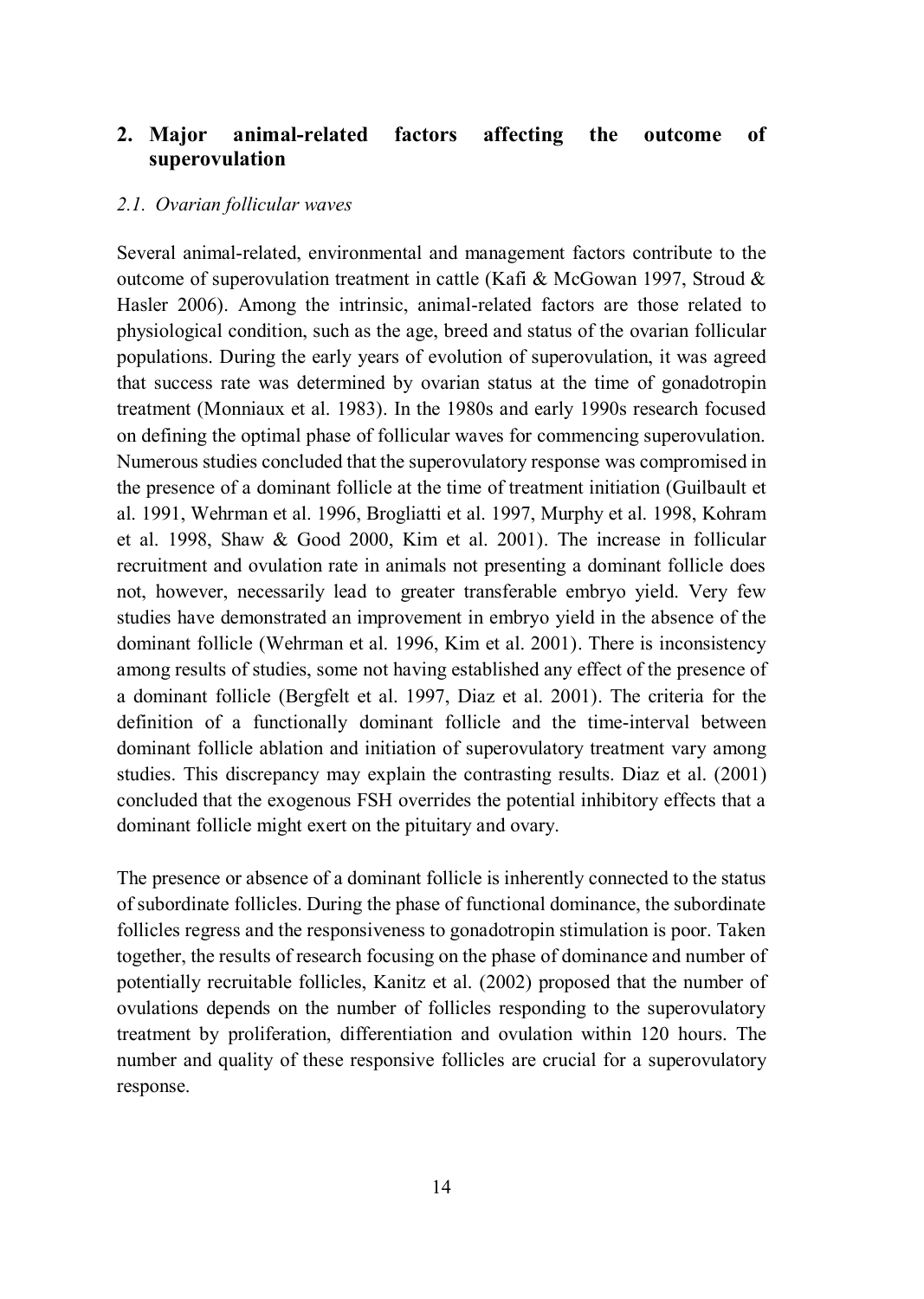#### *2.2. Count of antral follicles*

The above-mentioned follicular population is affected by the stage of a follicular wave. However, recent research has substantiated the claim that the main determinant of the follicular populations is the ovarian antral follicular count (AFC) of follicles  $\geq 3$  mm in diameter. It is now clearly established that the major factor influencing the response to ovarian stimulation is the ovarian reserve of gonadotropin-responsive follicles during the initiation of FSH treatment (Monniaux et al. 1983, Singh et al. 2004, Monniaux et al. 2010). This attribute is both genetically and epigenetically defined, and can be considered to be directly animal-dependent, whereas the initiation of super-stimulation at an optimal time of the follicular wave can be considered partly dependent on management decisions.

The number of follicles recruited in a follicular wave varies greatly among animals, but is highly repeatable for an individual (Ireland et al. 2007, Mossa et al. 2010, Mossa et al. 2012). The ovarian follicular reserves are formed during fetal life. The peak number of primordial follicles is reached during the first trimester of gestation, after which some start to differentiate within 90 to 140 days of gestation (Russe 1983). At birth, the number of ovarian follicles is approximately 130,000, varying markedly among individual female calves (Erickson 1966). There is increasing evidence that in addition to genetic determinants, the follicular development in utero is also epigenetically programmed. Factors such as maternal under-nutrition (Mossa et al. 2009) and disease (Evans et al. 2012) during gestation were demonstrated to decrease the number of ovarian follicles in the offspring. Speciesand breed-related differences in the follicular populations have been reported. Bos Indicus, compared with Bos Taurus, has double the number of small antral follicles, detected in the ovaries at the emergence of a follicular wave (Evans et al. 2012).

The number of follicles potentially responding to gonadotropin treatment can be predicted through ultrasound scanning of ovaries before initiation of the ovarian stimulation (Singh et al. 2004). A promising method is the determination of Anti-Müllerian hormone (AMH). This hormone, which in female cattle, is expressed exclusively in the granulosa cells, reflects the size of the pool of gonadotropinresponsive follicles (Ireland et al. 2011). Thus AMH can be used as an endocrine marker for the size of the antral follicular population and prediction of superovulatory response in terms of numbers of FSH-responsive follicles and ovulations (Rico et al. 2009) as well as transferable embryos (Rico et al. 2009, Monniaux et al. 2010, Rico et al. 2012, Souza et al. 2015).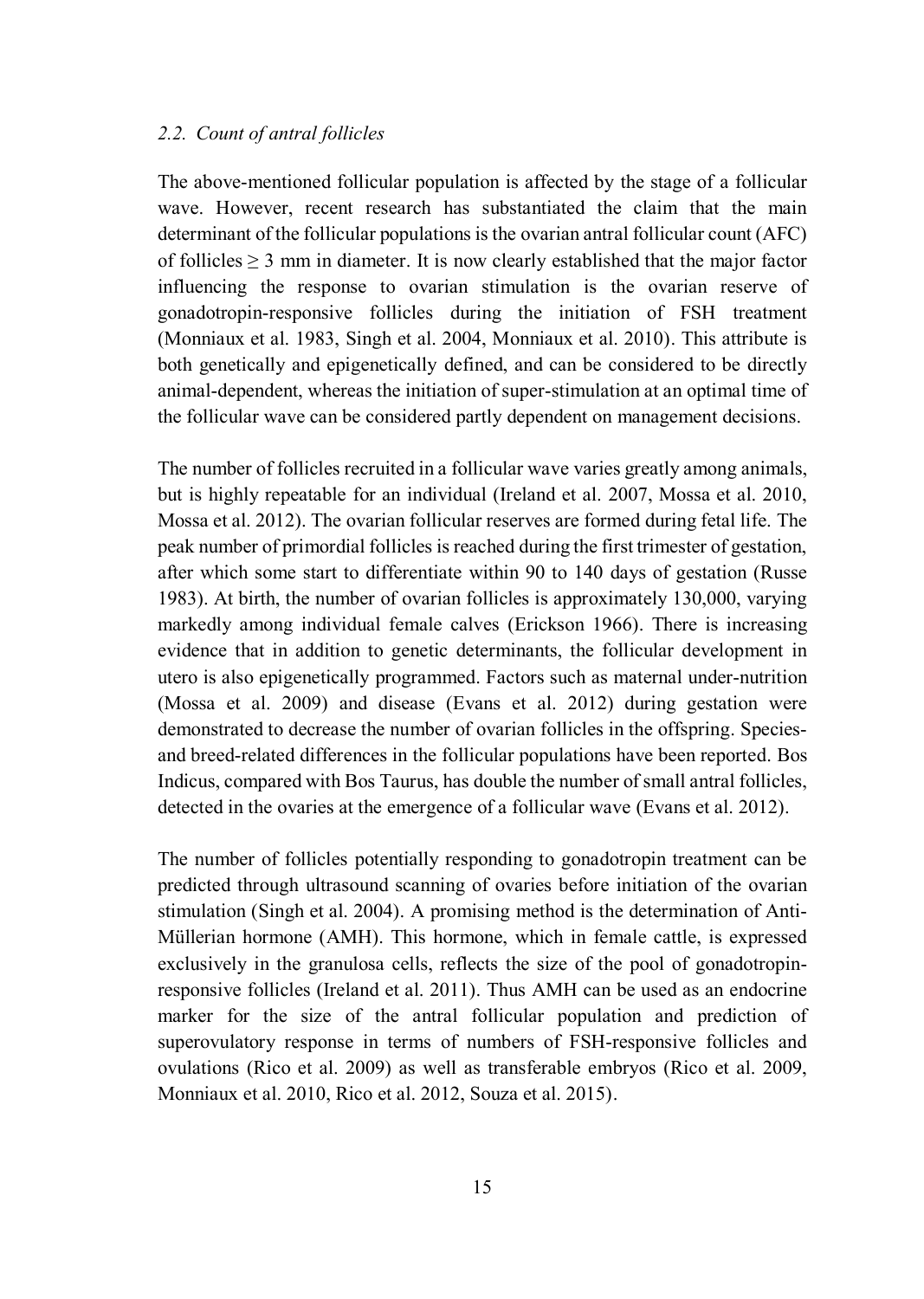#### *2.3. Age*

Some variation in the superovulation success among donors can be explained by age. However, this applies mostly to old donors, greater than ten years of age, because the numbers of gonadotropin responsive follicles decrease with age (Malhi et al. 2006, Malhi et al. 2008). Considering the current increases in cattle breeding intensity employing genomic selection, there is rapidly declining interest in producing embryos from old donors. Thus the practical significance of ageing is insignificant. However, the other side of the coin is the growing interest in breeding programs towards the other extreme, very young heifers. For successful *in vivo* embryo production, the prerequisite is cyclicity of the donor, which sets a limit on the age of the female. There is anecdotal evidence that initiation of superstimulation during the early cycles leads to inferior superovulatory success than initiation after later cycles. *In vitro* production (IVP) of embryos does not require cyclicity of the donor, therefore allowing oocyte retrieval from prepubertal calves. However, the blastocyst development declines when oocytes collected from young donors are subjected to IVP (Galli et al. 2001).

### **3. Environmental factors affecting the outcome of superovulation**

Environmental factors, such as high ambient temperatures, can interfere with the oocyte and follicular quality and endocrine pathways of superovulation (for review see Hansen et al. 2001, Hansen 2007, Hansen 2009). Adverse effects of heat stress on reproductive performance represent a well-established problem, not only in subtropical and tropical climates, but also in temperate climates during hot summer periods. Because the relevance of this problem in Finland is markedly low – despite being globally important and even gaining in importance because of climatic change – this subject is discussed very briefly, without detailing the mechanisms involved.

Embryonic survival can be compromised in heat-stressed animals, whether they are single-ovulating or superovulated. The deleterious effects of heat stress manifest at the follicular, oocyte and embryonic levels. The fate of the ovulating follicle is determined days or weeks before ovulation; exposure to heat stress interferes with follicular recruitment and growth (Roth et al. 2000), granulosa cell steroid production (Wolfenson et al. 1997, Roth et al. 2001, Li et al. 2016), and oocyte maturation (Edwards et al. 2005, Schrock et al. 2007, Hooper et al. 2015). Studies of the effects of heat stress on fertilization show ambivalent results, many studies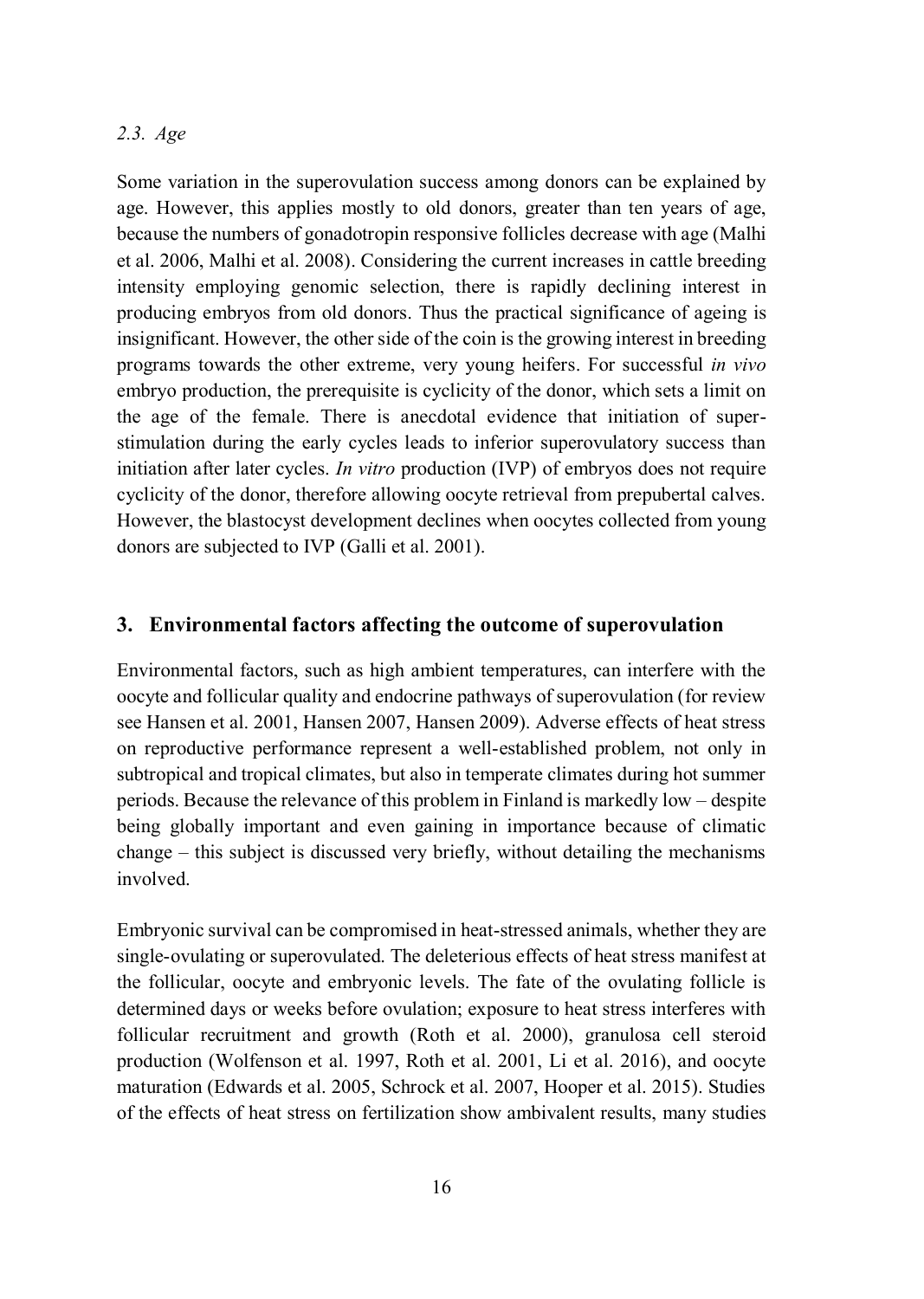reporting compromised fertilization as a consequence of heat stress. After fertilization, heat stress impairs early embryonic development. The vulnerability of the embryo is higher during the earlier stages, and resistance to heat increases after the embryonic genome activation at the late 8-cell stage. The gradual increase in heat resistance was initially shown in superovulated cows by Ealy et al. (1993): exposure to heat stress the day after estrus compromised embryonic development, but not if exposed later, on days 3, 5 or 7. Exposure of superovulated heifers to high ambient temperatures during the period from one to seven days after insemination increased the proportion of degenerated embryos (Putney et al. 1988). Benyei et al. (2003) demonstrated that embryo donors kept for a long time at high ambient temperature showed compromised performance in embryo production The superovulatory response was evaluated as the number of CL and live embryos. It can be concluded that heat stress compromises the success rate of superovulation and embryo collection. Conversely, transfer of embryos from donors not experiencing heat stress to exposed recipients can be used to bypass the deleterious effects of heat stress on pregnancy rates of lactating cows (reviewed by Rutledge 2001). In Finland, occasionally in June-August, heat stress is suspected to compromise superovulatory success.

Also other environmental stressors, such as transportation, can influence the success rate of superovulation. Transportation during superovulation treatment was demonstrated to decrease ovulation rate while increasing blood cortisol concentrations (Edwards et al. 1987). Stress-induced elevation of cortisol during the preovulatory period suppresses gonadotropin secretion, inhibiting the LH surge and thereby causing ovulation failure (for review see Dobson & Smith 2000). Despite this phenomenon being clearly documented to result from transportation, any comparable stress, such as regrouping of animals, can act similarly and should be avoided during the superovulatory treatment.

#### **4. Management factors affecting the outcome of superovulation**

Several management factors can influence the outcome of superovulation, including nutritional management and the protocol for gonadotropin treatment, in addition to artificial insemination (AI) timing, competence and semen quality. These are discussed further in the following sections with emphasis on the subjects covered in the original articles.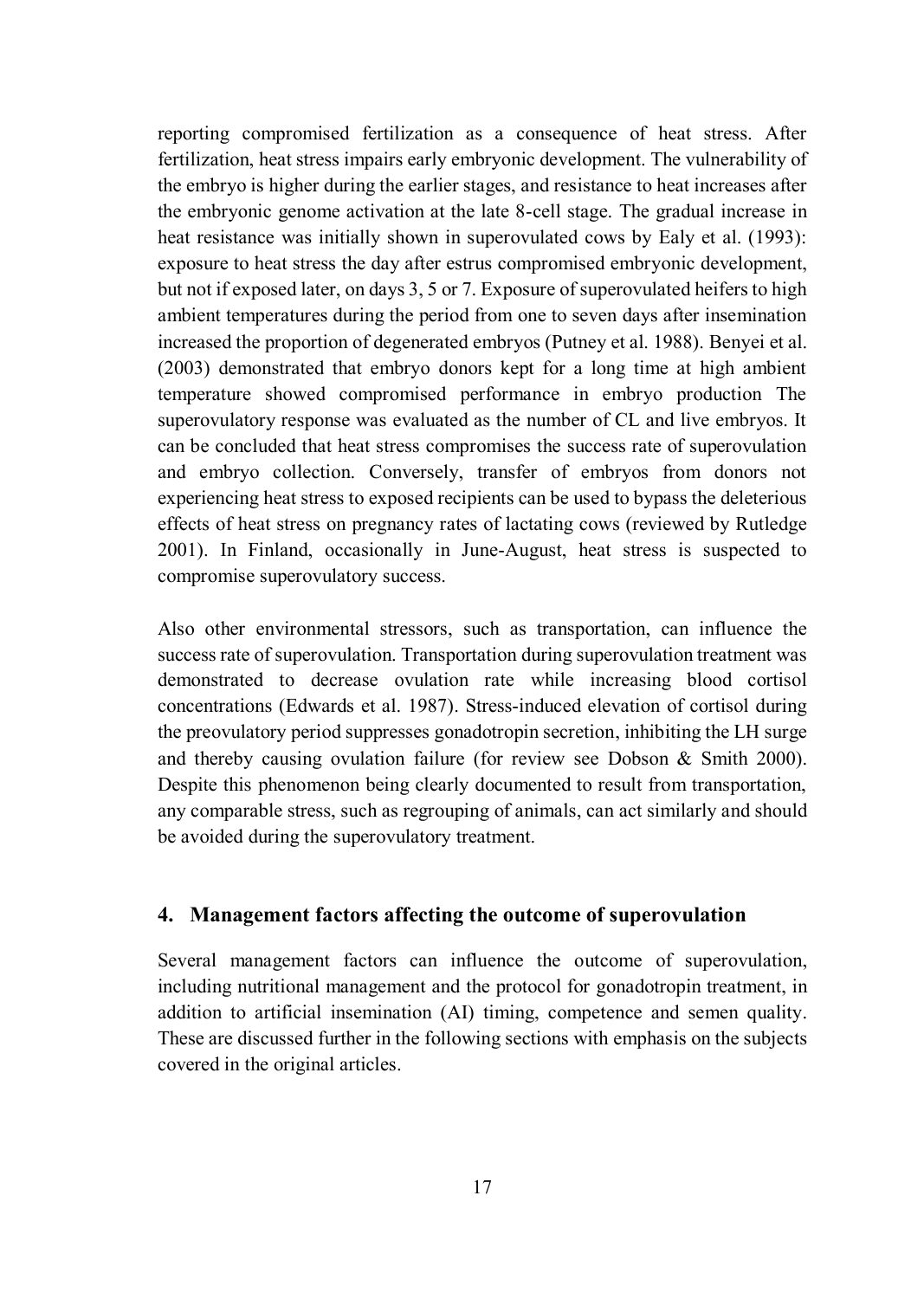#### *4.1. Superovulatory treatment*

Factors associated with the superovulatory treatment have a marked influence on the outcome, including the type and purity of the gonadotropin and the frequency and route of administration.

### *4.1.1. Gonadotropin preparations*

During the establishment of the modern ET industry in the 1970s, the most frequently used gonadotropin used for bovine superovulation was equine chorionic gonadotropin (eCG). In addition to eCG, FSH purified from porcine pituitaries soon became commercially available. The advantage of using eCG is the long half-life of 40 hours in cattle (Murphy & Martinuk 1991) and therefore fewer injections are needed in comparison with frequently administered FSH, which has a half-life after i.m. injection of only five hours (Demoustier et al. 1988). Disadvantages of a long half-life, however, are problems such as continuous ovarian stimulation, asynchronous ovulations and unovulated follicles in addition to abnormal endocrine profiles, which have helped FSH to become the standard approach to superovulation. A better superovulatory response after stimulation with FSH compared with eCG has been clearly established (Boland et al. 1991).

 Currently the FSH preparations approved for veterinary use derive from porcine and ovine pituitary tissue. Despite being highly purified, LH varies in activity in the products, which can represent a source of variation in the superovulatory response. High LH contamination impairs the ovarian response to superstimulation, resulting in decreased yield of viable embryos (Chupin et al. 1984, Donaldson et al. 1986). The origin of the deleterious effects of excess LH is considered to be an untimely maturation of the oocytes (Moor et al. 1984). Another disadvantage resulting from the nature of the origin of the products is inconsistency among batches. Considerable variation derives from the approximately 60 isoforms of FSH and LH that are produced in the pituitary. This variation in bioactivity affects embryo yield (Kanitz et al. 2002).

To bypass the adverse effects of LH contamination and variable bioactivity among FSH batches, bovine recombinant FSH has been applied for superovulation, with encouraging results (Carvalho et al. 2014). In the future, it can be expected that the animal-origin products currently used will be replaced by recombinant gonadotropins as their commercial development proceeds. The consistency of the gonadotropin will improve because contamination with other pituitary hormones is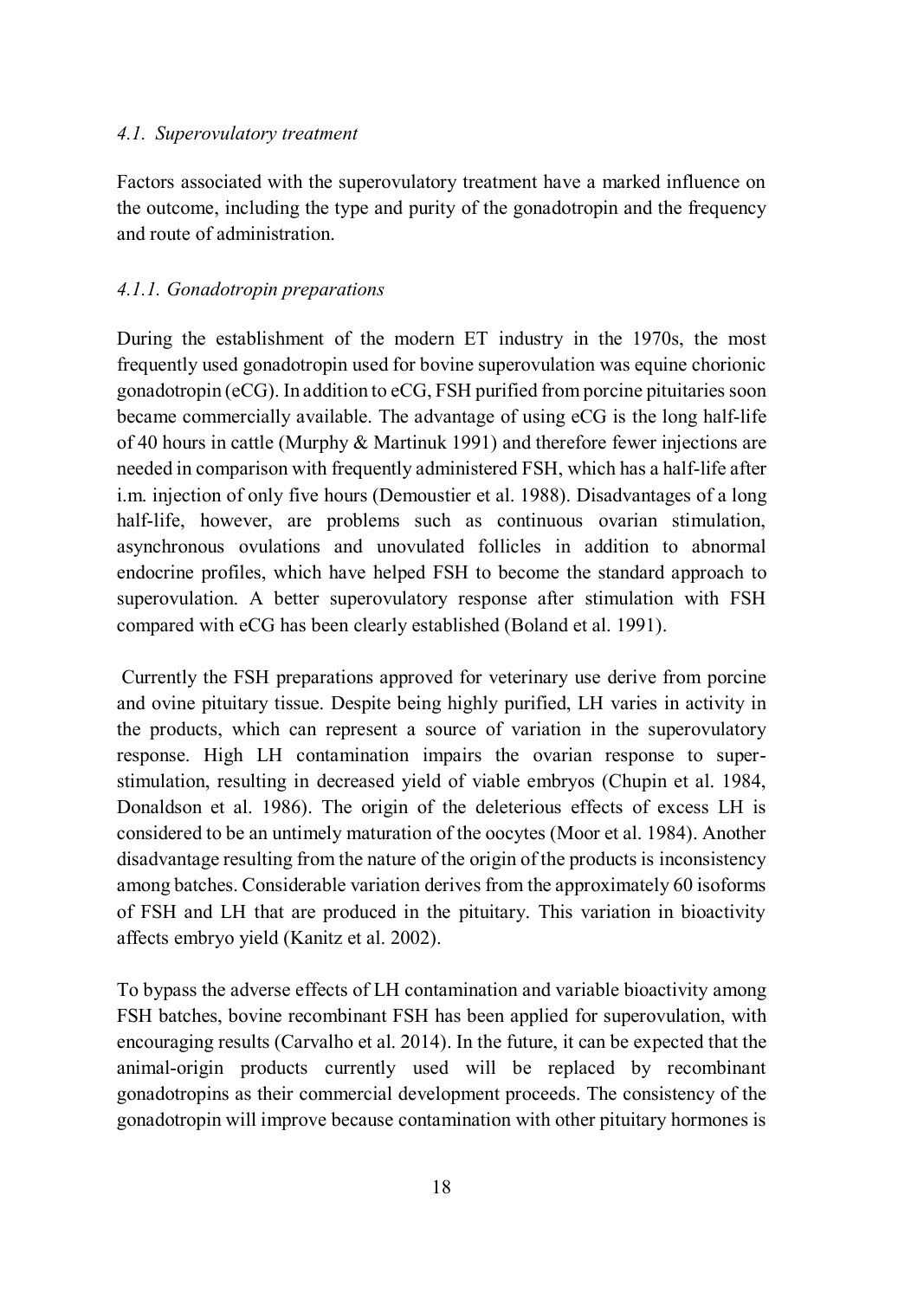avoided and less variation among batches will occur. The risk of disease transmission via gonadotropins of animal origin will be bypassed and ease of administration also enhanced because recombinant gonadotropins can be incorporated in long-acting formulas (Hesser et al. 2011).

#### *4.1.2. Administration of gonadotropins*

The relevance of the timing of superovulatory treatment in relation to the stage of follicular waves was discussed in Section 2.1. In addition to the initiation of the treatment, protocols can vary in frequency of gonadotropin administration. Less frequent administration is more convenient and improves protocol safety from both human and animal perspectives. Bo et al. (1994) reported a superovulatory response comparable to eight i.m. injections of FSH with only a single subcutaneous injection in beef cattle. However, site of injection and amount of subcutaneous fat affected the response. This regimen and similar results were not repeatable for Holstein cows (Lovie et al. 1994). Lovie et al. (1994) modified the approach by dividing the dose into two injections for Holstein cows. The first injection comprised 75% of the total dose and the remaining 25% was administered 48 h later. The response in terms of ovulations and embryos was numerically intermediate for the split-dose regimen compared with the standard protocol of multiple injections or a single injection.

The standard protocol is to dilute the lyophilized FSH into saline, but an alternative is dilution into hyaluronan, a natural polysaccharide. The resulting viscous hyaluronan-FSH solution is released slowly, enabling less frequent administration. A single subcutaneous injection of a hyaluronan-FSH solution resulted in a superovulatory response comparable with the standard protocol of eight injections in beef cows (Tribulo et al. 2011). Likewise, an approach of splitting the total dose into two doses administered 48 h apart was as successful as the standard protocol (Tribulo et al. 2012). Comparable results have been achieved in superovulating beef cows and heifers, but reports of high superovulatory success in high-yielding dairy cows are lacking. Biancucci et al. (2016) demonstrated a higher superovulatory response with slow-release FSH in beef heifers treated with two injections 48 h apart compared with the standard protocol of eight injections. They also investigated the concentrations of cortisol in the hair, indicating the level of stress caused by frequent handling of the animals. Animals in the control group that received eight injections had higher cortisol concentrations 14 and 21 days after the initiation of the treatment compared with the split-injection group. A question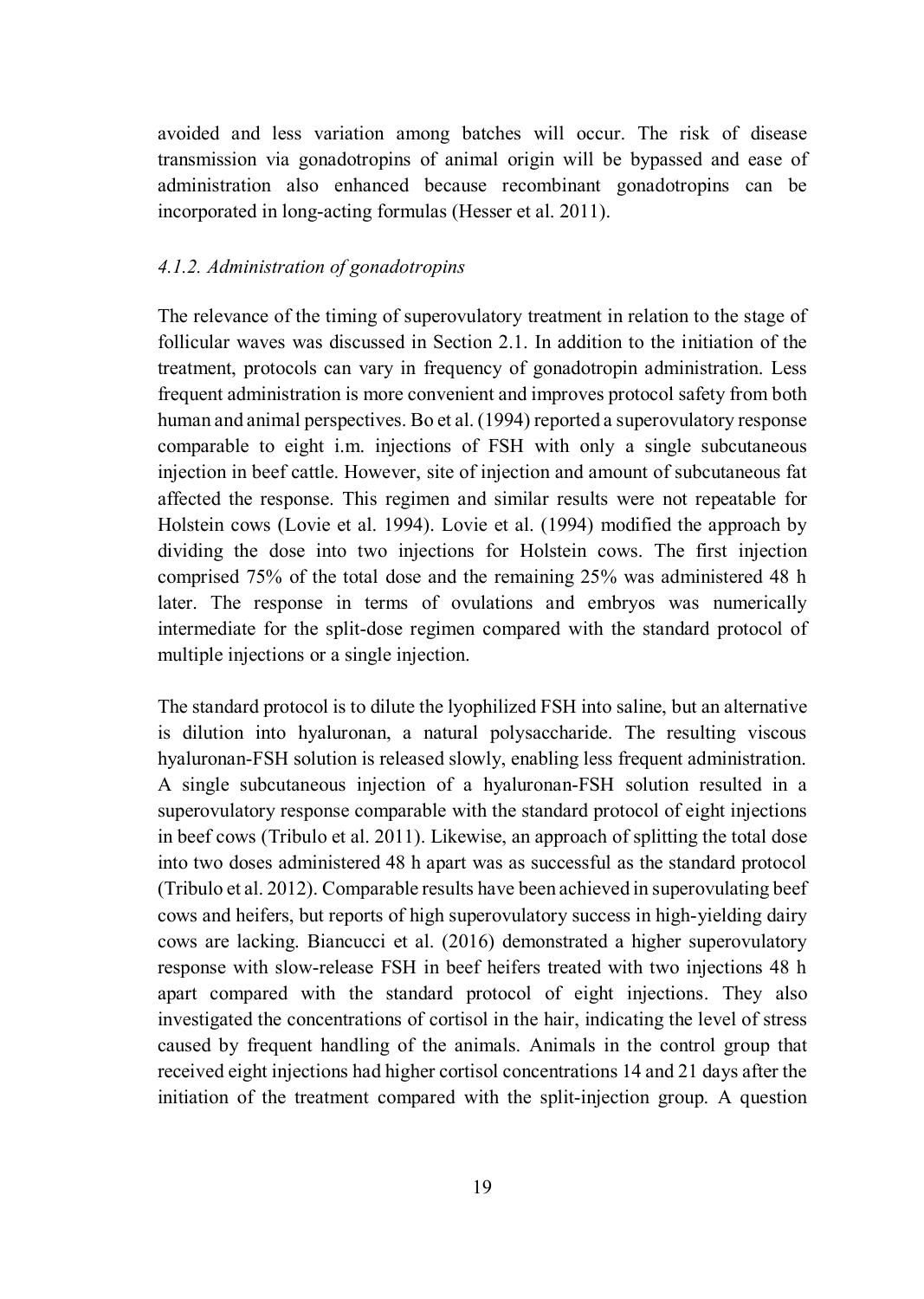arises: was the superior response of animals receiving only two gonadotropin injections partly influenced by the lower activation of the hypothalamic-pituitaryadrenal axis? Since stress-induced increase in cortisol level can interfere with LH secretion and inhibit ovulation, as covered in Section 3, development of protocols incorporating reduced handling of animals may have beneficial effects.

In contrast to decreasing the number of injections, there is evidence of beneficial effects for prolonging the treatment period, at least for some types of donor. The hypothesis behind such an approach is that when gonadotropin pre-stimulation is initiated two to three days before the actual superstimulation, small subordinate follicles of  $\geq 1$  mm commence growth. During a standard four-day treatment the time would not be adequate for these to develop into ovulatory follicles. Pretreatment of beef cows with eCG (Caccia et al. 2000) or FSH (Bo et al. 2008) was suggested to be beneficial and could be applied, if not routinely, at least on an ad hoc basis for low-responding donors.

### *4.2. Sex-sorted semen*

### *4.2.1. Technique of sperm sorting*

A starting point for the commercialization of flow cytometric sorting of semen was the birth of live offspring from sorted rabbit semen in 1989 (Johnson et al. 1989). The first calves were produced using *in vitro* fertilization with sex-sorted semen by Cran et al. (1993). Subsequently sex-sorted semen was used for AI of cattle (Seidel et al. 1998) and the first commercial license was granted in 2002. Today, sexed semen is well established in cattle breeding, but it is not possible to determine the precise volume of sexed semen on the worldwide market. However, the estimate is that sex-sorted semen represents slightly less than five percent of the semen sales volume in the United States (Seidel 2014).

The biological basis of the technique rests on the 4.2% difference in the length of chromosomes in sperm bearing X- or Y-chromosomes (Moruzzi 1979). Detailed description of the procedure of sperm sorting is beyond the scope of this review, but was thoroughly described by Seidel and Garner (Seidel & Garner 2002, Garner & Seidel 2008, Garner et al. 2013). However, a brief description of the principles is essential to understand the effects of sorting procedure on semen. The initial step is the staining of sperm DNA with the nucleic acid-specific fluorophore Hoechst 33342. The fluorescently stained sperm are then sorted according to the intensity of the fluorescence using flow cytometry. Stained spermatozoa are directed as a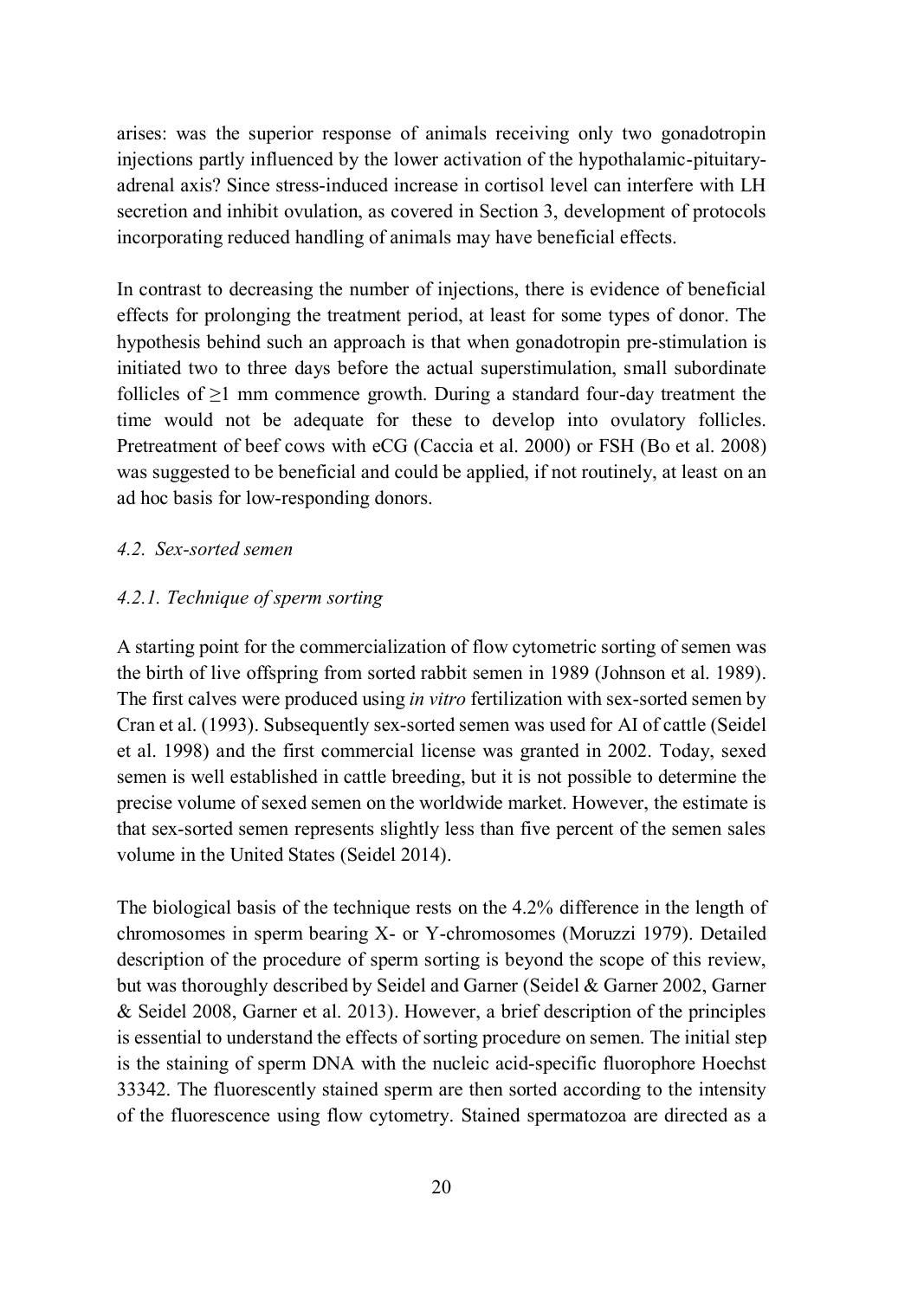stream, one by one, to pass through two fluorescence detectors, positioned at a 90 degrees angle to each other. Each detector measures the intensity of fluorescence resulting from laser excitation in the DNA-bound dye molecules of X- and Ysperm. The stream of sperm is broken into droplets using a crystal vibrator. Opposing charges are placed for droplets containing X- or Y-sperm. These then fall through positive and negative electrical fields. Electrically charged sperm are separated into oppositely charged fields, forming two distinct streams, one containing X- and the other Y-sperm. In the case that the fluorescence cannot be accurately measured, the droplet is left uncharged and sorted into a fraction to be discarded. Such droplets contain sperm positioned incorrectly or not definably for other reasons, including dead sperm, two sperm or no sperm. After sorting, the Xand Y-chromosome containing sperm populations are collected into a biologically supportive media prior to concentration and cryopreservation. The industrial standard is to package 2 million sperm per insemination dose, which represents only 13% of the sperm count of standard conventional semen doses. Sperm sorting can provide subpopulations of X- or Y-bearing bovine sperm at a rate of 8,000 sperm per second, while maintaining a commercially accepted purity of 90%. The sacrifice for this is that the sperm have to tolerate staining, mechanical forces, electrical charging, high speed, and exposure to a laser. Since the introduction of the technique, technical improvements have reduced the mechanical stress and increased the sorting rate and purity of the end product. The reduction of hydromechanical pressure from 50 psi to 40 psi has improved fertility (Schenk et al. 2009). However, the technical challenges, as well as the low number of sperm in sexed semen doses, contribute to the impaired pregnancy rates achieved with sex-sorted semen compared with the conventional approach.

#### *4.2.2. AI of single-ovulating females*

Pregnancy rates after use of sex-sorted semen are generally lower than for unsexed semen, despite the technical improvements of the sexing procedure, such as lowering the pressure during the process, having bridged the gap between sorted and conventional semen. Both the effects of the sorting procedure and a low number of sperm in a standard dose of sorted semen are responsible for the reduction in fertility. It has been estimated that two thirds of the reduction in the pregnancy rate is because of the low number of spermatozoa and one third because of the damage caused by the sorting (Frijters et al. 2009). A rule of thumb is that in well-managed herds, fertility remains approximately ten percentage points lower using sorted semen than using conventional semen (Seidel 2014).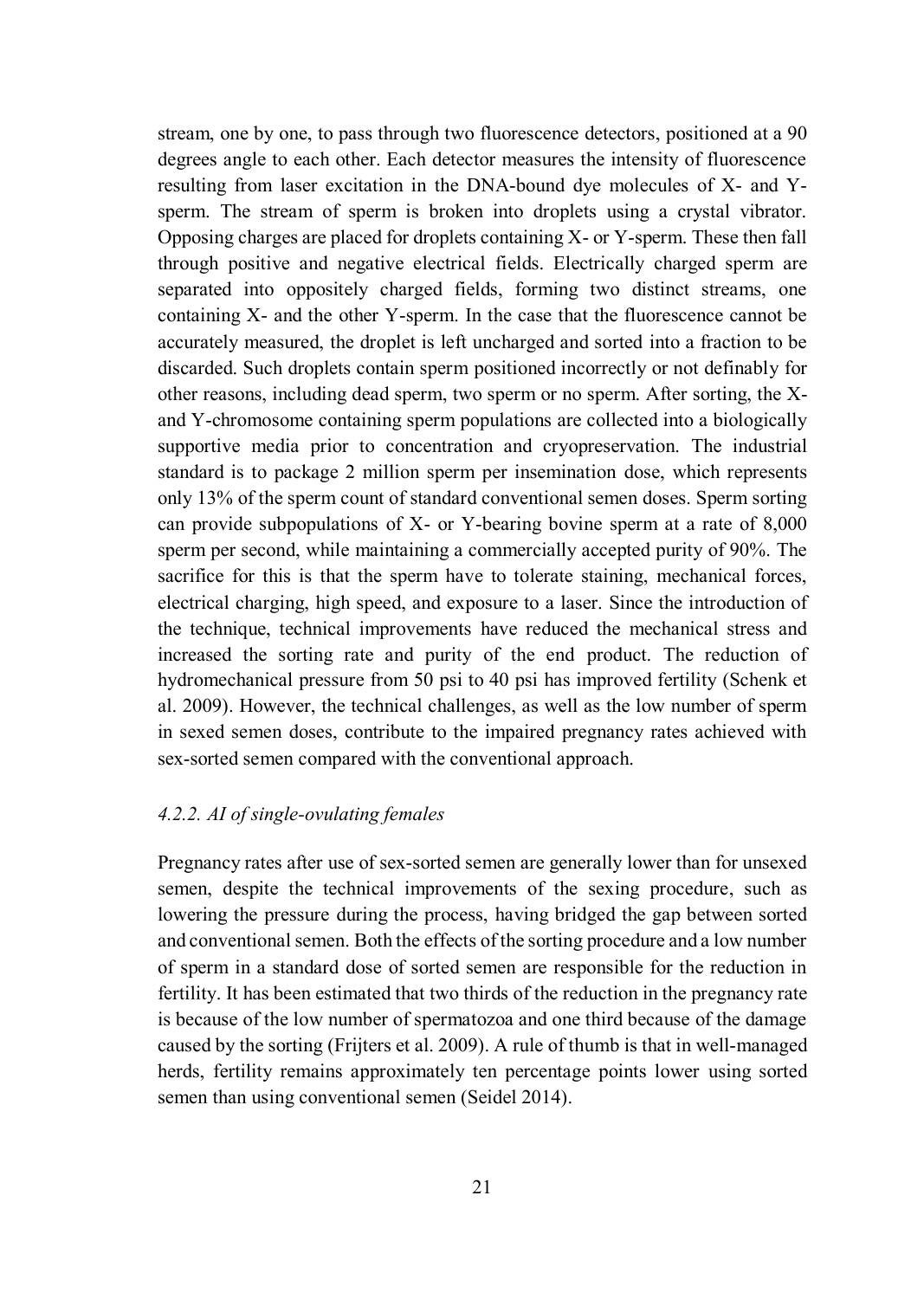The main application of sex-sorted semen is in breeding dairy heifers, for which there are several advantages. Firstly, the fertility of heifers is superior to that of lactating cows. Secondly, an advantage in the use of sex-sorted semen for heifers is the ease of calving smaller and lighter female calves and thereby the occurrence of less dystocia compared with giving birth to male calves (Tubman et al. 2004). Thirdly, producing the replacements from heifers shortens the generation interval. Since the best genes in a herd are among the youngest animals, the genetic progress is accelerated when they are used to produce the next generation. Furthermore, one interesting perspective should be added to the advantages of a heifer calving a heifer by means of sexed semen. Hinde et al. (2014) demonstrated programming of the mammary function by offspring *in utero*. Analysis of 2.39 million lactation records revealed that the sex of the fetus of the first parity dam affects her milk production. Heifers carrying a heifer calf produce approximately 445 kg more milk over the first two lactations than when carrying a bull calf. In addition to the milk production of the dam, epigenetic programming of the milk production of the offspring has been demonstrated. Female calves gestated and born in the absence of maternal lactation produce more milk than heifers born to lactating mothers (Gonzalez-Recio et al. 2012). Overall, a female fetus is beneficial for future milk production or its heifer dam, and having a heifer as a dam is beneficial for future milk production of a heifer calf. Despite relatively small effects from the farm perspective, the effects should be considered from the broader perspective of the dairy industry.

#### *4.2.3. In vivo embryo production*

Sex-sorted semen is used for superovulated donors to enhance production of heifer calves from genetically superior females. Genomic breeding has facilitated the selection of breeding females, favoring young heifers as embryo donors rather than cows, skewing the proportions of cows and heifers. In Finland more than two thirds of embryo collections are from heifers and currently most breeding companies invest solely in heifers for embryo production.

Embryo yield is generally compromised in superovulated animals inseminated with sex-sorted semen compared with those inseminated with conventional semen. The reduction is more apparent in cows than in heifers. Experimental designs comparing the two semen types generally apply two approaches: from the biological point of view, comparison of equal sperm numbers per insemination is the rational approach, revealing the nature of the reduction  $-$  if it is due to the impaired quality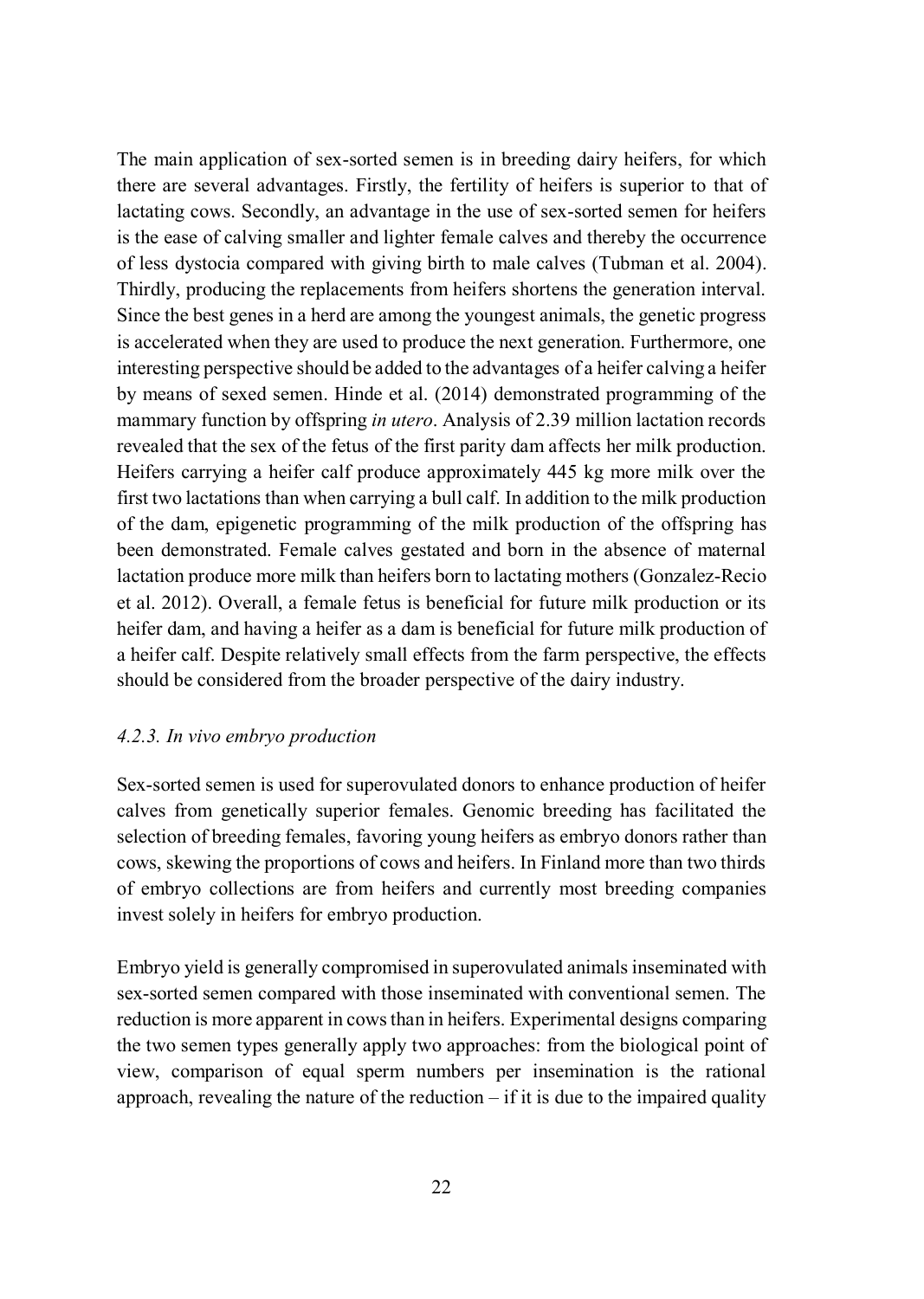or reduced dose. A study by Sartori et al. (2004) compared deep uterine horn AI of equal doses of sexed or conventional semen (10 million sperm/dose) in superovulated Holstein heifers. There was a reduction in the fertilization rate when sexed semen was used. The number and proportion of viable embryos collected from heifers inseminated with sexed semen was compromised compared with unsexed semen, suggesting that sexing per se reduces the fertilization potential of semen. Another study utilizing equal – relatively low – numbers of sperm (five million/ dose) did not reveal a difference in the embryo production between sexed and conventional semen (Hayakawa et al. 2009). In a study by Schenk et al. (2006), inseminating large numbers of sex-sorted sperm (10 million) compromised embryo yield. However, in this study the control group received 40 million non-sorted sperm. For non-sorted sperm in single-ovulating females, maximum fertilization is achieved with 10 million sperm, and increasing the dose unlikely improves fertility appreciably (Foote & Kaproth 1997).

However, from the economic point of view, it is not reasonable to deposit sexed semen of similar sperm numbers as conventional semen. Therefore, in studies comparing the two semen types, utilization of doses generally used in commercial practice are justified. Most studies of sexed semen have compared a low dose of sorted semen with a traditional AI-dose of conventional semen. Several have clearly demonstrated a decrease in the numbers or proportions of transferable or good quality embryos and higher proportions of unfertilized ova for cows inseminated with low numbers of sex-sorted semen (Baruselli et al. 1997, Schenk et al. 2006, Peippo et al. 2009, Hayakawa et al. 2009, Soares et al. 2011). For heifers, the adverse effect of sexed semen on embryo production has been moderate or negligible (Hayakawa et al. 2009, Peippo et al. 2009, An et al. 2010).

Deep uterine insemination (DUI) is a common approach that aims at ensuring sufficient numbers of sorted spermatozoa at the fertilization site of the donor. However, there is no clear evidence of the superiority of this technique compared with insemination in the uterine body. Some have inseminated both semen types in the uterine body (Schenk et al. 2006, Hayakawa et al. 2009, Larson et al. 2010, Soares et al. 2011), some have used deep uterine horn insemination for both semen types (Sartori et al. 2004) and others have deposited sex-sorted semen deep in uterine horns and conventional semen in the body (Peippo et al. 2010, An et al. 2010). Comparison among studies is not valid because of numerous confounding factors in the protocols, such as control of ovulation, timing of insemination, type of donor, number of bulls and numbers of sperm, which cannot be controlled. DUI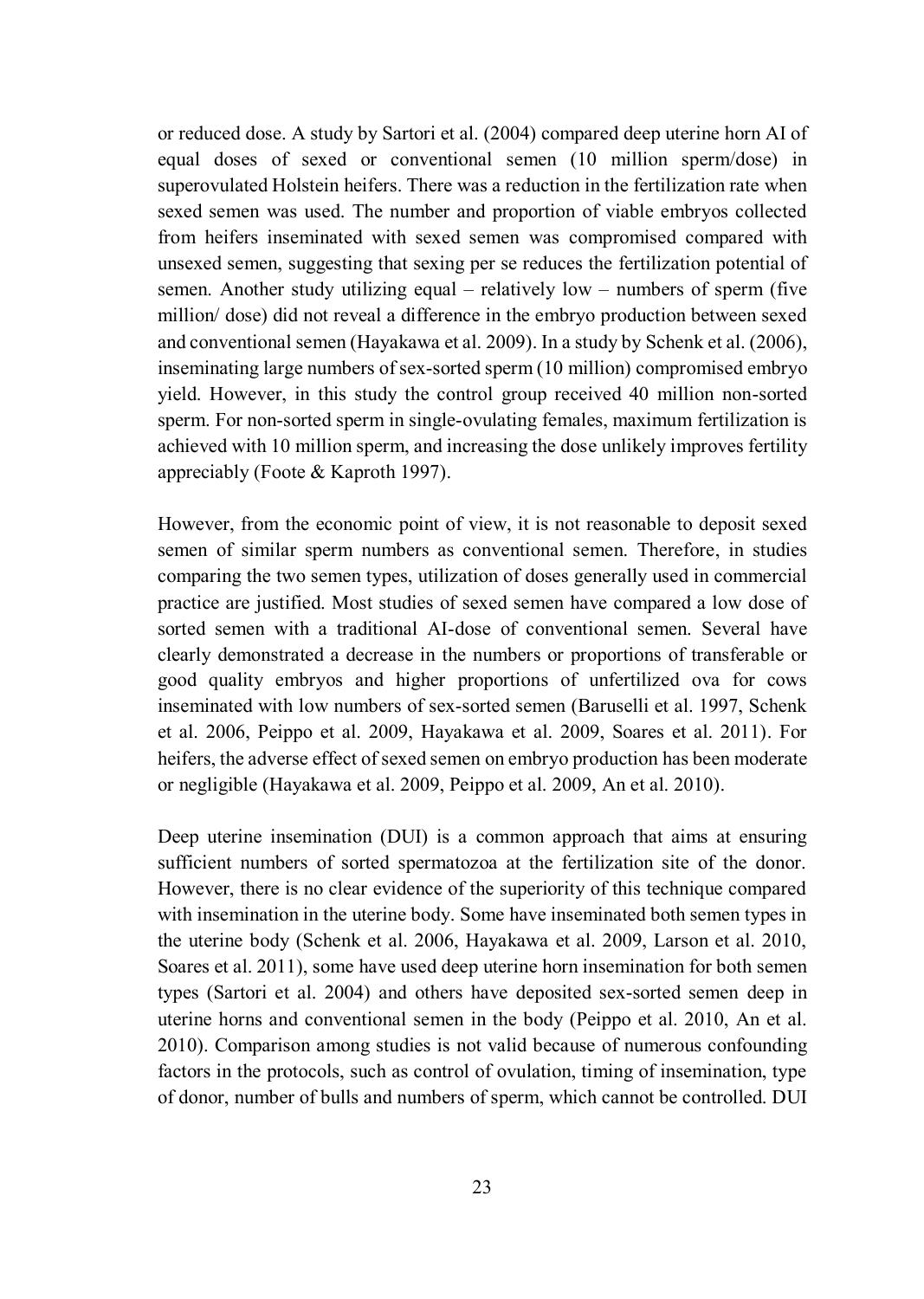in superovulated cows using conventional semen was not preferable compared with insemination in the uterine body (Carvalho et al. 2013). In heifers (n=17) however, DUI resulted in a higher number of fertilized structures recovered, and an increased fertilization rate, compared with insemination in the uterine body. However, the authors stated that the experiment should be repeated on more animals to confirm the effect of insemination site. Moreover, whether this outcome of a dose of 20 million unsorted sperm is similar to a low dose of sorted semen remains unanswered. Some studies applying conventional semen on superovulated donors did not report an advantage in depositing the semen in the uterine horn compared with in the body (Pallares et al. 1986, Gatius et al. 1988), while others established a higher fertilization rate in heifers inseminated in the uterine horns compared with in body, but there was no effect on cows, neither superovulated (Carvalho et al. 2013) nor single-ovulating (Andersson et al. 2004). Overall, there exists more evidence suggesting no benefits of DUI in superovulated animals than for recommending the technique. However, the research on conventional semen cannot be extrapolated to sex-sorted semen. In the absence of complete evidence, the practice for AI of superovulated donors with sex-sorted semen in Finland currently employs the DUI technique.

As with the dose and site of insemination, the timing of AI with sexed semen on superovulated animals affects the fertilization rate and subsequent embryo yield. There is evidence in single-ovulating animals that delaying the insemination with sexed semen close to ovulation, i.e. 24 hours after the onset of estrus, increases pregnancy rates (Schenk et al. 2009, Sales et al. 2011). The fertilization rate in superovulated animals is lower than in single-ovulating animals (Hawk 1988, Hyttel et al. 1991, Saacke et al. 1998). The superovulated female genital tract poses challenges for spermatozoa transport. Disturbances in the transport of spermatozoa are demonstrated by the lower number of accessory spermatozoa on the *zona pellucida* of ova/embryos collected from superovulated compared with singleovulating animals (Saacke et al. 1998). This suggests that fewer spermatozoa are available at the fertilization site in superovulated animals, leading to increased fertilization failure. In a study comparing sexed and unsexed semen for superovulated heifers, the group inseminated only once with sexed semen had fewer accessory sperm compared with an equal dose of conventional or sexed semen inseminated twice (Sartori et al. 2004). However, it is not known if this was because of suboptimal timing, or the combination of semen type and timing.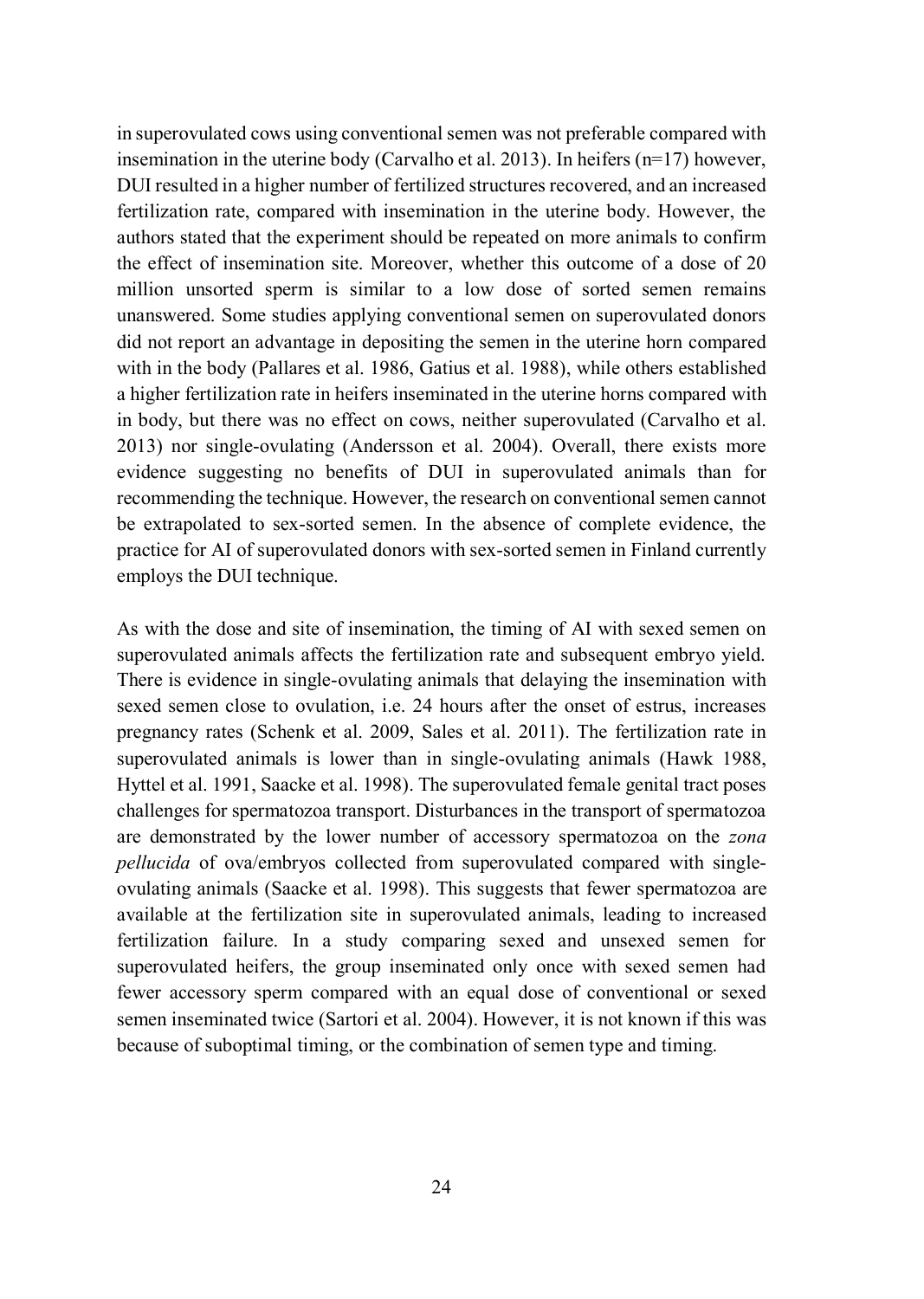Another attribute of sexed semen, requiring accurately timed AI in relation to ovulation, is the shortened life span of sperm caused by the sorting process (Maxwell et al. 2004). It has been suggested that the sorting process causes "precapacitation" of sperm, shortening the time required for capacitation in the genital tract and subsequent life span (Lu & Seidel 2004, Schenk et al. 2009).

#### *4.2.4. Calves produced with sex-sorted semen*

The sex ratio of calves born from AI with X-semen has generally been reported to be 86% to 91% females (DeJarnette et al. 2009, Borchersen & Peacock 2009, Norman et al. 2010, Healy et al. 2013). Concerns about the effects of the sexing procedure, particularly exposure of sperm to Hoechst 33342 dye and UV laser, have facilitated several studies on offspring resulting from sexed semen. A study by Pozzi et al. (2014) revealed no mutagenic risk for *in vitro* embryos produced with sex-sorted semen. Most large field studies on calves born from AI with sexed semen indicate no difference in the overall rate of stillbirths attributable to sorted and nonsorted semen when the data are adjusted for age at calving (Norman et al. 2010, DeJarnette et al. 2011). The incidence of dystocia is lower, especially in heifer calvings, as referred to in Section 4.2.2. However, several studies revealed an increased incidence of male calf mortality (DeJarnette et al. 2009, Norman et al. 2010, Healy et al. 2013) when the calf originated from Y-sperm incorrectly sorted to the X-fraction. The presumption is that such Y-sperm included in the fraction of X-sperm have a higher DNA content than normal Y-sperm. This aneuploidy could account for compromised viability of the offspring.

#### *4.3. Nutrition*

The effects of nutritional factors such as energy intake, protein source and level, and supplementation of fatty acids, vitamins and minerals on embryo production have been studied extensively. Of all nutritional factors, energy and protein intake were reported to have the greatest impact on fertility in single- and superovulated animals. Because one of the original articles included in this dissertation investigated the effects of nutritional protein level on embryo production, emphasis is placed on protein, and other nutritional factors are covered in less detail.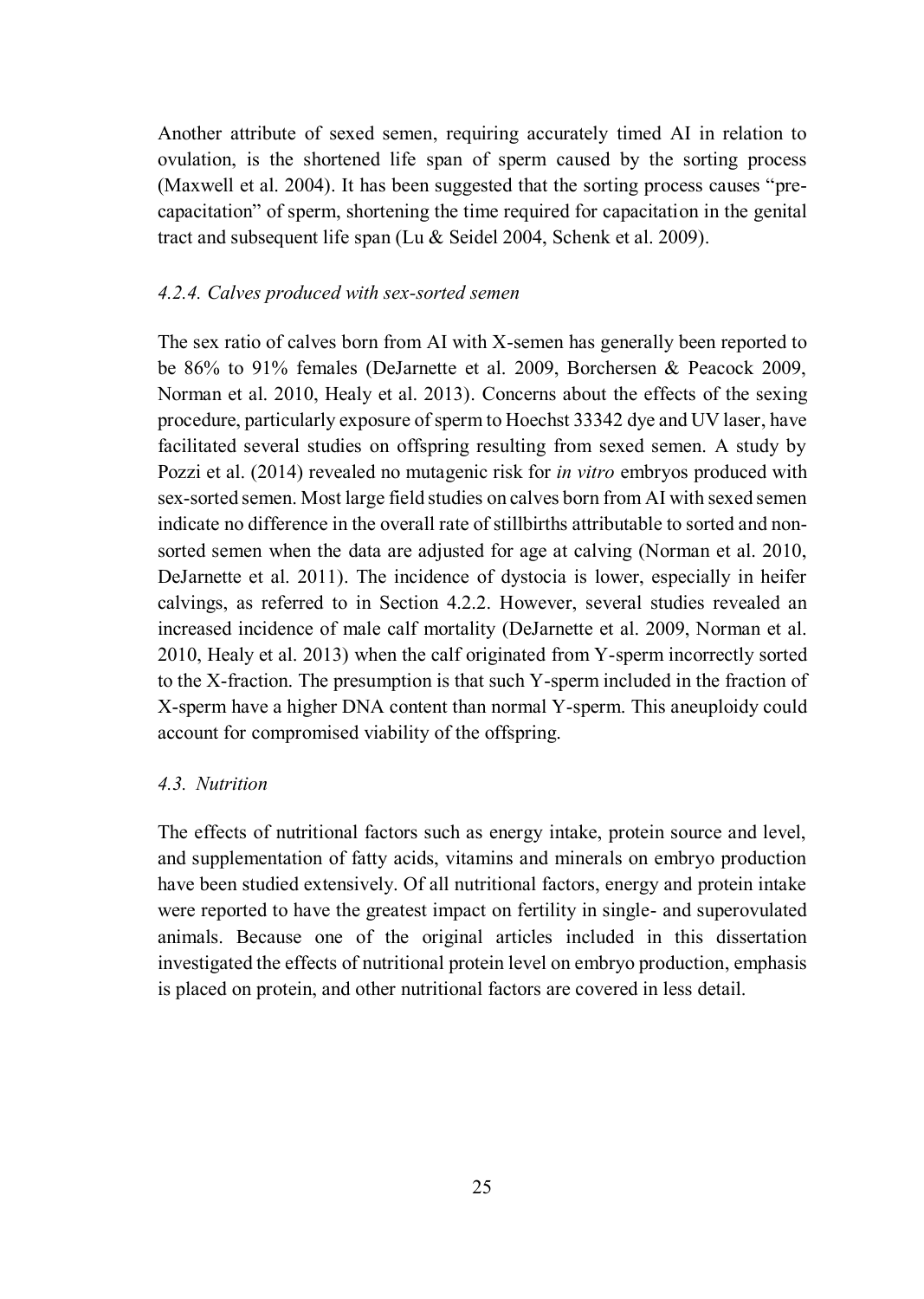#### *4.3.1. Energy balance*

The deleterious effects of negative energy balance (NEB) postpartum on fertility are well recognized. The most apparent consequence of the NEB during early lactation is the postponed resumption of estrous cyclicity. The delay in first ovulation postpartum is a direct consequence of reduced LH pulse frequency, inadequate to support follicle maturation and ovulation. Metabolic changes occurring during energy deprivation include elevated concentrations of blood nonesterified fatty acids (NEFA), β-hydroxybutyrate (BHB), triacylglycerol and urea as well as decreased concentrations of insulin, glucose and insulin-like growth factor-I (IGF-I). The low levels of glucose, insulin and IGF-I restrain the estrogen production of dominant follicles and consequently inhibit the LH surge and ovulation (Butler 2000).

In superovulated cattle both energy deficit during early lactation and overfeeding (in cases of non-lactating animals) exert adverse effects on embryo production. For lactating cows, the most important nutritional factor affecting the embryo production is energy balance. Since cyclicity is a prerequisite for initiating superovulatory treatments, the donor has typically bypassed the postpartum anestrus. From the practical and economic point of view, there are two consequences of severe NEB. The embryo production procedures are delayed until regular estrous cycles have resumed, thereby increasing the subsequent calving interval of the donor, likewise the risk of an unsatisfactory embryo yield increases. The imbalance of milk production and energy intake in high-yielding cows compromises early embryonic development, most likely by effects mediated by changes in oocyte quality (Santos et al. 2004). Embryo quality in superovulated lactating cows is inferior compared with dairy heifers or beef cows (Leroy et al. 2005a).

Systemic changes in several metabolites and metabolic hormones are reflected in the follicular fluid during the period of NEB. Several *in vitro* studies investigated the mechanisms by which the altered follicular environment interferes with oocyte competence. High concentrations of NEFA together with low glucose during oocyte maturation *in vitro* are detrimental to the oocyte, impairing developmental competence and early embryonic development (Leroy et al. 2005b). Similarly, *in vitro* maturation of oocytes in concentrations of elevated BHB combined with low glucose, mimicking subclinical and clinical ketosis, compromised the developmental competence of the oocyte (Leroy et al. 2006). From a practical perspective, evaluation of the effects of NEB is more complex than can be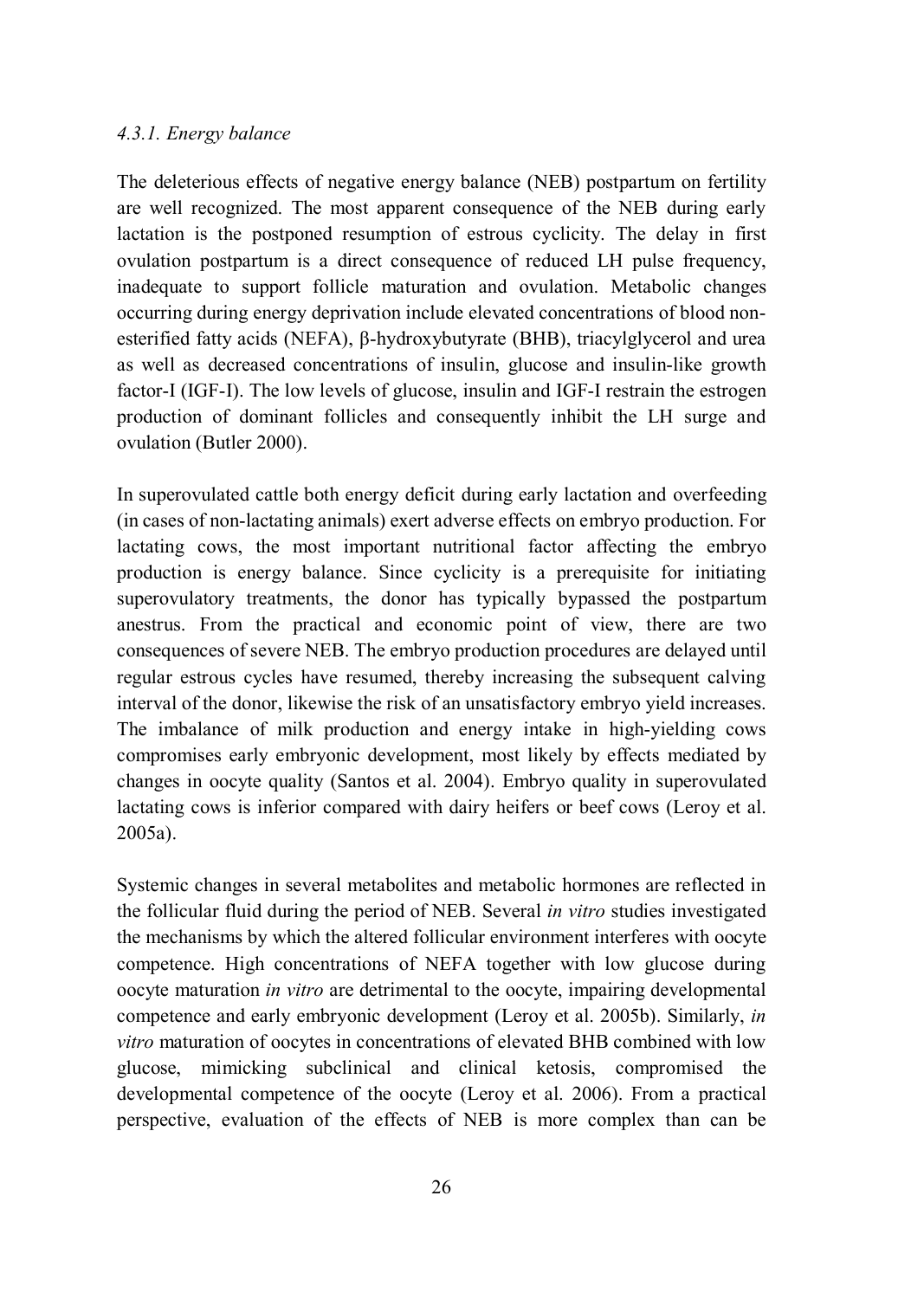concluded from studies on the effects of metabolites and metabolic hormones on oocyte quality. Because the time of follicular development from primordial to tertiary follicle is estimated to take 80 to 100 days, the effects of adverse conditions during initial follicular development can be carried over this long period until ovulation. These follicles, which initiated their growth during the negative energy balance peripartum, can have altered gene expression, resulting in formation of dysfunctional follicles ovulating poor quality oocytes (Britt 1992).

In addition to the effects of metabolites and metabolic hormones, changes in blood concentrations of steroid hormones can impair oocyte quality, fertilization and embryonic development. In the postpartum dairy cow, high dry matter intake results in increased blood flow in the intestinal tract and liver and an increase in the metabolic clearance of progesterone and estradiol, leading to decreased concentrations in the blood (Sangsritavong et al. 2002, Wiltbank et al. 2006). The effect of dry matter intake on steroid hormone levels has been demonstrated also in non-lactating animals. Nolan et al. (1998) reported that superovulated heifers on an unrestricted diet had lower progesterone concentrations than heifers on restricted feeding. The superovulatory response in terms of ovulation rate and number of transferable embryos was similar for high and low energy groups but after culture, blastocyst development was superior in embryos from heifers fed a low energy diet (Nolan et al. 1998). In this study, as also in a study by Yaakub et al. (1999), there was a tendency for a higher ovulation rate in heifers on a restricted-energy diet. Conversely, Gong et al. (2002) reported an increased superovulatory response in number of ovulations – without evaluation of the embryo yield – for heifers fed a high-energy diet compared with those fed a maintenance diet. Animals on a highenergy diet expressed elevated levels of insulin and progesterone, compared with those on a maintenance diet. Also several other authors showed increased follicular recruitment in animals fed high-energy diets (Gutierrez et al. 1997, Armstrong et al. 2001), in conjunction with elevated insulin and progesterone levels.

The key parameter used to evaluate the outcome of superovulation is the transferable embryo yield rather than follicular recruitment or ovulation rate. Yaakub et al. (1999) reported that more transferable embryos were recovered from heifers fed restricted concentrates compared with those fed *ad libitum*. There is little consistency in the literature, but most authors have concluded that feeding excess energy is detrimental to embryo quality (Santos et al. 2008, Sartori et al. 2010).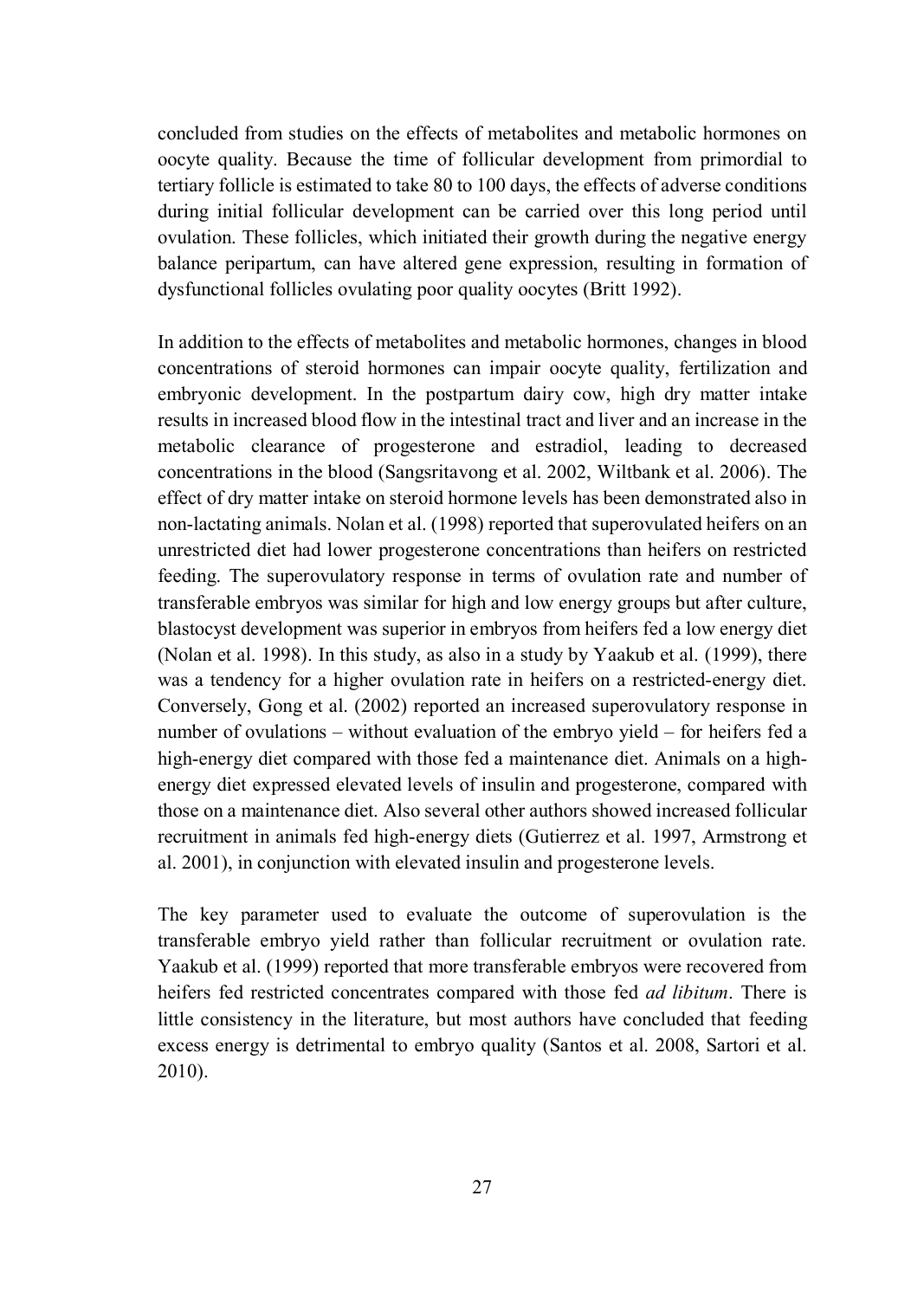Fatty-acid supplementation for superovulated donors has been investigated by several authors, but there are discrepancies among the studies and diverse results have been reported (Velazquez 2011). The varying effects are explained partly by differences in superovulation protocols, fatty acid composition and intake, and energy status and lipid metabolism of the donors, in addition to environmental factors such as heat stress. The majority reported either no beneficial effect (Ryan et al. 1992, Thomas & Williams 1996, Thangavelu et al. 2007) or a detrimental effect (Coscioni et al. 2002, Petit et al. 2008) of fatty acid supplementation for superovulatory success. Supplementation of fatty acids can increase cholesterol concentrations in single-ovulating (Staples et al. 1998) and superovulated cattle (Ryan et al. 1992). Excess fatty acids in the follicular fluid can impair oocyte developmental competence *in vitro* (Adamiak et al. 2006) and has been associated with subfertility (Båge et al. 2007). Lipid accumulation in the embryo impairs viability by increasing the sensitivity to cryopreservation (Abe et al. 2002). There seems not to be adequate evidence supporting nutritional fatty acid supplementation for embryo donors.

Interpreting of the results of various nutritional management protocols for superovulated donors is complex, but some conclusions can be drawn. For lactating cows, the key factor is to avoid NEB by ensuring adequate and balanced energy and protein intake. For heifers, there is more risk of overfeeding than underfeeding energy, and therefore the energy intake should be calculated for a desired daily gain and body condition score.

#### *4.3.2. Dietary protein*

Dietary crude protein (CP) is mostly hydrolyzed in the rumen to ammonia, which is used as a substrate for production of microbial protein by the rumen microbiota. Excess ammonia is transported to the liver and converted into urea in the urea cycle. Urea, being a relatively small molecule with a molar mass of 60.06 g/mol, is able to move freely across cell membranes. Thus when blood urea levels are high it diffuses from the bloodstream into organs such as the reproductive tract. Excess protein intake results in elevated blood urea nitrogen (BUN) and ammonia concentrations that have been associated with compromised fertility, although there is little consensus among reports. Several mechanisms involved in the toxic effects of urea have been proposed. The mechanisms of fertility reduction are manifested in the ovary, oviduct and uterine environment rather than at the hypothalamicpituitary axis. Initially, it was demonstrated that as a consequence of excess rumen-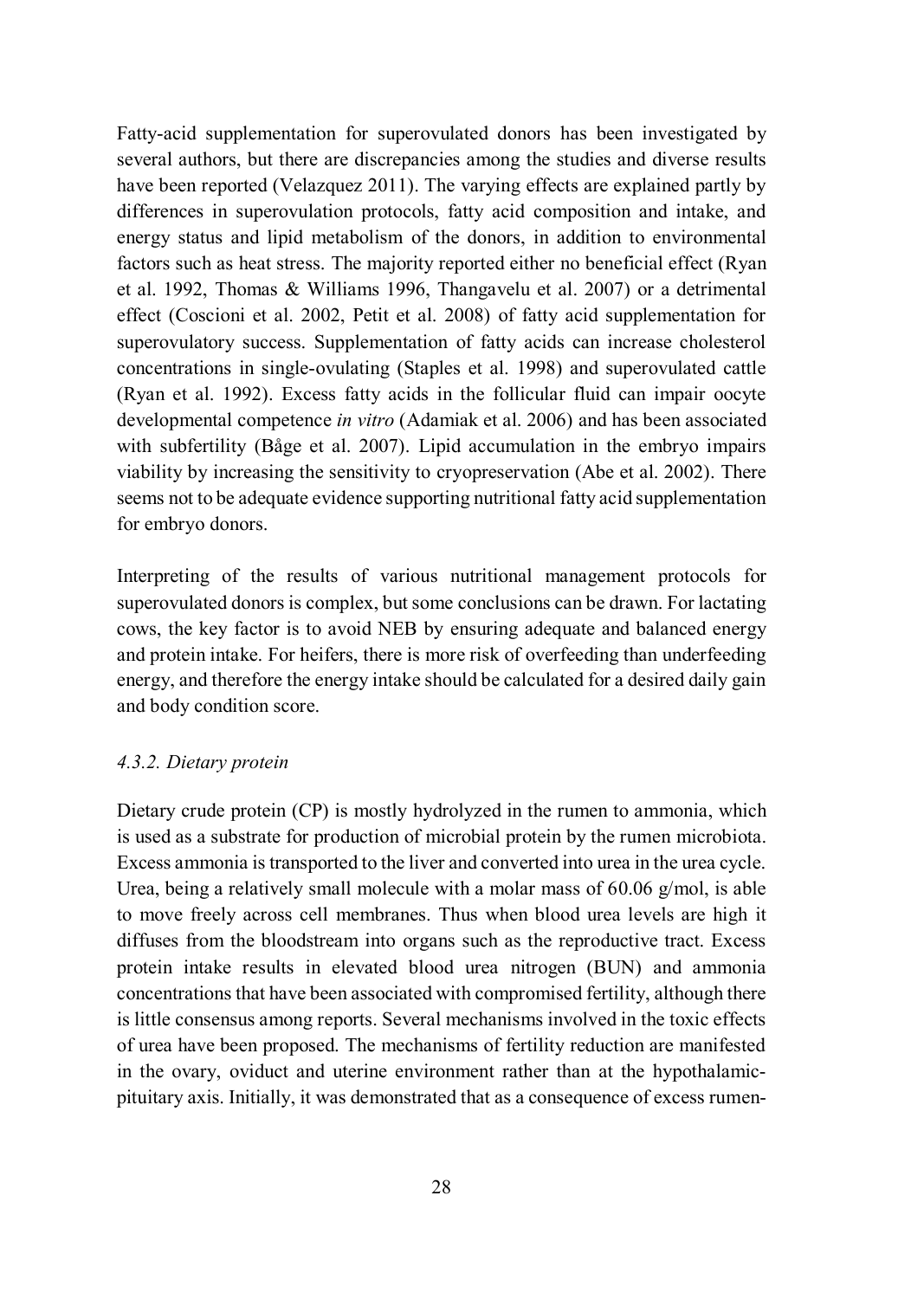degradable protein intake the uterine lumen pH decreases (Jordan et al. 1983, Elrod et al. 1993) and this was linked to decreased fertility (Elrod & Butler 1993). Later studies, however, are inconsistent and the significance of decreased uterine pH remains uncertain. It was proposed that the deleterious effects of high protein intake are more likely to act at the ovarian level rather than in the uterine environment. This hypothesis is supported by experiments where embryo transfer was performed using donors and recipients differing in urea levels. Embryos recovered from high BUN donors resulted in a compromised pregnancy rate when transferred to recipients of high or low BUN, regardless of recipients' BUN concentration (Rhoads et al. 2006). Similar conclusions were reported (Gath et al. 1999, Gath et al. 2012) when transferring good quality embryos to recipients on high urea diets. There was no effect of recipient diet urea supplementation on the pregnancy rate in animals on a high or on a low energy diet.

The hypothesis that high urea and/or ammonia in circulation affects the follicle and oocyte has been tested by several groups in *in vitro* and *in vivo* designs. In a study by Sinclair et al. (2000) heifers were fed a high plasma ammonia generating diet for 18 days during the late antral follicle development stage. Cleavage rate and blastocyst production rates were lower in oocytes from heifers on a high ammonia diet than from those on a low ammonia diet. Similarly, impaired oocyte quality and *in vitro* production of embryos under elevated blood urea concentrations were demonstrated in dairy cows (Armstrong et al. 2001, Santos et al. 2009). Blanchard et al. (1990), feeding two groups of dairy cows isocaloric and isonitrogenous diets (16% CP) differing in the proportion of rumen degradable protein, reported a higher fertilization rate in superovulated donors fed a diet with less rumen-degradable protein (64% vs. 73%). The proportion of embryo collections yielding no transferable embryos was higher when more rumen-degradable protein was fed, suggesting a fertilization failure or early degeneration of embryos.

In contrast, O'Callaghan et al. (1997) did not suggest any deleterious effects on oocyte quality, expressed *in vitro* as the cleavage rate and blastocyst yield, in heifers fed excess urea for a period of nine days. When the fertilization and early embryonic development until three days post insemination were studied *in vivo*, high urea did not compromise these in superovulated heifers with high blood urea levels (Gath et al. 1999, Gath et al. 2012). Similarly, cows fed 12.3% or 27.4% crude protein produced equal numbers and quality of embryos after superovulation (Garcia-Bojalil et al. 1994).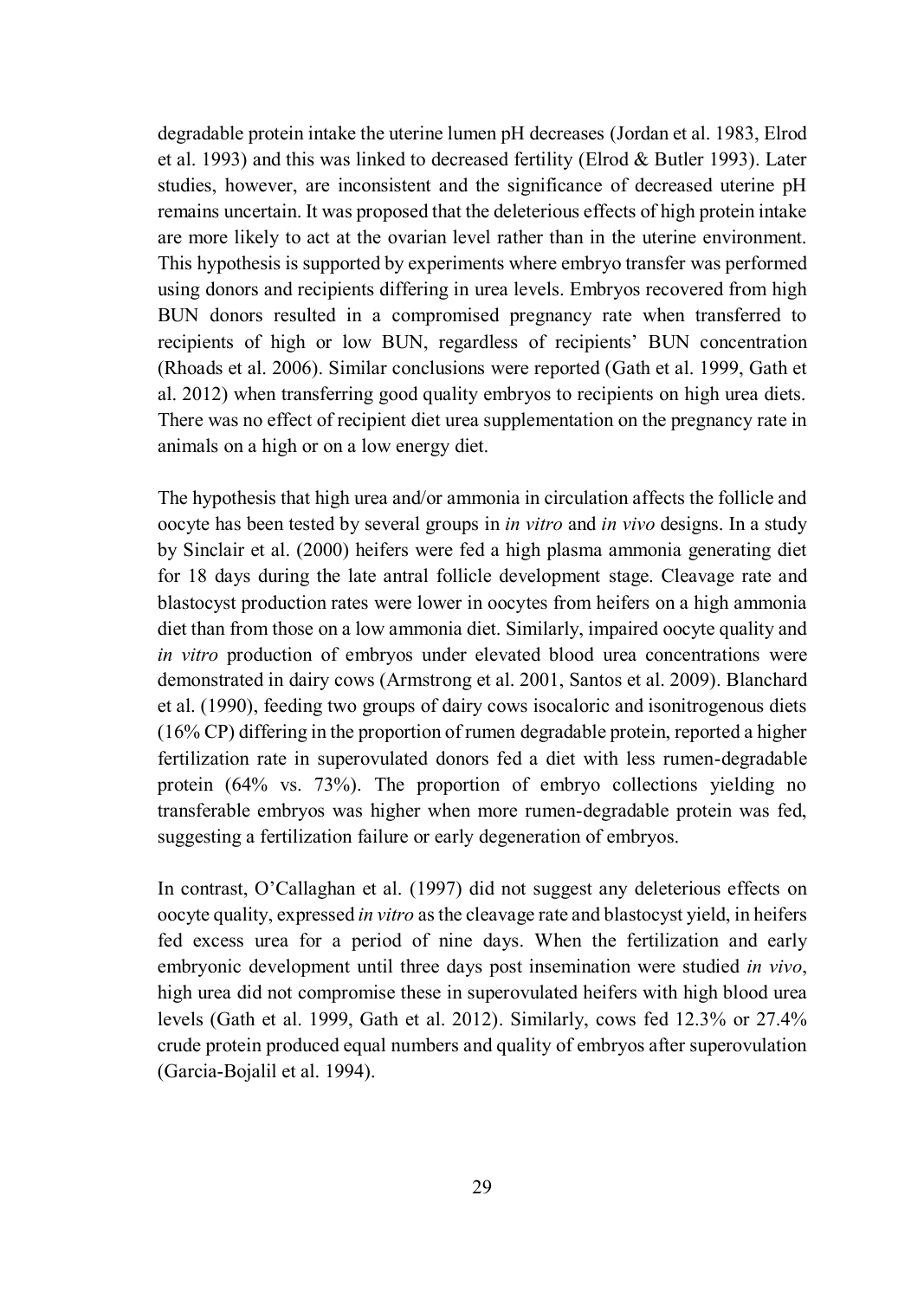It has been proposed that not only the dose but also the duration of a high dietary nitrogen intake is crucial to the effects on the reproductive functions. Dawuda et al. (2004) compared groups of superovulated cows fed excess quickly-degradable urea nitrogen for a short or long period before embryo recovery. Cows receiving the diet for ten days before insemination yielded similar numbers of equal quality embryos as the control cows. However, cows fed the experimental diet only for the period from insemination to embryo recovery yielded fewer embryos of poorer quality than in the long duration or control group. They concluded that the excess of quickly degradable urea nitrogen was toxic to embryos, but the effect was bypassed when cows were allowed to adjust for ten days. The feeding period in the aforementioned experiments varied from nine days to four weeks or even more before oocyte and/or embryo quality was evaluated. The observations of Dawuda et al. (2004) are therefore not completely supported by all, and mechanisms other than increased urea and/or ammonia might be involved. Also, the magnitude of the elevation of urea in blood, as well as ammonia concentration, should be considered. In the study by Dawuda et al. (2004) the mean plasma urea concentration in the high nitrogen group was higher than in other studies.

It appears that data on the effects of nutritional factors on superovulation and embryo yield are inconsistent. Nevertheless, dietary-induced changes in superovulatory response are demonstrated. The multifactorial interactions of the metabolic status of the donor animal (lactating/non-lactating), body condition, composition of the ration, type of protein/fatty acid supplement, duration of energy restriction/overfeeding, as well as interactions of dietary components, make the results difficult to interpret and to take into practice. The deleterious effects of energy deficiency on oocyte quality and subsequent embryonic development are clear, but the effects of high protein intake are erratic, and it seems that excess protein is well tolerated in non-lactating animals, i.e. when the donor is not simultaneously undergoing energy deprivation. The combined effects of energy deficiency and excess protein should be avoided for embryo donors.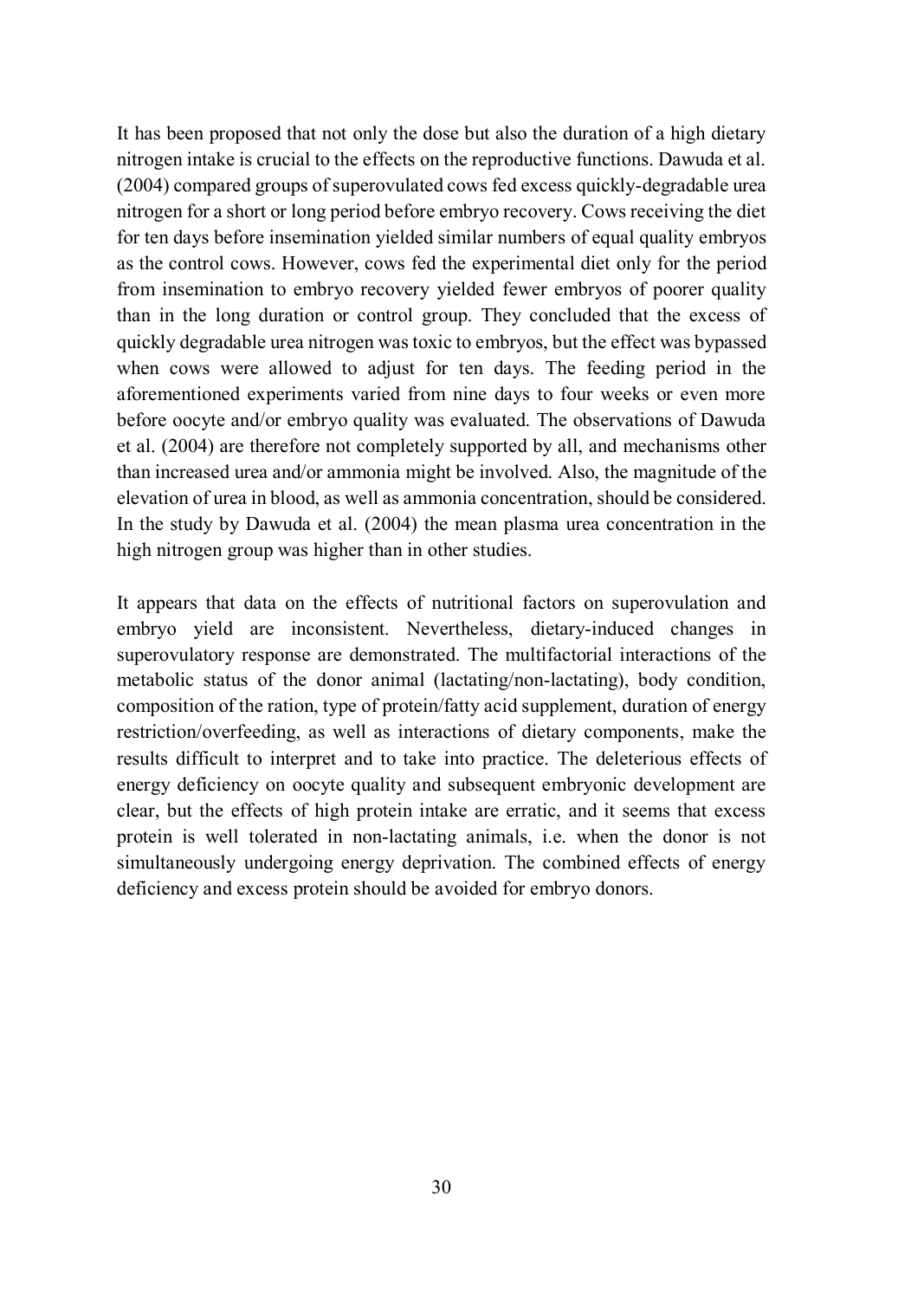# **AIMS**

The aim of this thesis was to investigate management factors affecting the efficacy of MOET. The specific aims of the studies were to examine:

- embryo yield in superovulated dairy cattle inseminated with sex-sorted and conventional semen
- the quality and developmental stages of embryos produced with sex-sorted semen
- pregnancy rate of embryos produced with sexed and conventional semen
- the effects of nutritional protein level, higher than the standard practices on Finnish farms, on embryo yield and quality in superovulated dairy heifers
- embryo yield and quality after superovulation using two commercially available FSH products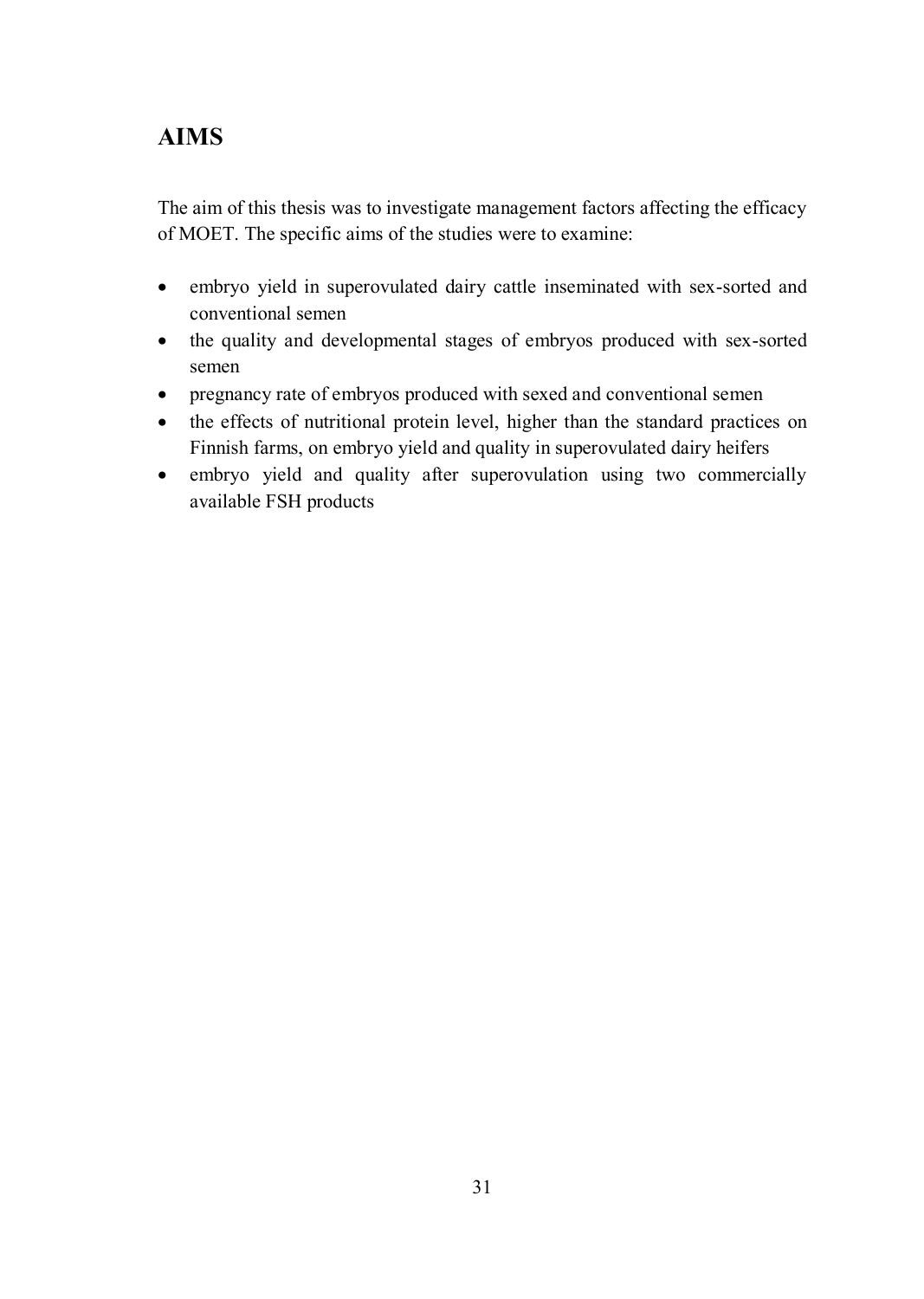# **MATERIALS AND METHODS**

Two types of studies were included in this thesis. Study I was carried out in a research farm at the Natural Resources Institute (at the time of the experiment Agrifood Research Centre Finland), Jokioinen, Finland. Other experiments were retrospective analyses of embryo transfer data registered in the national database of Agricultural Data Processing Center Ltd., Vantaa, Finland, and data provided by the embryo transfer teams of Faba coop and VikingGenetics Finland.

#### **1. Donors, recipients and embryos**

In Study I, animals (n=37) were regularly cycling Ayrshire heifers, on average one year of age and 310 kg live weight. Animals in Studies II–III and V were Holstein and Ayrshire cows and heifers on Finnish dairy farms and at an ET station. Animals in Study IV were only on farms, excluding those on the ET station. Numbers of donor animals in Studies II–IV are presented in Table 1. Number and type of embryos and recipients in Study V are presented in Table 2.

**Table 1.** Number of donors in Studies II-IV by breed, parity (heifer/cow) and treatment (Folltropin/Pluset, sex-sorted (SEX)/conventional (CONV) semen).

| Study |             | Heifers  |          | Cows     |          | All  |
|-------|-------------|----------|----------|----------|----------|------|
|       |             | Ayrshire | Holstein | Ayrshire | Holstein |      |
| Π     | Folltropin  | 1220     | 867      | 309      | 196      | 2592 |
|       | Pluset      | 808      | 120      | 280      | 190      | 1398 |
| III   | <b>SEX</b>  | 28       | 105      | 65       | 23       | 218  |
|       | <b>CONV</b> | 607      | 338      | 155      | 169      | 1269 |
| IV    | <b>SEX</b>  | 66       | 256      | 46       | 75       | 443  |
|       | CONV        | 348      | 659      | 169      | 352      | 1528 |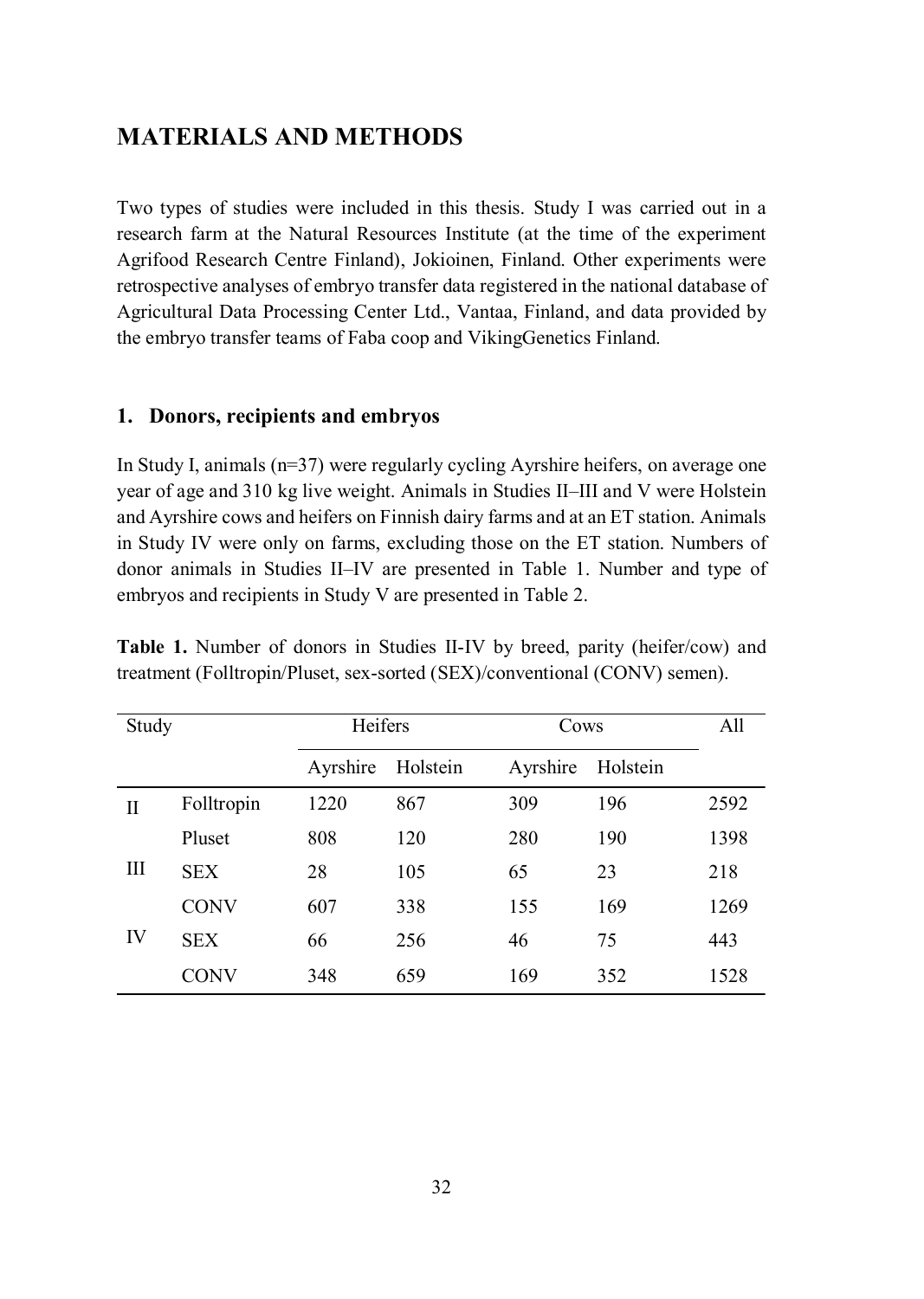| Recipient | <b>SEX Embryo</b> |        | CONV Embryo |        |  |
|-----------|-------------------|--------|-------------|--------|--|
|           | Fresh             | Frozen | Fresh       | Frozen |  |
| Heifer    | 470               | 484    | 1533        | 4645   |  |
| Cow       | 500               | 287    | 1402        | 3117   |  |
| All       | 970               | 771    | 2935        | 7762   |  |

Table 2. Number of embryos transferred in Study V by semen (SEX=produced with sex-sorted semen, CONV=produced with conventional semen), type (fresh/frozen) and recipient parity (cow/heifer).

#### **2. Experimental design**

#### 2.1. *Nutritional protein (I)*

The experiment was conducted in three separate trials (Trials 1-3) during one year. Animals were allocated to two groups, receiving either  $14\%$  (n=18) or  $18\%$  (n=19) crude protein in isocaloric diets formulated to meet the energy requirements (Diet 14 and Diet 18, respectively). The diet consisted of dry hay and a commercial concentrate mix. The protein source of the concentrate was rapeseed meal. Additional rapeseed meal was added to Diet 18 to reach the level of 18% crude protein. Feeding was continued during 71-72 days preceding the embryo collection. After four weeks of feeding, blood samples were collected to monitor serum urea concentrations and confirm a nutritionally induced difference between the two groups. The first sample was collected in the morning before feeding and a postprandial sample was taken 3.5 h after feeding.

Estruses were synchronized with a 9 to 11-day treatment with an intravaginal progesterone-releasing device (CIDR Plus, Inter Ag, Hamilton, New Zealand) combined with an i.m. injection of dexcloprostenol (0.15 mg, Genestran, Vetcare, Salo, Finland) one day before the CIDR removal. Superovulatory treatments were initiated 10 days after the induced estrus. The treatment consisted of eight intramuscular injections of ovine pituitary FSH, a total dose of 212 IU of NIH-FSH-S1 (Ovagen, Immuno-Chemical Products Ltd., Auckland, New Zealand) in decreasing doses over four days, and an i.m. injection of dexcloprostenol with the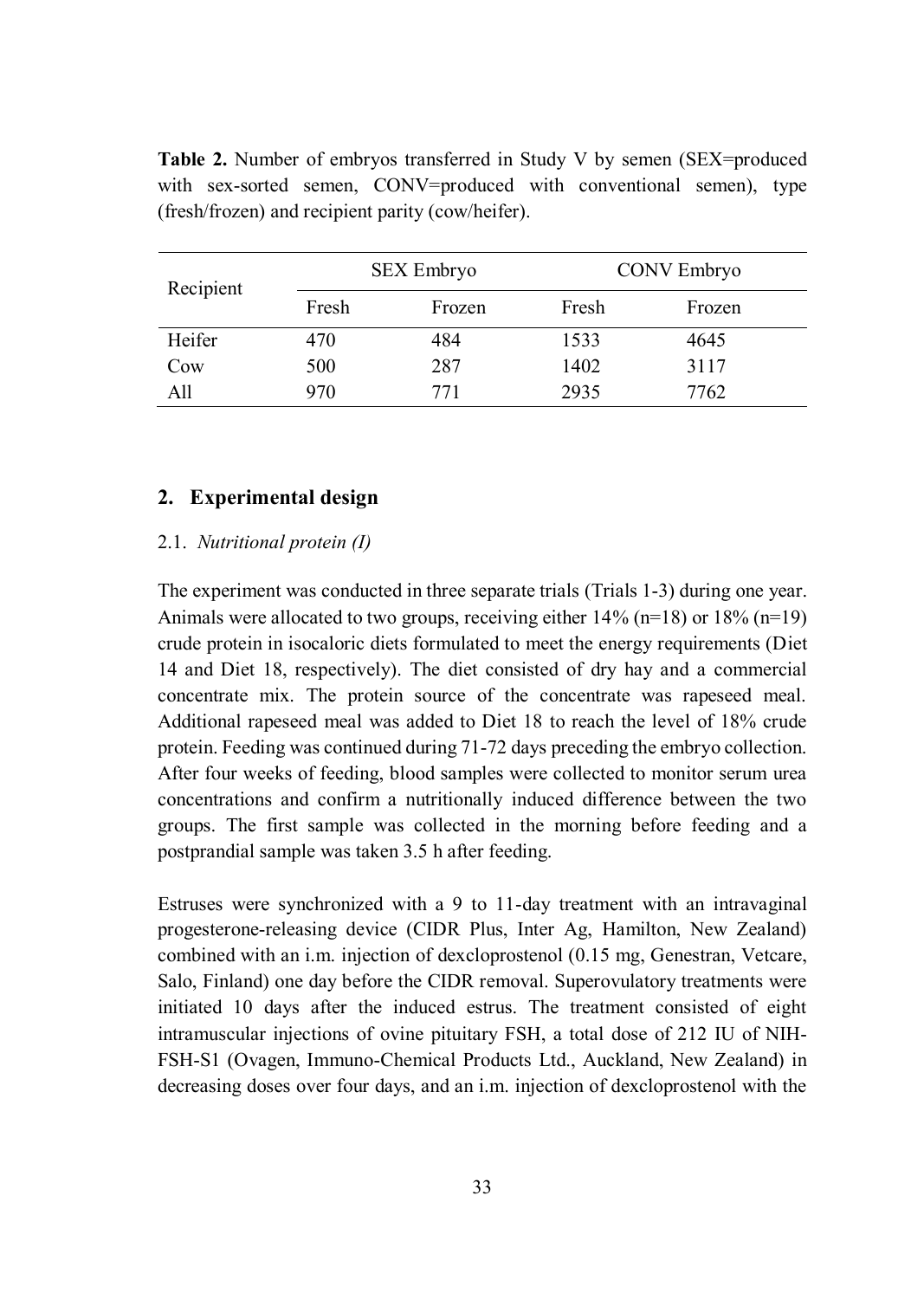sixth FSH-injection. Heifers were inseminated 48 and 60 h after the induction of luteolysis with frozen-thawed semen of bulls of proven fertility.

Embryos were recovered by transcervical uterine flushing on day 7 after AI. Flushing was performed using commercial flushing and holding media as well as commercial disposables. Embryos were evaluated under a stereomicroscope and classified according to the IETS guidelines (Robertson & Nelson 2010) into three quality grades (1=excellent or good,  $2=$  fair, 3=poor) and six developmental stages (4=compact morula, 5=early blastocyst, 6=blastocyst, 7=expanded blastocyst, 8= hatched blastocyst and 9=expanding hatched blastocyst) by experienced ET personnel.

#### 2.2. *Superovulation using two commercial FSH-preparations (II)*

In Study II, data for 3,990 superovulations and subsequent embryo recoveries during a 16-year period on Ayrshire and Holstein cows (n=975) and heifers  $(n=3,015)$  were analyzed to evaluate the superovulation success using two commercial FSH products (Folltropin, Vetoquinol S.A., Lure cedex, France, and Pluset (Laboratorios Calier, S.A., Barcelona, Spain) differing in their LH:FSH ratio. The LH:FSH ratio is 0.12 in Folltropin, whereas in Pluset it is 1.0. The group superovulated with Folltropin comprised 2,592 superovulations, 80% of which were performed on heifers and 20% on cows. The group stimulated with Pluset consisted of 1,398 superovulations, 66% and 34% performed on heifers and cows, respectively. The superovulation and insemination protocols were as follows. Animals were superovulated with twice daily intramuscular injections of either Folltropin or Pluset during four days, initiated on day 9 to 12 after the onset of estrus. Declining doses of 630 IU (Folltropin) or 800 to 900 IU (Pluset) of FSH in total were administered to cows, heifers receiving 420-490 IU (Folltropin) or 500- 600 IU (Pluset). The selection of dose was based on the manufacturers' recommendation: the dose for cows was 90% and 85% of manufacturers' recommendations for F and P, respectively. For heifers, the dose was adjusted, taking into account age and size of the donor, ranging from 67% to 77% of the cow doses of Folltropin and 59% to 70% of the Pluset doses. A luteolytic dose of  $PGF2\alpha$ or synthetic agonist was administered simultaneously with the sixth (cows) or seventh (heifers) FSH injection. Inseminations were initiated 12 h after the onset of estrus. The insemination protocol for conventional semen consisted of two inseminations 9-15 h apart. When sex-sorted semen was used, usually three inseminations were performed using the DUI technique. Two straws of sex-sorted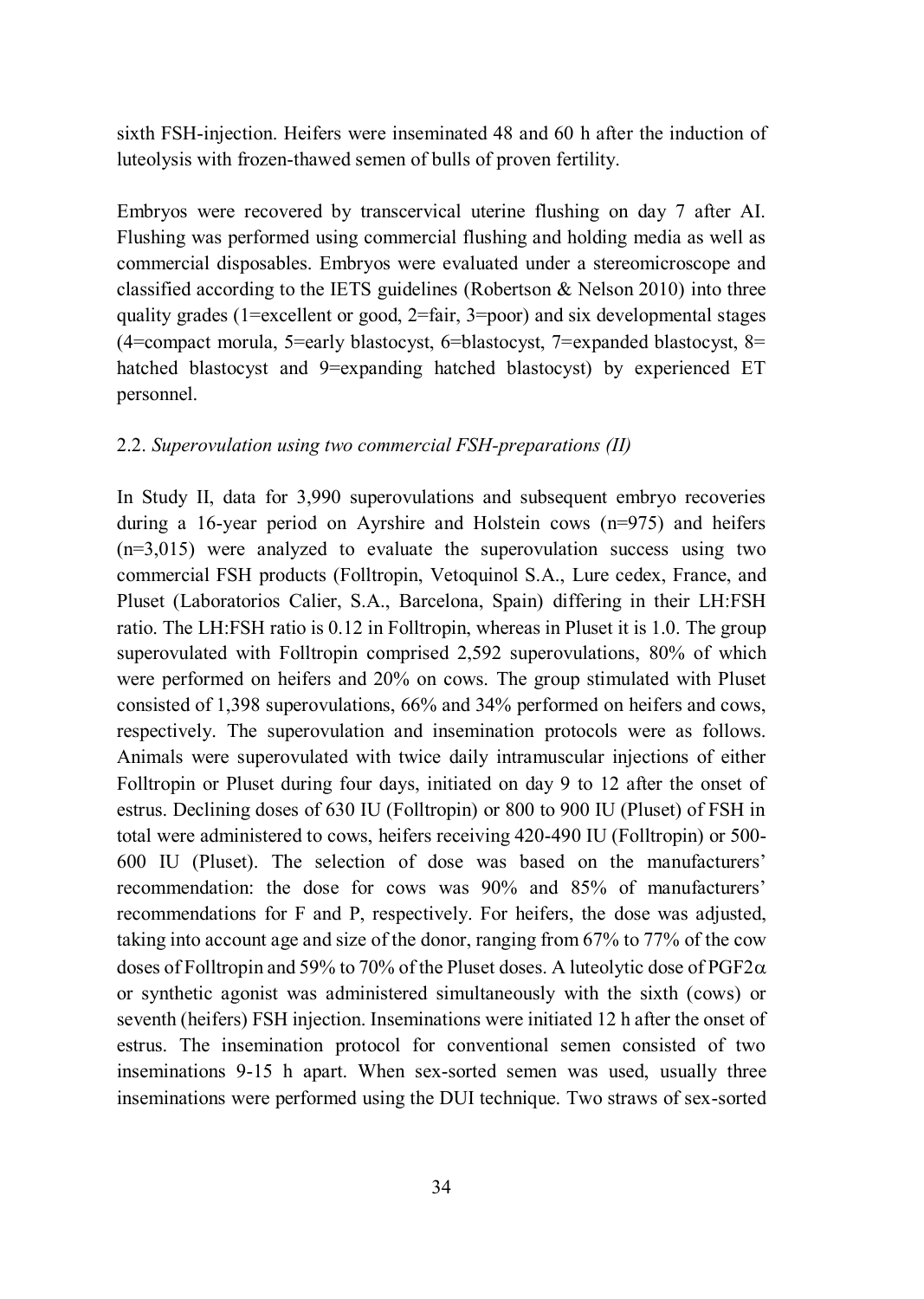semen, containing 2 million sperm in each, were deposited deep in uterine horns at both insemination events. Only one straw was used for the third insemination 9-12 h later by dividing it between the uterine horns.

Embryos were collected by transcervical uterine flushing on day 7 after AI. Commercial flushing and holding media and commercial disposable equipment were used in all steps of the procedure. Embryos were evaluated under a stereomicroscope (60 x magnification) and classified according to the IETS guidelines (Robertson & Nelson 2010). Transferable embryos were washed according to the IETS approved protocol (Stringfellow 2010) and further processed for either fresh transfer or freezing. Embryos were frozen in 1.5 M ethylene glycol using standard procedures for a controlled rate freezing.

Embryo yield, quality and developmental stage of embryos, as well as the proportion of collections yielding no transferable embryos and proportion of donors having a low response to ovarian stimulation, were analyzed for each preparation. The 56-day non-return rate was applied as an indicator of embryo viability. Nonreturn and calving rates of 19,400 embryo transfers produced with Folltropin (n= 12,228) or Pluset (7,172) were analyzed. Calving rate was calculated as the proportion of recipients that were not artificially inseminated, or did not undergo a new embryo transfer after the initial embryo transfer, and that had calved in fewer than 290 days after the transfer. Of the fresh F-embryos, proportions of grade 1, 2, and 3 were 53%, 33% and 14%, respectively. Of the fresh P-embryos, the proportions were 46%, 38% and 16%, respectively.

#### 2.3. *Effect of sex-sorted semen on embryo production (III, IV)*

In Study III, data for 1,487 embryo collections performed on Finnish dairy farms was analyzed to compare sex-sorted and conventional semen in embryo production. Sex-sorted semen was used for 218 donors (SEX) and conventional for 1,269 donors (CONV). Superovulation, insemination and embryo recovery protocols were as described in Section 2.2. The number of all recovered structures, transferable embryos, UFO and degenerated embryos were studied. Furthermore, the proportions of collections yielding no transferable embryos were determined.

In Study IV, embryo yield was further analyzed in a dataset of 1,971 commercial embryo collections, including material from Study III complemented with more recent embryo collections. The material that originated from the breeding station was excluded from Study IV because no sex-sorted semen was used and therefore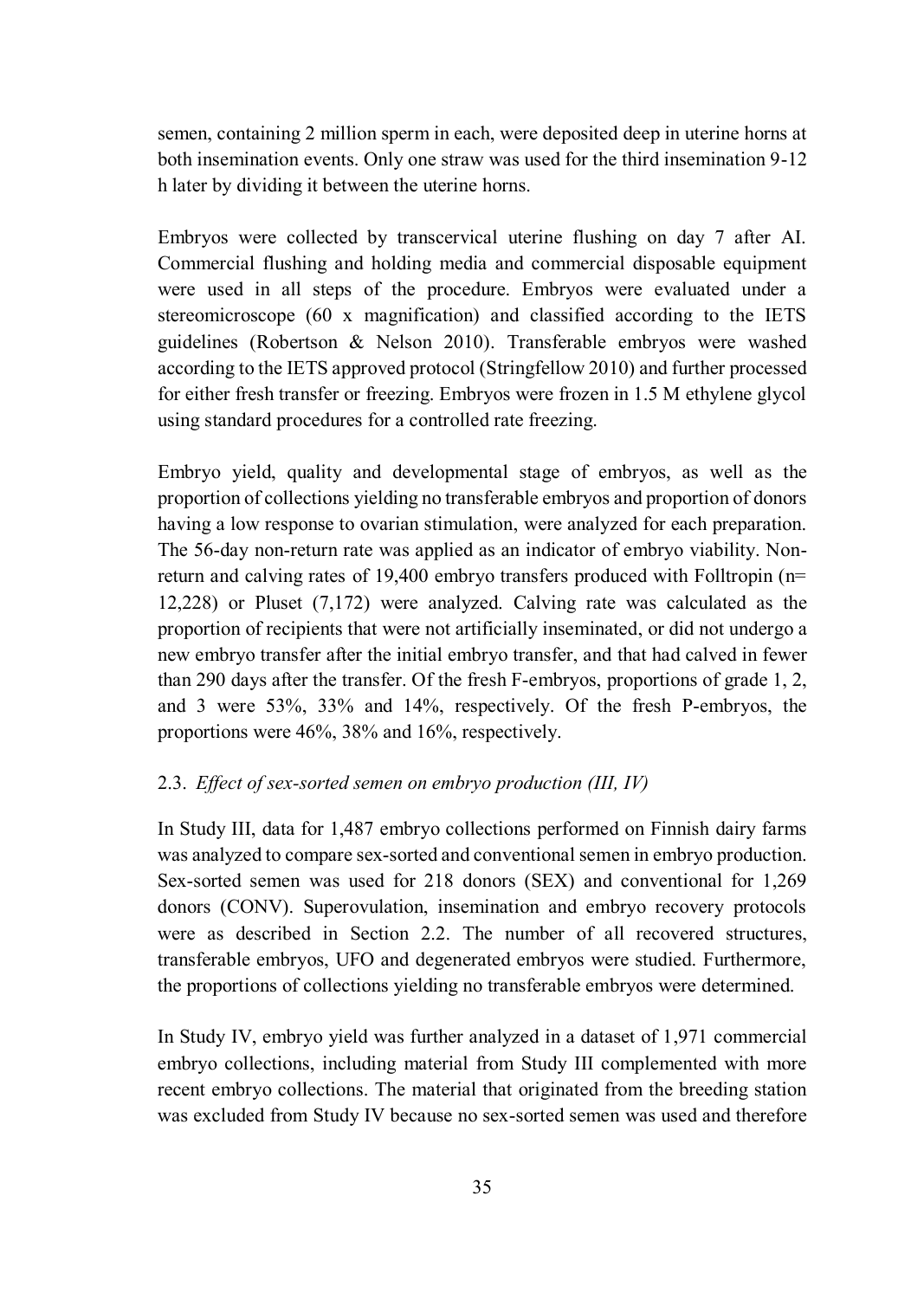it would have included only the conventional group, possibly biasing the data. Donors were inseminated with sex-sorted (n=443) or conventional semen (n=1,528). Superovulation, insemination and embryo recovery protocols were as described in Section 2.5. The main focus of this study was the quality and developmental stage of embryos produced with sex-sorted or conventional semen. The distribution of embryos into quality grades and developmental stages and the average quality grade and developmental stage of collections in SEX and CONV, were analyzed. The average quality grade and developmental stage were analyzed by calculating a mean quality grade and developmental stage for all transferable embryos recovered in a single collection. These means served as quality and developmental stage indices for recovery. In addition, the number of all recovered structures and transferable embryos and proportions of UFO and degenerated embryos were studied. Furthermore, the proportions of collections yielding no transferable embryos were scrutinized.

#### *2.4. Effect of sex-sorted semen on calf production (V)*

In Study V, data for 12,438 embryo transfers were analyzed, of which 1,741 embryos were produced with sexed and 10,697 with conventional semen. Embryo transfers were performed on farms both in heifer and cow recipients. Pregnancy rates were determined as the proportion of recipients not having a subsequent insemination or embryo transfer, and calving in fewer than 290 days after the transfer. Calf mortality was analyzed among calves born from sexed or conventional semen. Calf mortality was calculated as the proportion of abortions at a stage of 180 or more days of gestation and neonatal death of calves younger than one week of age for all births.

### **3. Statistical analyses**

All statistical analyses, except for the data on dietary treatments, were performed with IBM SPSS Statistics version 10 (I) (SPSS Inc., 1983), version 19 (III) (IBM Corp., 2010), version 21 (V) (IBM Corp., 2012) and version 22 (II, IV) (IBM Corp., 2013). The nonparametric Mann-Whitney U-tests were used to analyze differences in numbers of all recovered structures, transferable embryos and proportions of UFO and degenerated embryos between feeding groups (I), semen types (III, IV) and FSH-products (II).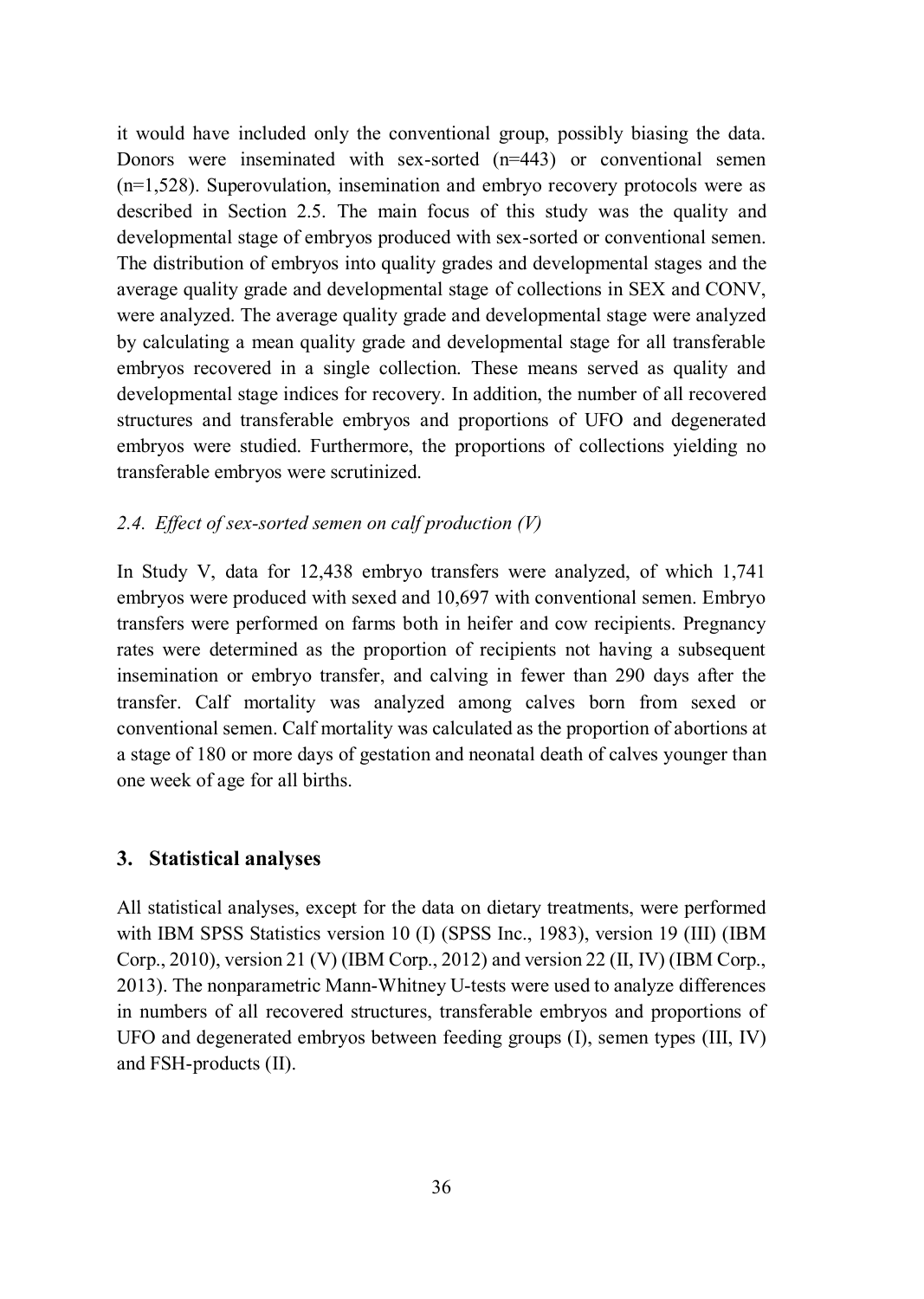Chi-square tests, or whenever necessary Fisher's exact tests, were used to analyze the proportion of embryo collections yielding no transferable embryos (II-IV) and calf mortality (V) and the proportions of low-responders (II).

Binary logistic regression was used to analyze the effect of sex-sorted semen (V) and FSH-preparation in embryo production (II) on the recipient pregnancy rate.

Effect of dietary treatments in Study I was analyzed with the GLM procedure of Statistical Analysis System software (SAS Institute, 1987). Two-way analysis of variance was used to test the differences in daily gains and serum urea concentrations between the dietary treatments and among the three trials.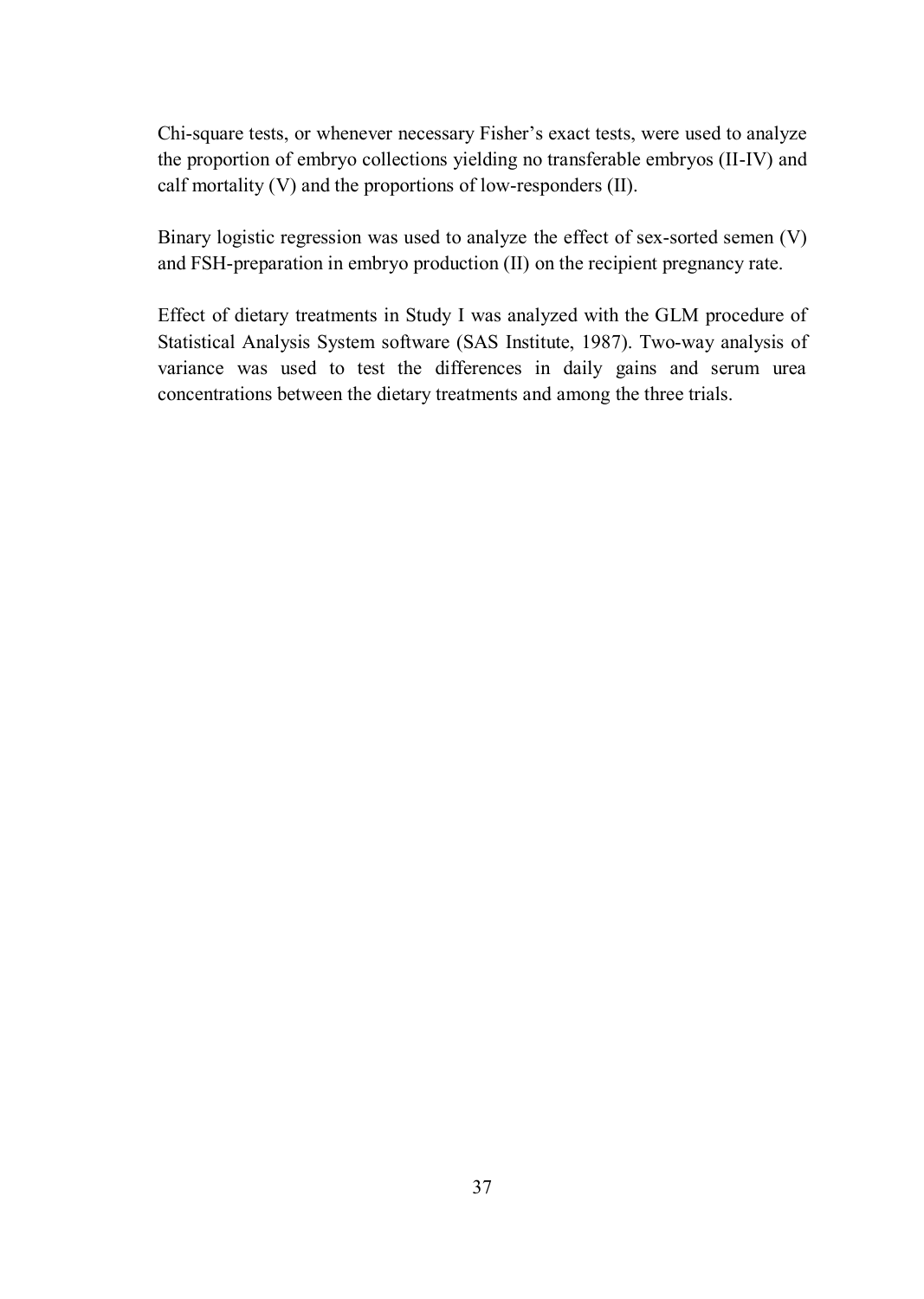## **RESULTS**

#### **1. Effect of nutritional protein supplementation on embryo yield (I)**

A nutritional protein level of 18% crude protein was adequate to elevate blood urea concentration compared with one of 14%. The diets were isocaloric, resulting in similar average daily gain in both groups  $(821\pm245$  and  $808\pm171$  g/day for Diet 14 and Diet 18, respectively). Serum urea concentration prior feeding was  $4.26\pm0.79$ and  $5.26\pm0.58$  mmol/l for Diet 14 and Diet 18, respectively. In both groups, 3.5 h after feeding the urea concentrations were elevated to  $4.39\pm0.86$  and  $5.80\pm0.79$ mmol/l for Diets 14 and 18, respectively. There was a difference in the urea levels between the groups at both sampling times (P<0.001), confirming that the protein intake differed between the groups.

The superovulatory response, evaluated as the number of CL, did not differ between the groups. The average number of CL was  $13.3\pm4.0$  and  $12.7\pm4.2$  in Diet 14 and Diet 18, respectively. The protein feeding did not affect the embryo yield, evaluated as the total number of embryos or ova, the number of transferable embryos or the number of degenerated embryos and UFO. The recovery rate of embryos (number of embryos per number of CL) was 72% and 87% in Trials 2 and 3, respectively. However, in Trial 1 it was exceptionally low, only 45%. Because Trial 1 differed from Trials 2 and 3 with respect to the recovery rate and also the increased proportions of degenerated embryos and UFO, the results were analyzed using two approaches: including all Trials 1-3 and also for only Trials 2 and 3, excluding Trial 1. The number of transferable embryos for all trials was  $4.9\pm5.1$  and  $5.4\pm6.5$  in Diet 14 and Diet 18, respectively. When Trial 1 was omitted, the numbers were  $6.9\pm4.8$ and  $6.4\pm7.4$ , respectively. The higher crude protein content in Diet 18 seemed to improve the quality grades of embryos: more grade 3 embryos were recovered for Diet 14 than for Diet 18 (20.2% and 13.2%, respectively, P=0.053). When Trial 1 was excluded, the proportion of grade 3 embryos was  $20.2\%$  and  $11.9\%$  (P<0.05) for Diets 14 and 18, respectively.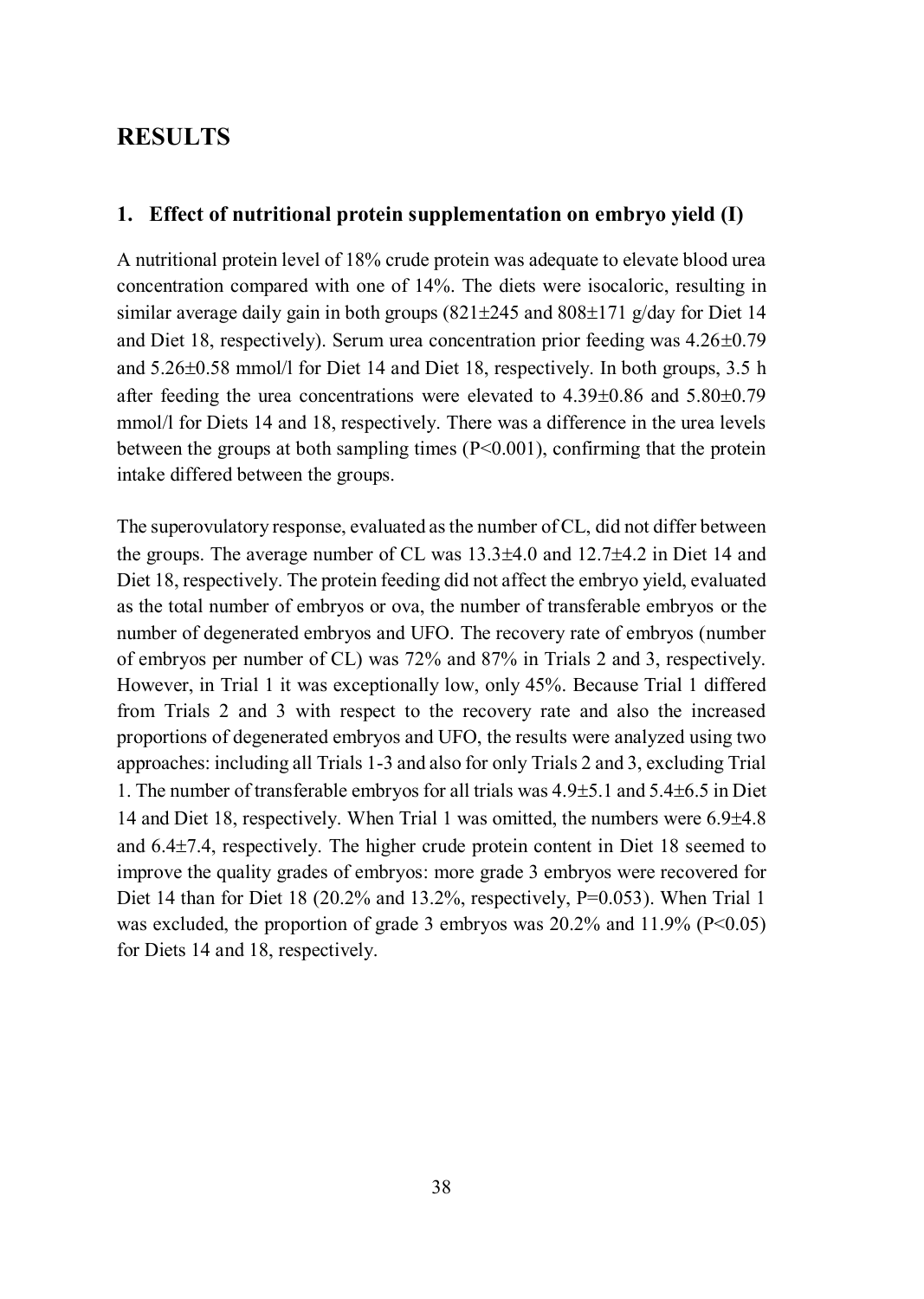## **2. Effect of FSH preparation on embryo yield (II)**

Embryo yield after superovulation with Folltropin or Pluset was analyzed collectively for all donors, and also separately for cows and heifers. There was no difference in embryo yield among the breeds, and the results are therefore presented without specifying the breed. Pluset yielded 1.1 recovered structures more than Folltropin (11.9 vs. 10.8, P<0.001). Consequently however, the number of transferable embryos did not differ among the groups (7.0 and 7.1 for Folltropin and Pluset, respectively), neither did the number of degenerated embryos (1.8 and 1.9 for Folltropin and Pluset, respectively); rather there was an increase in the number of UFO in Pluset (2.0 and 3.0 for Folltropin and Pluset, respectively, P<0.001).

The quality of embryos did not differ between the groups. The distribution of embryos into quality grades 1 to 3 was similar between Folltropin and Pluset groups. Mean quality grades, expressed as indices, were  $1.35\pm0.42$  in the Folltropin group and  $1.36\pm0.43$  in the Pluset group. Likewise, the developmental kinetics of embryos was similar, i.e. no difference was detected in the distribution of embryos at developmental stages from morula to expanding hatched blastocyst. The mean developmental stage of embryos was 5.20±0.78 and 5.17±0.75 for Folltropin and Pluset groups, respectively.

The success of superovulation was evaluated moreover by determining the proportion of collections yielding no transferable embryos. For heifers, 11.5% of collections in the Folltropin group and 14.8% in the Pluset group were unsuccessful (P=0.14). For cows, these represented 15.6% and 15.7% of collections in Folltropin and Pluset groups, respectively (=0.965).

In addition to the collections producing no transferable embryos, donors were investigated that had an exceptionally low ovarian response, i.e. less than five CL, and recovery of a maximum of four embryos or ova. The proportion of lowresponder heifers was 6.4% in the Folltropin group and 5.2% in the Pluset group, there being no statistically significant difference (P=0.184). Neither did the proportion of low-responders differ  $(P=0.117)$  between cows in the Folltropin (11.3%) and Pluset groups (8.3%).

The viability of embryos, expressed as the 56-day non-return rate of recipients, was similar among the groups. Embryos originating from animals treated with Folltropin resulted in a non-return rate of 64.0% and for Pluset-treated donor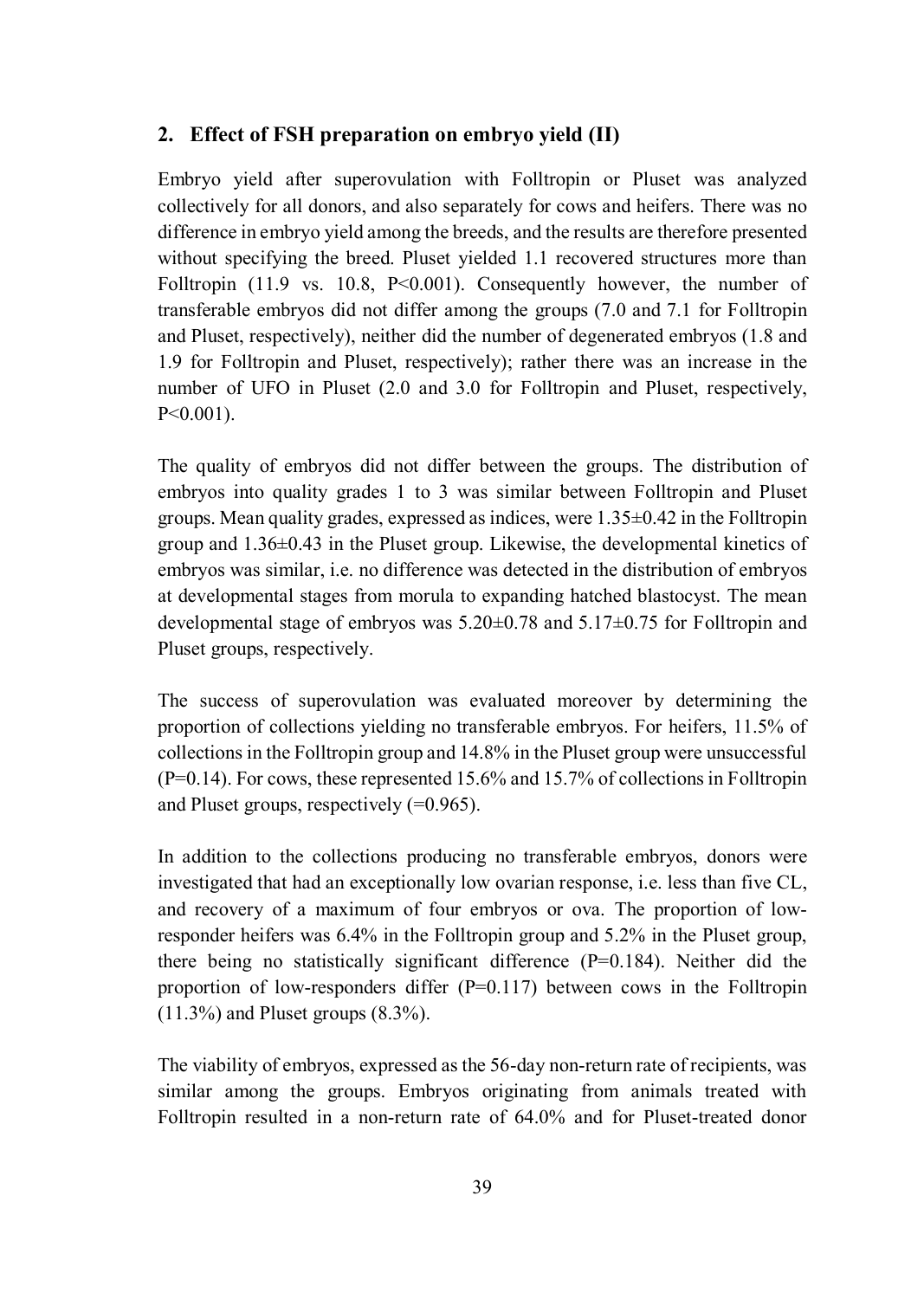embryos the non-return rate was 62.4% (P=0.145). There was a reduction of 22.4 percentage points between the NRR and calving rate after transfer of F-embryos and correspondingly 22.0 percentage points for P-embryos. NRR did not differ between same quality grades of F and P embryos; NRR of grade 1 F-embryos was 65.0% and of P-embryos 63.6% (P=0.074). Respectively, NRR for grade 2 embryos was 60.3% and 57.0% (P=0.115) and for grade 3 embryos 58.9% and 52.3%  $(P=0.085)$ .

#### **3. Effect of sex-sorted semen on embryo yield and quality (III, IV)**

In Studies III and IV, embryo yield after insemination with sex-sorted or conventional semen was characterized. There was no difference between Ayrshire and Holstein breeds for any of the attributes, and all results are therefore presented for heifers and cows combined, irrespective of breed. In Study III, the number of transferable embryos decreased with the use of sexed semen. In SEX cows, there was a decline of 4.2 transferable embryos  $(P< 0.001)$ . In heifers, the decline was not as evident. Sex-sorted semen resulted in only 1.1 embryos less, the reduction not reaching statistical significance. The average number of transferable embryos in heifers was 6.1 vs. 7.2 and in cows 4.9 vs. 9.1 for SEX and CONV, respectively.

Both in heifers ( $P \le 0.05$ ) and cows ( $P \le 0.01$ ), the mean number of UFO was higher for SEX. Additionally, in cows the number of degenerated embryos, 2.4 on average, was higher for SEX compared with 1.5 for CONV (P<0.01). The increased proportions of non-viable embryos resulted in only 45% of embryos being transferable in the SEX cows group, compared with 70% transferable embryos in the CONV cows group.

The embryo collections analyzed in Study III were included in a larger dataset of Study IV. As the number of SEX embryo collections doubled from 218 in Study III to 443 in Study IV, the statistical power increased, resulting in statistical significance in the reduction of transferable embryos and in the proportion of unsuccessful collections, unlike in Study III. The average numbers and proportions of all structures recovered, transferable embryos, UFO and degenerated embryos for SEX and CONV are presented in Table 3. The reduction in transferable embryo yield was 1.4 embryos in heifers and 3.2 in cows. The proportions of UFO and degenerated embryos increased for SEX, both in heifers and cows.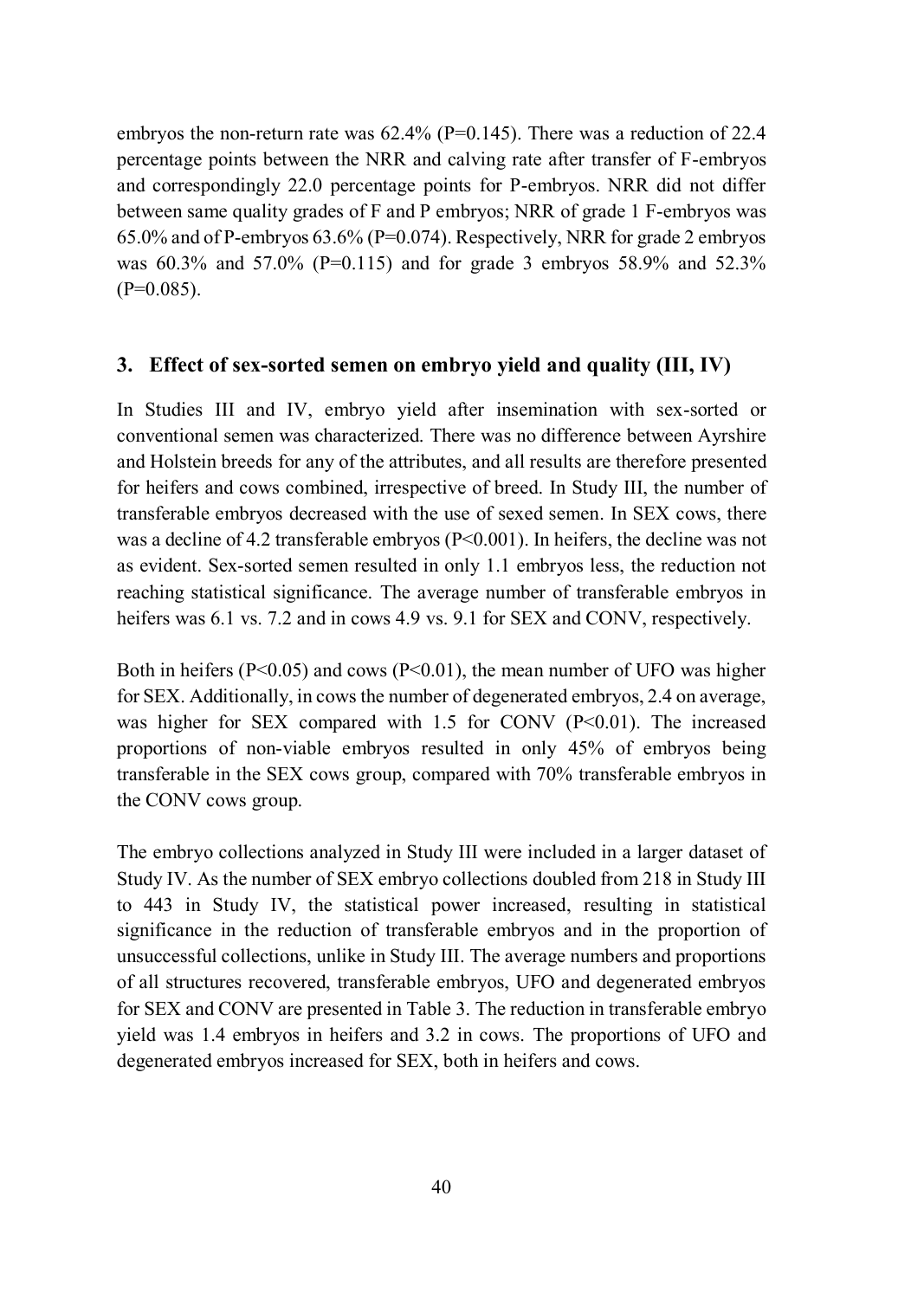**Table 3.** Mean numbers of all structures recovered, transferable embryos, UFO and degenerated embryos from superovulated heifers and cows inseminated with sexsorted (SEX) or conventional semen (CONV) (% of all recovered structures). (From paper IV)

|                | Heifers                 |                           |              | Cows                    |                          |              |
|----------------|-------------------------|---------------------------|--------------|-------------------------|--------------------------|--------------|
|                | <b>SEX</b><br>$(n=322)$ | <b>CONV</b><br>$(n=1007)$ | $\mathbf{P}$ | <b>SEX</b><br>$(n=121)$ | <b>CONV</b><br>$(n=521)$ | $\mathbf{P}$ |
| All Structures | 10.7                    | 10.9                      | ns           | 12.5                    | 123                      | ns           |
| Transferable   | $6.2(58)$ 7.6 (70)      |                           | < 0.001      | 5.4 (44)                | 8.6(70)                  | < 0.001      |
| <b>UFO</b>     | 2.9(27)                 | 1.9(18)                   | < 0.001      | 4.8(38)                 | 2.3(19)                  | $\leq 0.001$ |
| Degenerated    | 1.6(15)                 | 1.3(12)                   | 0.011        | 2.3(18)                 | 1.4(11)                  | 0.003        |

ns= non-significant

The effect of sexed semen on the quality of transferable embryos was analyzed using quality grade indices, representing the means of quality grades in each collection, which are presented in Table 4. There was a statistically significant difference in the indices for SEX and CONV groups, indicating that the use of sexed semen compromises the quality of embryos. This was also apparent when the distribution of quality grades for SEX and CONV embryos was analyzed. The proportion of grade 1 embryos decreased in SEX compared with CONV, 6.5 percentage points for heifers  $(P<0.001)$  and 11.9 percentage points for cows (P<0.001). Correspondingly, proportions of grade 2 and 3 embryos increased for SEX.

**Table 4.** Means  $(\pm SD)$  for the quality grade indices  $(1-3 \text{ according to the IETS})$ classification recommendations) of embryo recoveries in heifers and cows inseminated with sex-sorted or conventional semen. (From paper IV)

|        | <b>SEX</b> |                 | <b>CONV</b> |                            |              |
|--------|------------|-----------------|-------------|----------------------------|--------------|
|        | n          | Grade           | n           | Grade                      | P            |
| Heifer | 322        | $1.43 \pm 0.48$ |             | $1007 \quad 1.28 \pm 0.37$ | < 0.001      |
| Cow    | 121        | $1.41 \pm 0.45$ | 521         | $123 \pm 033$              | $\leq 0.001$ |
| All    | 443        | $1.43 \pm 0.47$ |             | $1528$ $1.27 \pm 0.36$     | $\leq 0.001$ |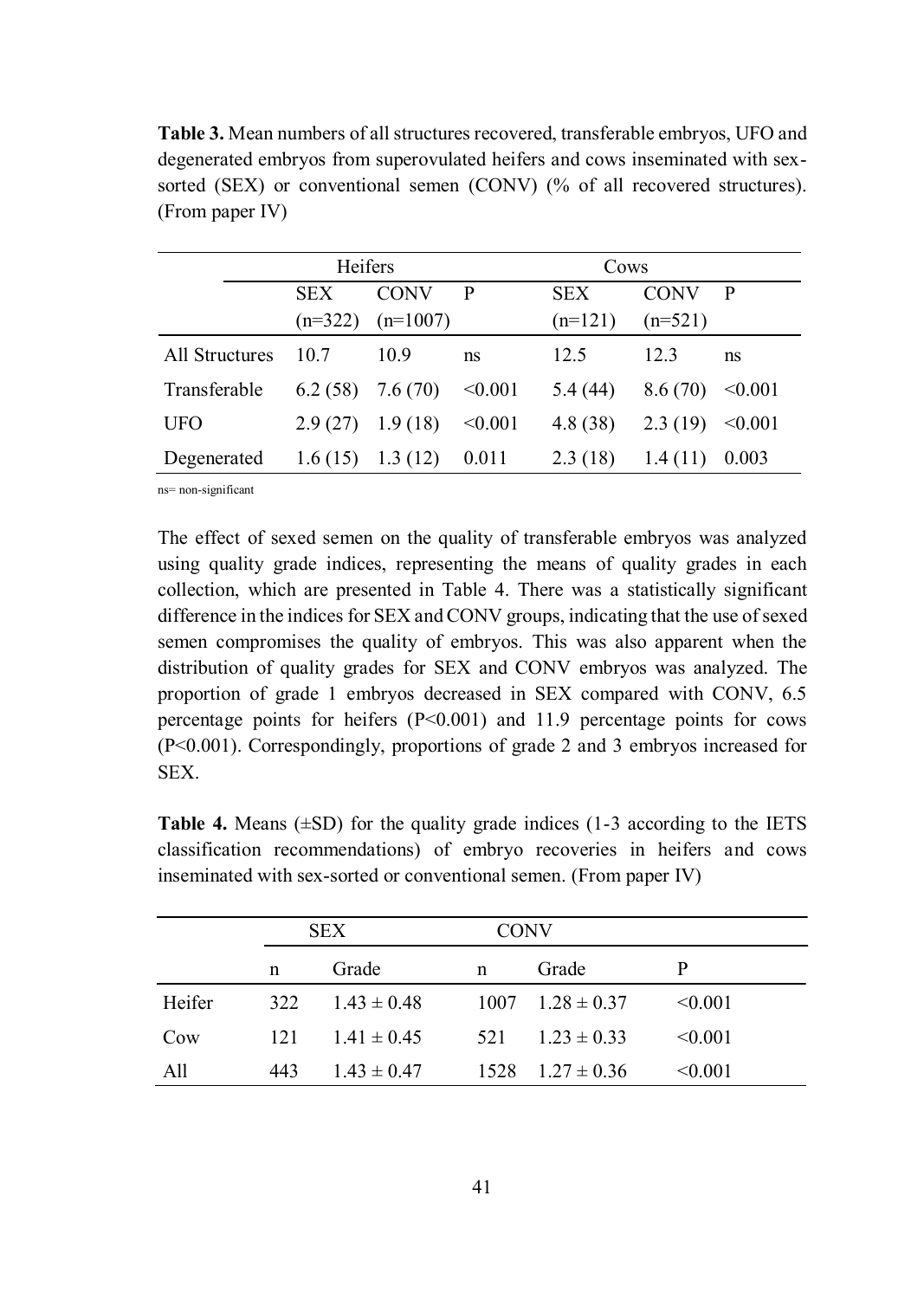The effect of sexing on the developmental kinetics of transferable embryos was analyzed using the developmental stage indices, which are presented in Table 5. In heifers, there was a statistically significant difference in the indices between SEX and CONV groups. In cows, the difference approached statistical significance. The proportions of morulae among viable embryos were similar in SEX and CONV groups for both heifers and cows. The proportion of blastocysts was smaller in the SEX than in the CONV group for both heifers  $(P< 0.001)$  and cows  $(P=0.036)$ . Later developmental stages, expanded blastocyst and higher stages were more frequent in cows inseminated with conventional semen than those receiving sex-sorted semen (P=0.015).

In Study III, the use of sex-sorted semen did not result in more failed embryo collections, i.e. collections that yielded no transferable embryos. In cows, however, the risk of recovering no viable embryos with sexed semen was higher than in heifers (P<0.05). The proportion of failed recoveries in heifers was 12.2% (115/945) vs. 7.7% (10/130) and in cows 13.0% (42/324) vs. 18.2% (16/88) for conventional and sexed semen, respectively. In Study IV however, containing data from Study III (without collections on the ET station, where only conventional semen was used) supplemented with more data, the frequency of unsuccessful collections yielding no transferable embryos was higher for SEX, both in heifers and cows. The proportion of unsuccessful recoveries in heifers was 7.2% (73/1007) and 11.2% (36/322) for CONV and SEX, respectively. Thus there was a four percentage points increase in the proportion for SEX (P=0.025). In cows, the difference among the groups was greater, 11.7 percentage points  $(P<0.001)$ , as the proportion of unsuccessful collections increased from 9.0% (47/521) in CONV to 20.7% (25/121) in SEX. Thus, the greater number of collections compared with Study III revealed that sex-sorted semen increases the risk of yielding no transferable embryos.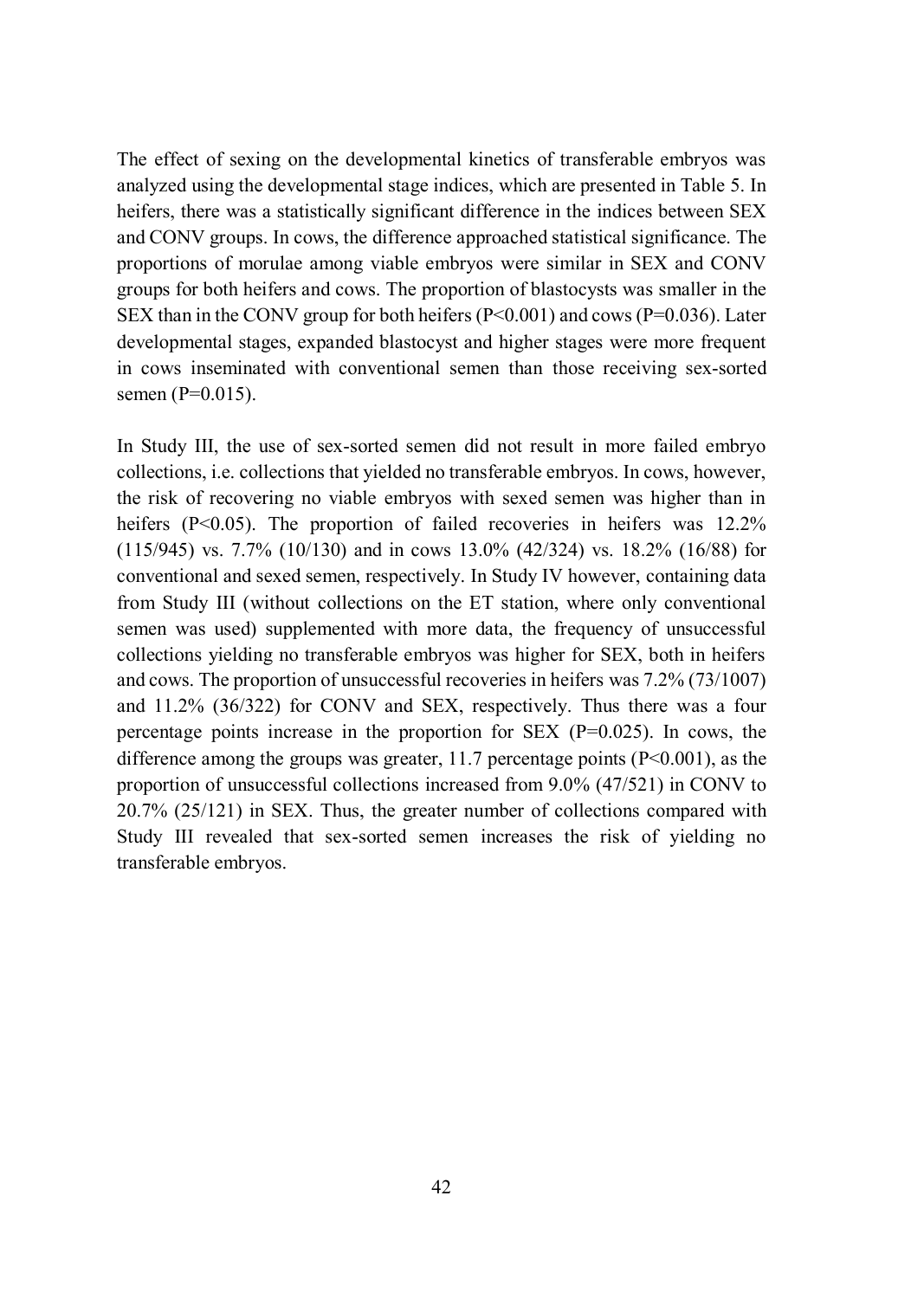|        |     | <b>SEX</b>      |      | CONV            |       |  |
|--------|-----|-----------------|------|-----------------|-------|--|
|        |     | Developmental   |      | Developmental   |       |  |
|        | n   | stage           | n    | stage           | P     |  |
| Heifer | 322 | $5.09 \pm 0.72$ | 1007 | $5.25 \pm 0.77$ | 0.001 |  |
| Cow    | 121 | $4.91 \pm 0.73$ | 521  | $5.07 \pm 0.79$ | 0.067 |  |
| All    | 443 | $5.04 \pm 0.73$ | 1528 | $5.19 \pm 0.78$ | 0.001 |  |

**Table 5.** Means  $(\pm SD)$  for the developmental stage indices  $(4-9 \text{ according to the})$ IETS classification recommendations) of embryo recovery in heifers and cows inseminated with sex-sorted or conventional semen. (From paper IV)

### **4. Effect of sex-sorted semen in embryo production on pregnancy rate after ET and calf mortality (V)**

Pregnancy rate after embryo transfer was affected by type of semen used for embryo production, type of embryo (fresh or frozen), quality grade and developmental stage of embryo and the parity of the recipient (heifer or cow). Neither the breed of an embryo nor the breed of the recipient had an effect on conception.

The pregnancy rate in recipients receiving an embryo produced with sex-sorted semen was lower than for embryos produced with conventional semen. The decrease was 12% (5.3% points) when a SEX embryo was transferred compared with a CONV embryo (38.8% vs. 44.1% in SEX and CONV, respectively, P<0.001). Pregnancy rates associated with fresh and frozen embryos, respectively, in CONV were 48.7% and 42.3%, and in SEX 40.0% and 37.3%.

The proportion of female calves was 49.6% and 92.3% in CONV and SEX groups, respectively. Overall calf mortality was similar in both groups, 9.0% in CONV and 8.9% in SEX groups. However, calf mortality analyzed according to gender revealed a higher mortality for male calves in the SEX group compared with males in the CONV group. Mortality of male calves in the SEX group was 16.0% whereas in the CONV group it was  $9.2\%$  (P<0.005).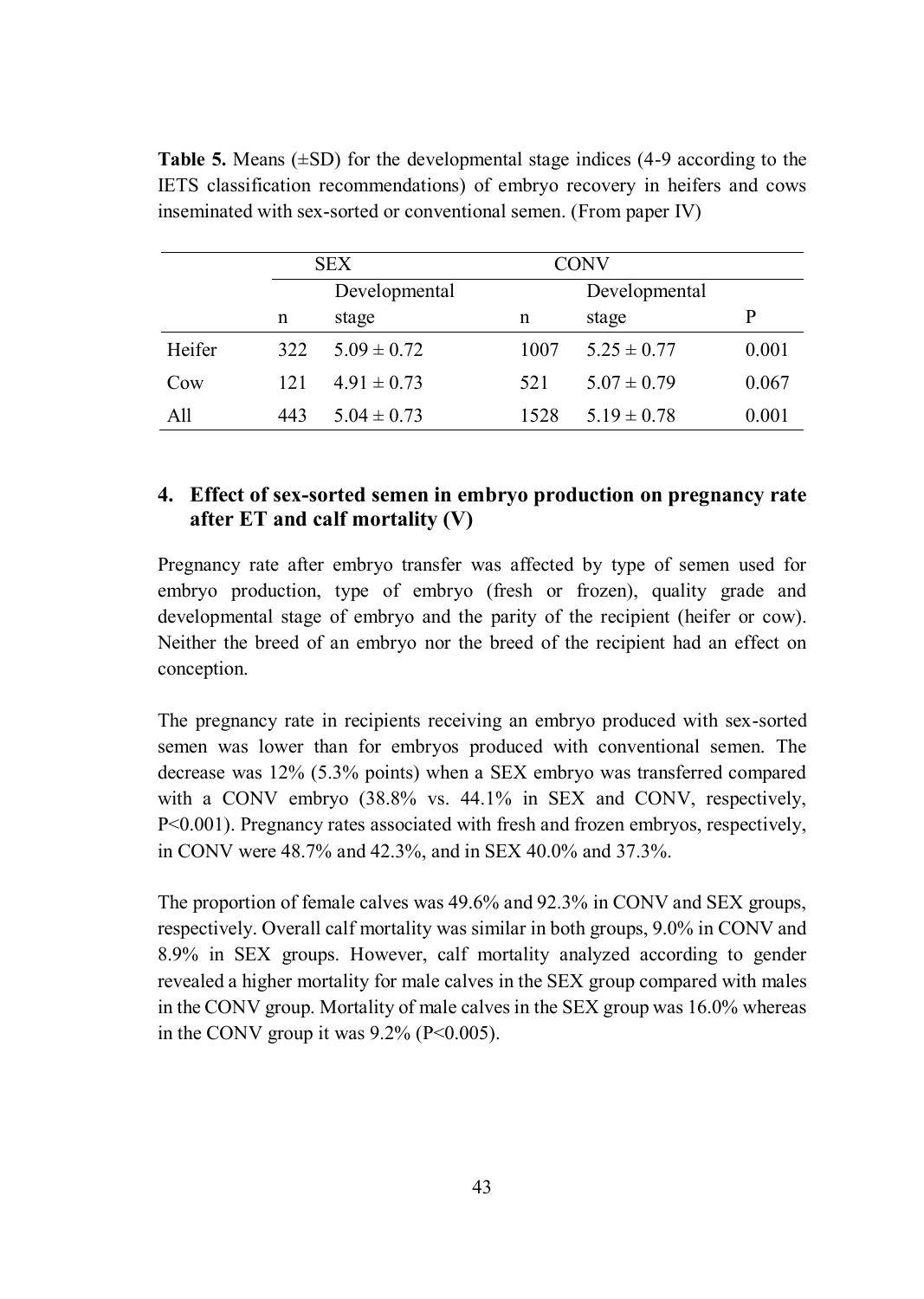## **DISCUSSION**

### **1. Effect of nutritional protein on embryo production**

In Study I, feeding heifers with rapeseed meal to reach a CP content of 18% in the diet was sufficient to result in elevated serum urea concentrations compared feeding a CP content of 14%. This feeding regimen did not, however, affect the superovulatory response of the heifers in terms of number of ovulations, total number of embryos and transferable embryos. These findings are in accordance with several others showing no effect of excess protein supplementation. Gath et al. (1999, 2012), feeding beef heifers with high or low energy diets supplemented with 250 g feed grade urea, did not establish any effect of high protein, nor a combined effect of protein and energy intake on ovulation rate. However, fertilization rate was compromised in the control group compared with groups fed urea. In this study, the serum urea levels were 7.1 mmol/l in the highest group, compared with 5.8 mmol/l in our study. Also, urea as a nitrogen source is more soluble than the rapeseed meal fed in our study, resulting in higher diurnal peak concentrations than with rapeseed meal, but despite that, no deleterious effects of urea were recorded.

Another study on non-lactating Holstein cows (Garcia-Bojalil et al. 1994) established no difference in follicular growth, ovulation rate, embryo number and quality and proportions of transferable embryos, degenerated embryos and UFO. The high protein group was fed 27.4% CP in the form of urea and soybean meal, whereas the diet of the control group contained 12.3% CP. These diets resulted in plasma urea concentrations of 7.6 mmol/l in the high group, i.e. higher than in our study or the studies of Gath et al. (1999, 2012). The plasma urea concentration was higher than the threshold value suggested by Butler at al. (1996) for lactating dairy cows (PUN >19 mg/dl, corresponding urea 6.77 mmol/l). Despite this, no deleterious effects were found, and it appears that the threshold value for cows in lactation cannot be adapted to non-lactating animals.

The protein feeding period was initiated 71-72 days before embryo collections. Because the superovulatory treatment took 22 days, the animals had an approximately 50-day period of acclimatization to the diet before the initiation of the FSH treatment. The long duration of the feeding period might have been advantageous. In lactating cows, Dawuda et al. (2002) reported no detrimental effect of feeding high levels of quickly degradable urea nitrogen (elevating plasma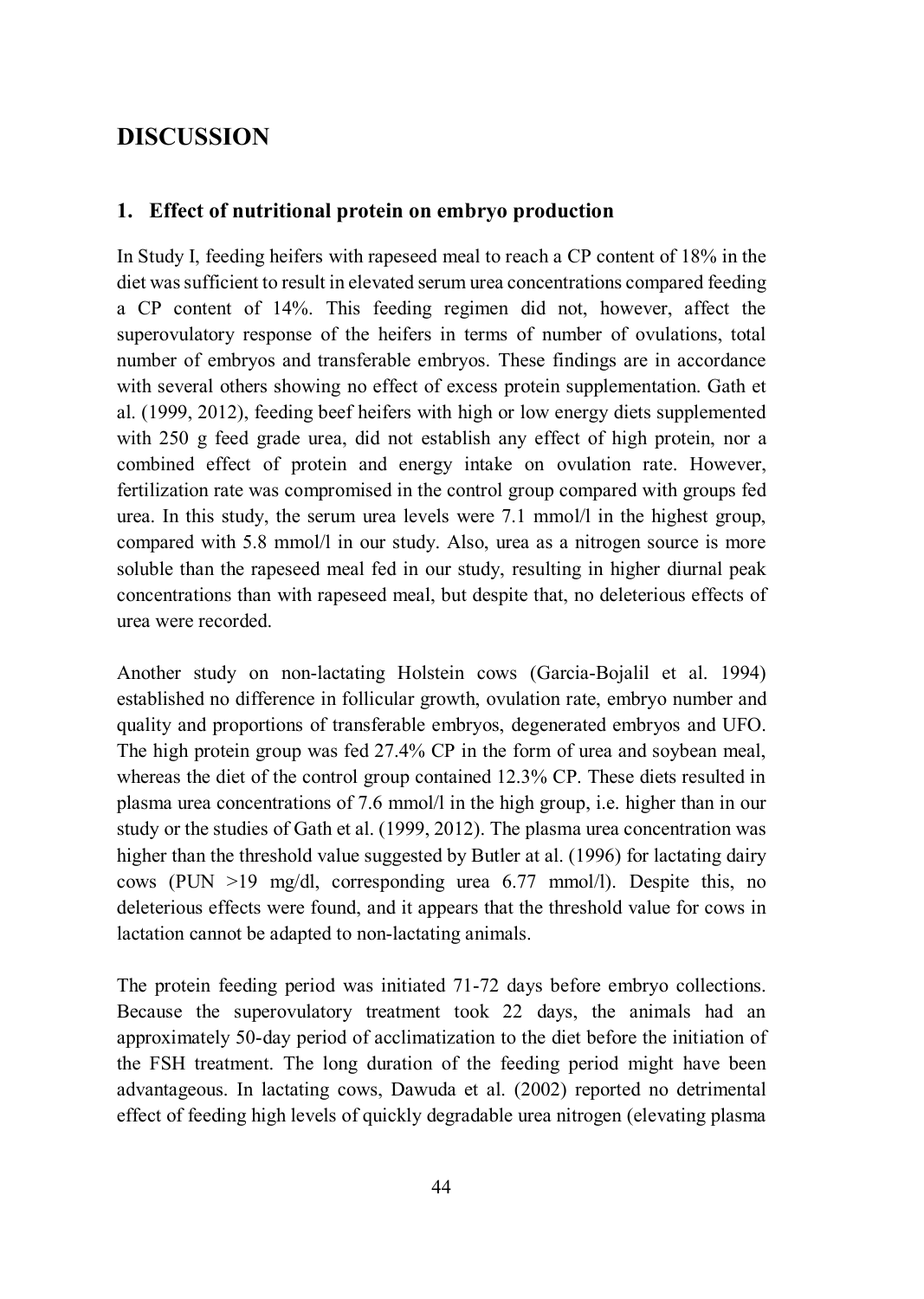urea concentration to approximately 9 mmol/l) from ten days before insemination on the total number of embryos, proportions of quality grades and embryo metabolism *in vitro.* However, the same diet initiated during the periovulatory period and continued until embryo recovery, possessed deleterious effects on embryos: the total number of embryos was reduced and proportionally fewer good quality embryos were recovered. However, the plasma urea concentrations were markedly higher than in Study I, and it is moot whether this relatively moderate urea concentration achieved in this study would have resulted in a different outcome had the duration been shorter.

Oocyte competence and embryo production *in vitro* were studied by Sinclair et al. (2000) feeding heifers diets containing 15% CP, but differing in their nitrogen release (low and high ammonia generating mixtures). These resulted in plasma urea levels of 5.7 and 7.0 mmol/l for low and high ammonia treatments, respectively. Oocyte competence was compromised in the high ammonia treatment group as fewer oocytes cleaved and developed into blastocysts. Possible causal factors for these divergent results can lie partly in the composition of the diets. Diets generating elevated blood urea concentrations do not necessarily cause a similar pattern in ammonia levels. Ammonia and urea, albeit both products of nitrogen metabolism, may have different actions on the reproductive system. Also, the overall metabolism of the animal involves interactions: it seems that animals fed energy-adequate diets can tolerate high nitrogen intake, but high nitrogen, together with energy deficiency, is more likely to affect adversely the reproductive performance. Moreover, for these complex interactions, there exists a question as to the extent to which the effects of urea *in vitro* are adaptable to oocytes and embryos developing *in vivo*.

The results of our study indicated a tendency of heifers on a high protein diet to produce embryos of better quality because the proportion of poor embryos was higher in the group receiving 14% CP. This was not supported by others and the relevance of the finding remains ambiguous. The study did not investigate the embryos further, i.e. the pregnancy rate. In a study by Rhoads et al. (2006), transfer of embryos produced from lactating dairy cows with plasma urea concentrations of 8.7 mmol/l led to impaired pregnancy rate in the recipients. The design of our study did not allow the question to be answered of whether the dietary treatment would have affected the pregnancy rate after embryo transfer.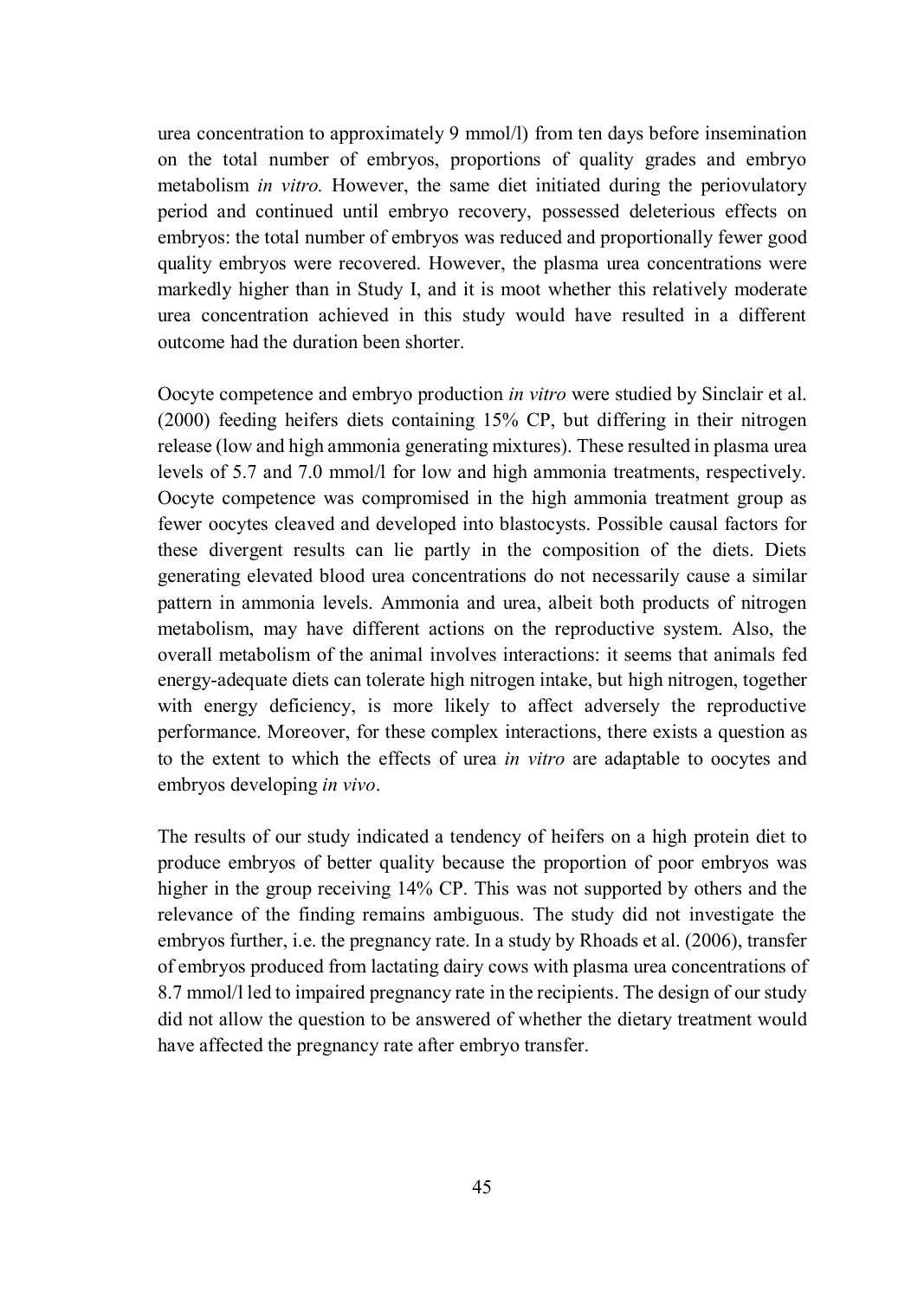The background of this study was based on practical considerations. At the time of the study the feeding practices in Finland were based on a relatively low protein feed for dairy heifers. The aim of the study was to evaluate the effects of increasing the protein level of the diet above the official feeding recommendations. It can be concluded that feeding diets of 14% and 18% CP to dairy heifers did not affect the superovulatory response and the number of transferable embryos. A moderate increase in the CP content to 18% might be advantageous for embryo quality as evaluated by morphological classification.

#### **2. Effect of FSH preparation on embryo yield and quality**

There was no difference in the success rate of superovulation with Folltropin or Pluset when evaluated as the number of transferable embryos or the quality and development of embryos recovered. The total number of recovered structures was higher for Pluset. This increase was a result of a higher proportion of UFO. Our findings are supported by the results of an earlier experiment by Kelly et al. (1997) where a higher ovulation rate led to higher number of recovered structures and an increased proportion of UFO from animals treated with eight injections of Pluset compared with treatment with Folltropin. Their fairly small dataset compared multiple injections of Folltropin ( $n=23$ ) and Pluset ( $n=22$ ) as well as a single injection of each preparation. Martens et al. (2005) also found no difference in the efficacy of Folltropin or Pluset when superovulating Simmental cattle.

In our study, the quality of embryos was similar for Pluset and Folltropin treatments, determined as the morphological quality and viability of embryos after transfer, i.e. subsequent non-return rate. However, unlike in our study, Kelly et al. (1997) recovered more freezable embryos from animals treated with Folltropin. The divergent quality of embryos in our studies might originate from the protocols used. They administered heifers a higher dose of Pluset (1000 IU) during five days compared with our four-day treatment with a lower dose (500-600 IU). Also in the study of Martens et al. (2005), moderate doses of both preparations were used. The higher dose of Pluset, containing a FSH:LH ratio of 1:1, could account for impaired oocyte quality, resulting in fertilization failure. It was suggested for humans (Loumaye 2002) and cattle (Kanitz et al. 2002) that limited concentrations of LH are tolerated during the follicular growth phase of ovarian stimulation, but exceeding a certain threshold may cause adverse effects on the follicle and oocyte. The limitations of retrospective analysis of field data are obvious, and our approach does not enable investigation of dose-dependent effects of the preparations. The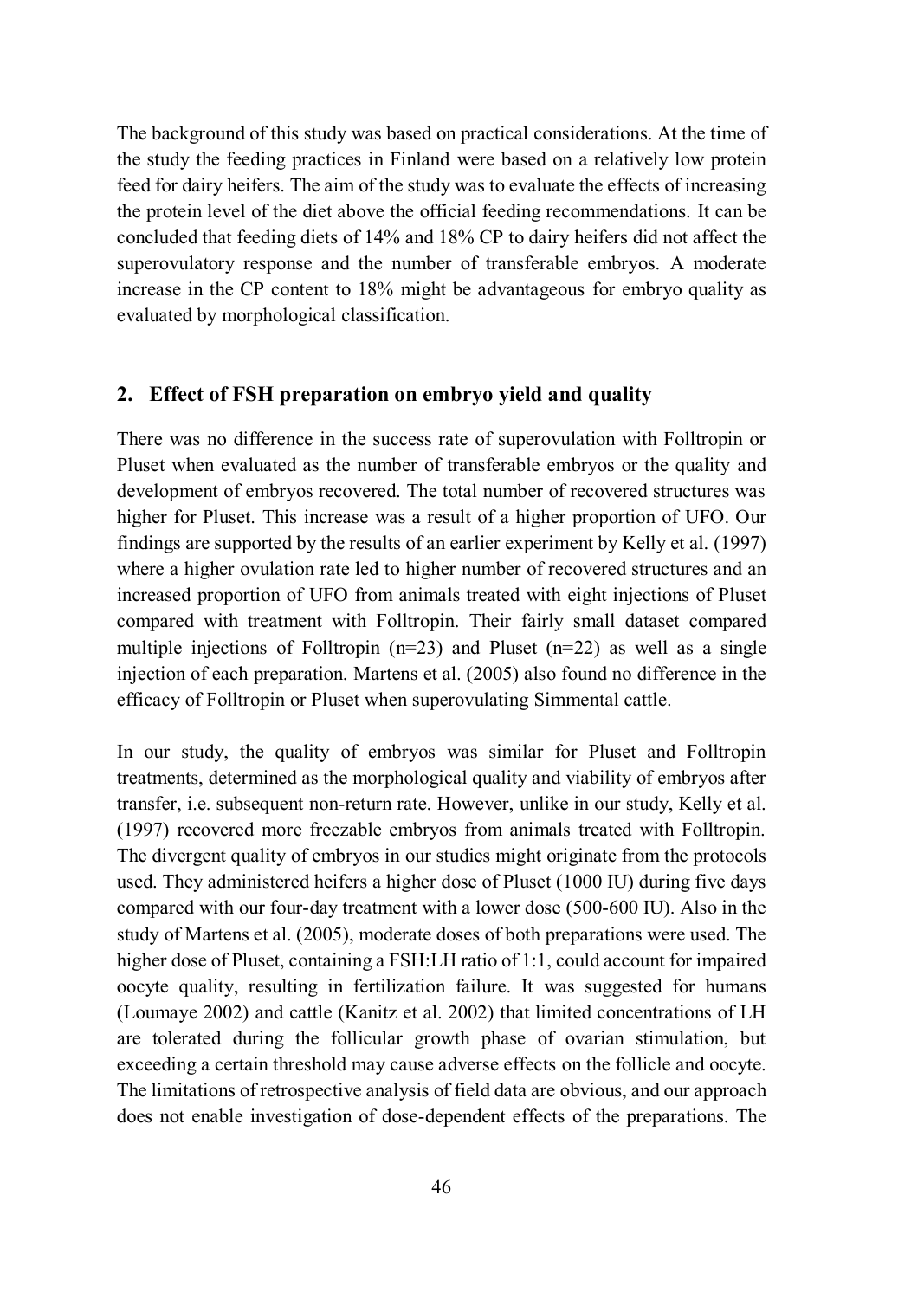amount of FSH administered was based on the manufacturers' recommendations and long-established practice. Thereby, a comparison of these two products, administrating equal doses of FSH, was not feasible, albeit this approach would have been reasonable if it had been possible to establish a prospective analysis.

Low doses of Folltropin or Pluset were used by Ferré et al. (2016) to stimulate follicular growth prior ovum pick-up (OPU). In this study, the FSH preparation with reduced LH, i.e. Folltropin, was superior to Pluset or eCG, both having LH activity, in terms of collected and viable oocytes, cleavage and embryonic development. Sendag et al. (2008), comparing Pluset and eCG prior to OPU concluded that Pluset was superior, yielding more oocytes of better quality and less variation in the ovarian response. The results, suggesting a deleterious effect of excess LH in the gonadotropin, are in line with the findings initially published in 1980s (Chupin et al. 1984, Donaldson et al. 1986) and subsequently confirmed by numerous research groups.

In the study by Kelly et al. (1997), animals treated with Pluset received prostaglandin later during the treatment period than those treated with Folltropin. The time interval from induction of luteolysis with prostaglandin until the first insemination was 12 h longer for Folltropin-treated than Pluset-treated donors. A comparable approach was the study of Ferré et al. (2016), delaying OPU in Folltropin-treated cows later than Pluset-treated with regard to the last FSH injection. Presumably the reason for selecting such an approach was because oocyte maturation is supposed to be accelerated in the presence of more LH. In our protocol, timing of the first insemination was 48 and 60 hours after the prostaglandin treatment for heifers and cows, respectively, regardless of the gonadotropin used, but adjusted if needed according to the onset and duration of estrus. It remains unanswered as to whether the 12 to 24 hours delay before insemination or oocyte collection for Folltropin, as others have applied, would have altered our results in favor of either preparation.

The morphological evaluation of embryos revealed no effect of FSH preparation. In addition to morphological analysis, the developmental potential of embryos was evaluated according to their ability to conceive. Equal 56-day non-return rates were achieved after transfer of embryos produced with Folltropin or Pluset.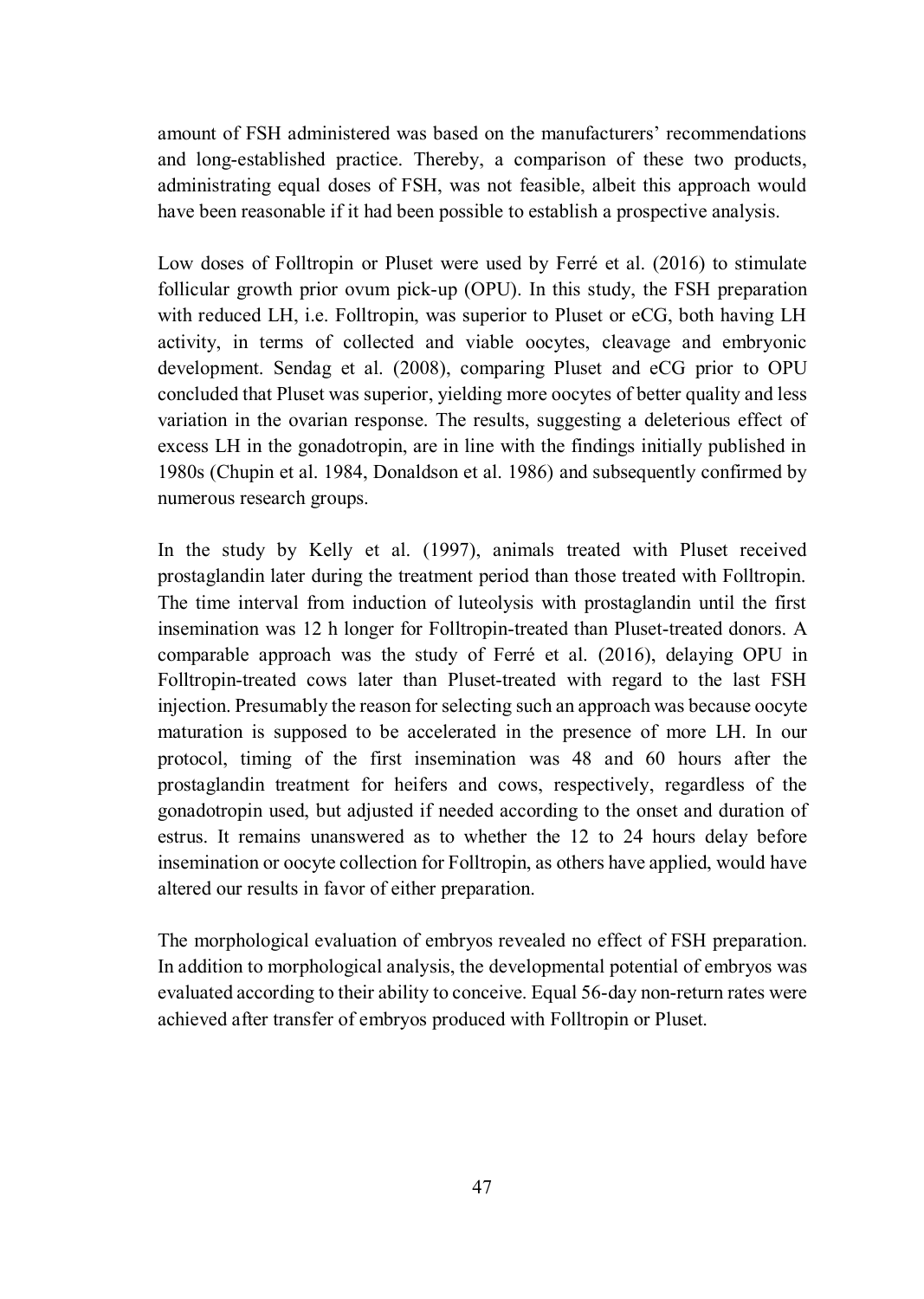## **3. Effect of sexed sperm on embryo yield, quality and developmental kinetics**

#### *3.1. Transferable embryo yield*

It was clearly shown in our studies that the numbers and proportions of transferable embryos were decreased when superovulated donors were inseminated with a dose of 8 to 10 million sex-sorted sperm compared with 30 million unsorted sperm. Correspondingly, the proportions of non-viable embryos and UFO were increased. These issues were studied initially in Study III. In Study IV, a larger dataset was available because more embryo collections with sex-sorted semen had been performed by that time. The main goal of Study IV was to examine further the subset of transferable embryos from the data that were not accessible during Study III.

In Study III, the decrease in the number of transferable embryos by 1.1 when sexsorted semen was used for heifers did not reach statistical significance. However, in Study IV, containing more than twice as many collections with sexed semen compared with Study III, the difference was 1.4 embryos and the increased statistical power was sufficient to show significance. This was also the case with degenerated embryos: in Study III no difference was detected in the number and proportion of degenerated embryos for heifers, but in Study IV the proportion of degenerated embryos was increased.

Comparisons of embryo recovery results among different experiments are challenging. For example, semen sorting protocols differ and not all papers mention the sorting pressure, which was reported to be important for semen viability (Schenk et al. 2009, Barcelo-Fimbres et al. 2011). All papers do mention however other influencing factors such as semen dosage, insemination protocols and insemination sites for sex-sorted and conventional semen, but the protocols differ considerably. It has been demonstrated that the timing of inseminations of superovulated donors is of utmost importance and that the amount of semen deposited 24 h after the detection of standing estrus is the key factor for successful embryo recovery in superovulated donors (Sartori et al. 2004). Soares et al. (2011) concluded that delaying inseminations with sexed semen from 12 and 24 h after estrus to 18 and 30 h improves the embryo yield. This is supported by the fact that ovulation occurs about 30 h after the onset of estrus, and the shorter capacitation time required for sorted semen (Lu & Seidel 2004, Schenk et al. 2009). In the earlier studies, semen dose at the time point of 24 h after detection of estrus varied from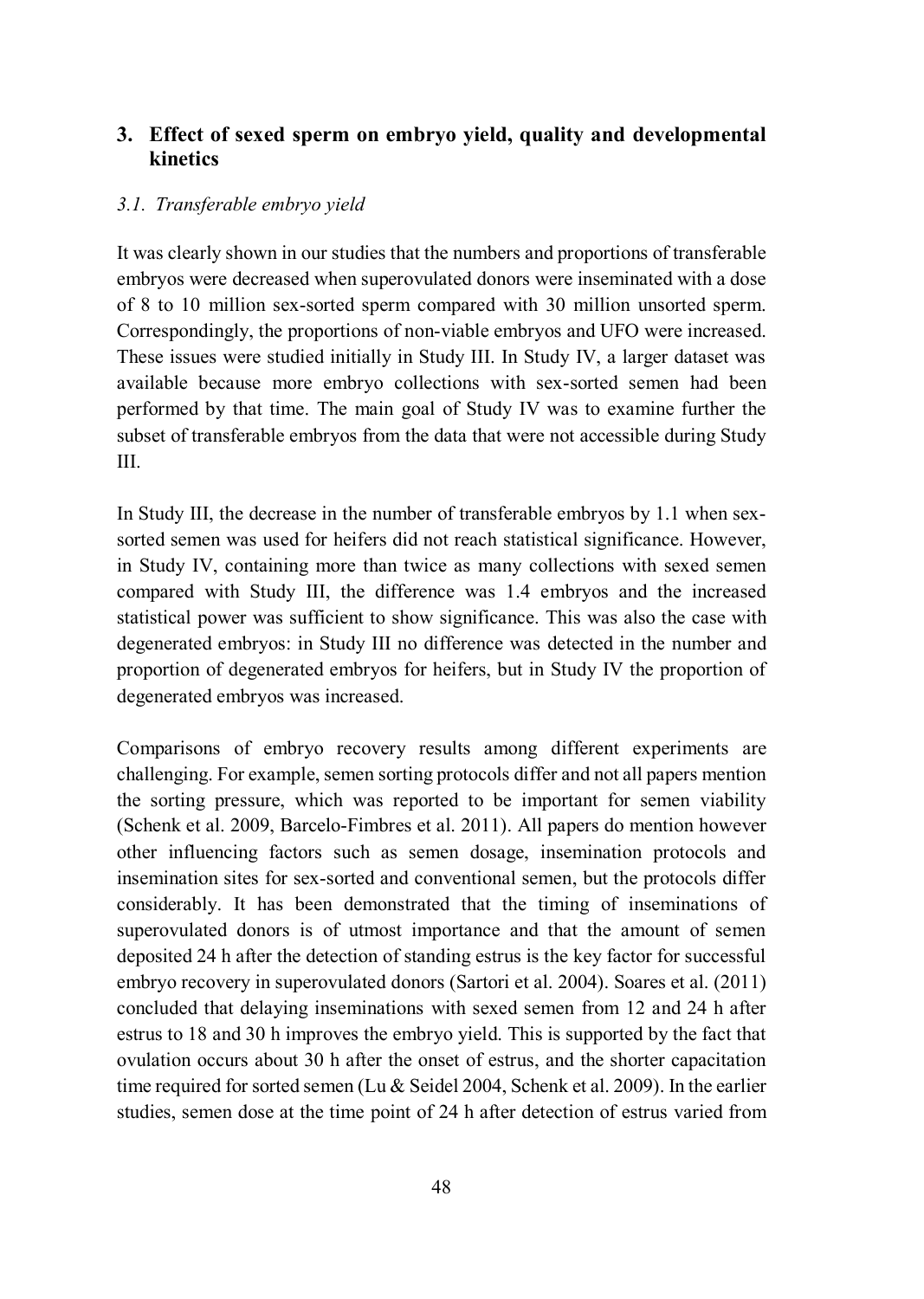approximately 2 million sperm (Schenk et al. 2006, Hayakawa et al. 2009, Peippo et al. 2009, Larson et al. 2010) to 4-5 million (Hayakawa et al. 2009, An et al. 2010, Soares et al. 2011) up to 10 million sperm (Sartori et al. 2004, Schenk et al. 2006, Hayakawa et al. 2009).

Utilizing a small number of sex-sorted sperm (approximately 2 million) 24 h after the detection of estrus in cows, the mean number of transferable embryos per donor cow remained relatively low in previous studies: 3.8 (Larson et al. 2010) and 3.1 (Schenk et al. 2009) when inseminating beef cows in the uterine body, or 2.5 (Hayakawa et al. 2009) and 2.1 (Peippo et al. 2009) when using DUI for dairy cows. Therefore, the insemination site did not seem to be of great importance when using low numbers of sperm.

Heifers inseminated with 4 million sex-sorted sperm 24 h after the detection of estrus produced a mean of 4.8 transferable embryos in a study by An et al. (2010). Hayakawa et al. (2009) inseminated 5 million sex-sorted sperm 24 h after the onset of estrus and recovered means of 5.6 and 5.2 transferable embryos from heifers and cows, respectively. These numbers are very similar to the results of Study IV, where 4 million sex-sorted sperm inseminated 24 h after the detected standing estrus resulted in a mean of 6.2 transferable embryos from heifers and 5.4 from cows. Hayakawa et al. (2009) inseminated into the uterine body, while in the study by An et al. (2010) and Studies III and IV semen was deposited in the uterine horns. Therefore, as with cows, the numbers of sperm seem to be more important than the insemination site.

While 4 to 5 million sex-sorted sperm for heifers 24 h after the detected estrus resulted in similar or moderately decreased numbers of embryos, compared with non-sorted, the question remains as to whether or not using higher sperm numbers would improve the results for cows. Schenk et al. (2006) did not reveal a difference in transferable embryo yield when inseminating 10 million sex-sorted sperm (4.6 transferable embryos) compared with 2 million (3.1 transferable embryos) into the uterine body 24 h after the detected standing estrus. Hayakawa et al. (2009) inseminated 10 million sex-sorted sperm at the same time point into the uterine body and recovered 5.04 transferable embryos from cows. In these studies, however, the number of superovulated donors was relatively low. Furthermore, the technique of semen sorting has been modified and improved since the earlier studies conducted at the initial decade of the 2000s. This may have contributed to the variable results of some of the earlier studies. In view of these results, inseminating 10 million sperm, instead of 4 to 5 million, 24 h after the onset of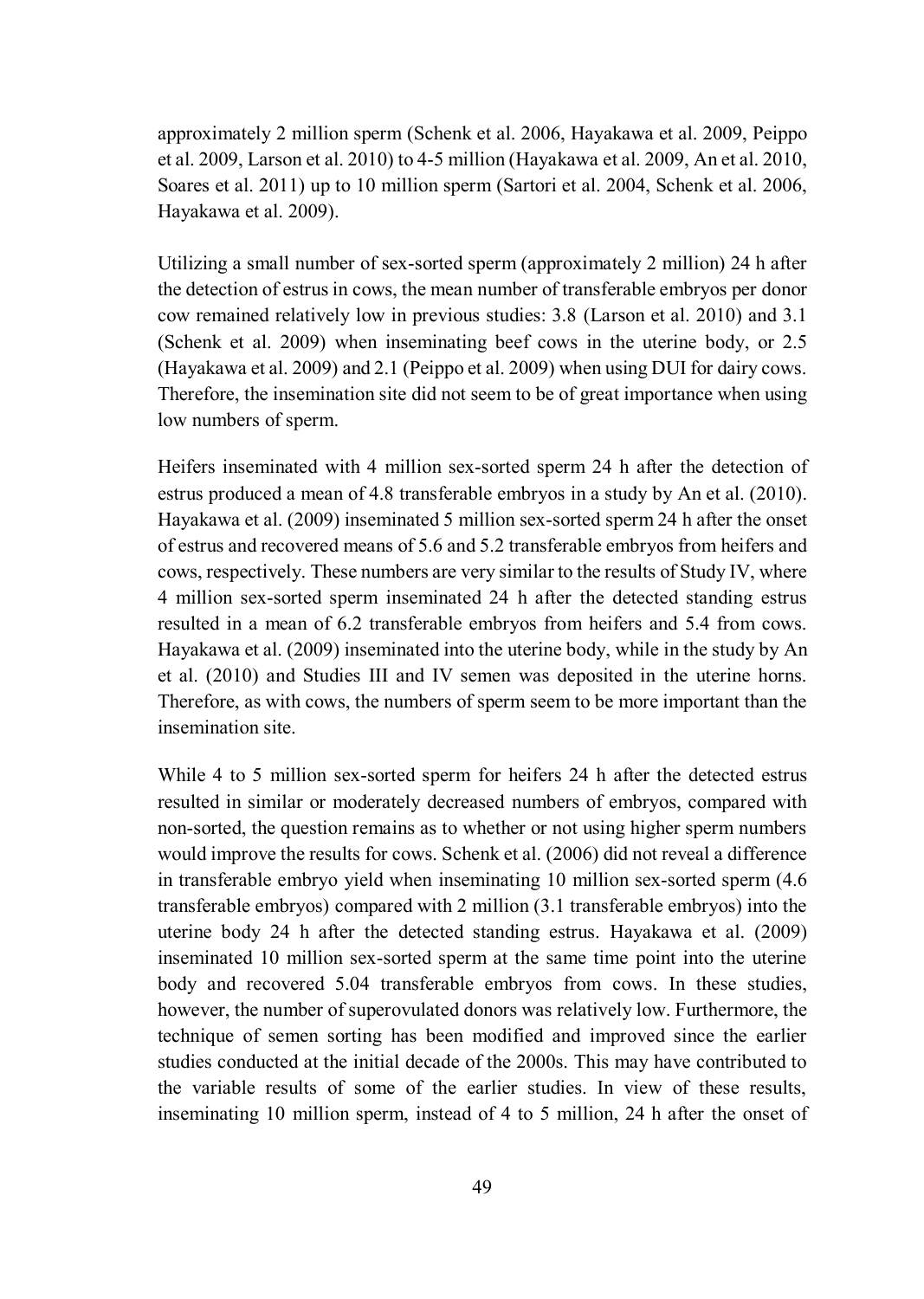standing estrus, did not increase the number of transferable embryos in superovulated cows.

#### *3.2. Fertilization rate*

In Study IV, when inseminated with sex-sorted semen, the proportion of UFO increased 9 and 19 percentage points in heifers and cows, respectively. Similarly, the proportion of degenerated embryos increased, by 3 and 7 percentage points in heifers and cows, respectively. The same pattern was reported in other publications. Utilization of a very small number (2 million) of sex-sorted sperm 24 h after the detected standing estrus seemed to result in a greater proportion of UFO, especially in cows: 39% (Hayakawa et al. 2009), 53% (Larson et al. 2010) and 70% (Sartori et al. 2004). However, increasing the number to 10 million sex-sorted sperm at 24 h did not apparently result in a greater proportion of transferable embryos, but increased the proportion of degenerated embryos to 44.6% (Hayakawa et al. 2009). The highest proportions of transferable embryos in cows inseminated with sexsorted semen were 44% in Study IV, with 4 million sperm 24 h after the detected standing estrus, and in the study by Hayakawa et al. (2009) with 5 million sperm at 24 h. However, those figures are far from the 70% proportion of transferable embryos recovered from cows inseminated with conventional semen in Studies III and IV.

### *3.3. Embryo quality*

The proportion of grade 1 embryos decreased when sexed semen was used. Correspondingly, the proportions of grade 2 and 3 embryos increased for sexed semen. Some reported a decrease in the proportion of grade 1 embryos when inseminations were performed with sex-sorted semen while others did not. Peippo et al. (2009) found no effect of sexed semen on the proportion of grade 1 embryos among transferable embryos in superovulated heifers and cows inseminated with sexed semen. On the other hand, results in agreement with ours were reported for superovulated beef cows producing a decreased proportion of grade 1 embryos (Larson et al. 2010). Also Soares et al. (2011) superovulating both Nelore and Holstein cows and Baruselli et al. (2008) superovulating Nelore cows, reported that the proportion of freezable embryos (grades 1 and 2) was lower when sexed semen was used. The number of animals in the sex-sorted sperm group ranged among the above-mentioned experiments from four to 59. The dataset for the present experiment differs in the numbers of animals and the nature of the data because all except for Peippo et al. (2009) and one trial of Hayakawa et al. (2009) were from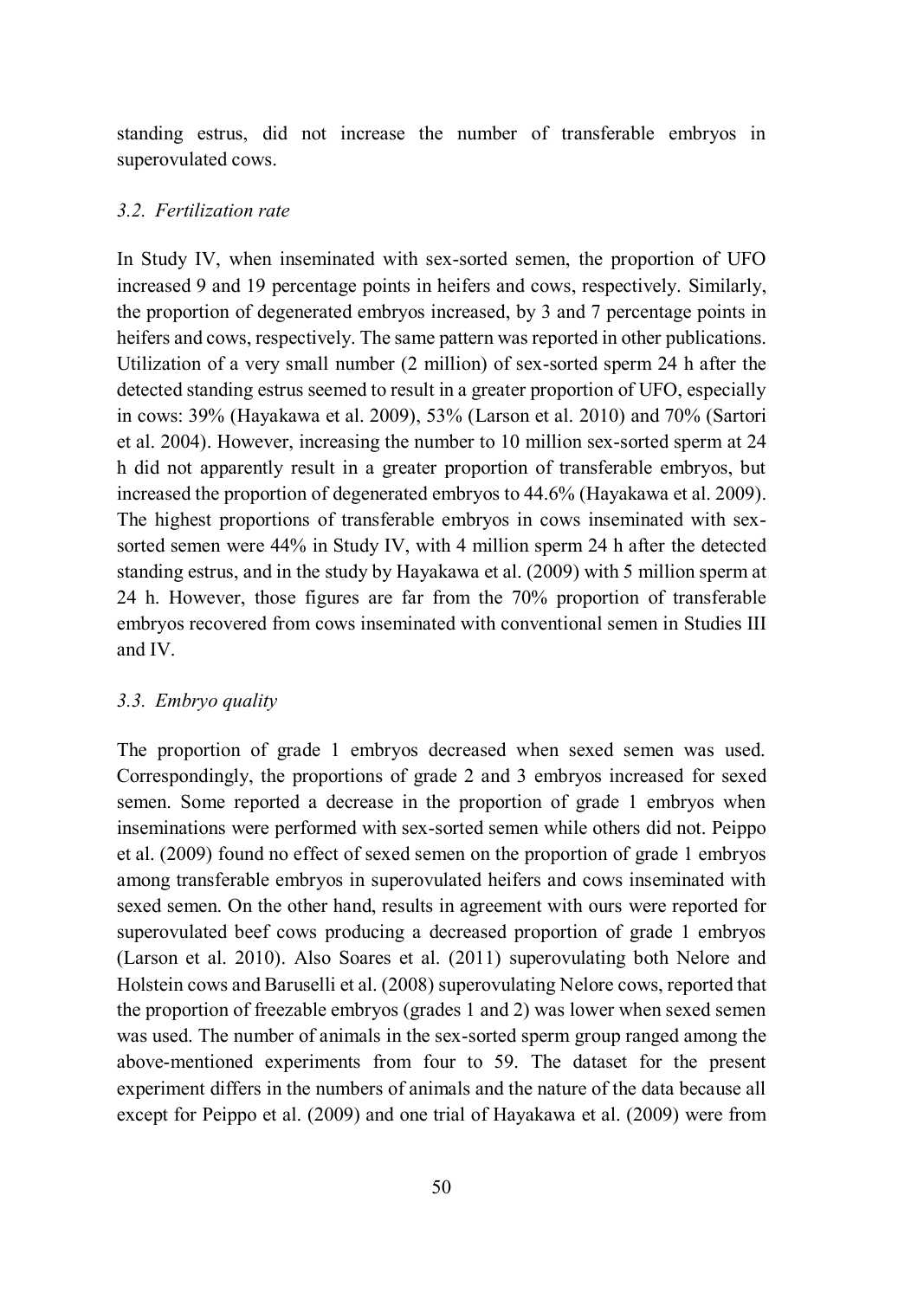designed experiments rather than field data. Nevertheless, it is convincing that in general the observations are consistent, and the minor differences among the studies are most likely due to factors such as limited numbers of bulls, diverse insemination protocols regarding timing and insemination site and variable sperm numbers.

#### *3.4. Developmental kinetics of embryos*

Study IV revealed a difference in the developmental stage indices between heifers inseminated with sexed and conventional semen. The lower indices for the sexsorted group indicated a slight delay in development when sexed semen was used. In cows, however, when the indices were used to describe developmental rates, there was a tendency for delayed embryonic development in the sexed embryos, but the difference did not reach statistical significance. This might be because the indices are based on means, which are not sensitive in detecting differences in all types of distributions. The distribution of developmental stages, despite the statistical significance, does not follow a regular pattern, and from the practical point of view the difference is negligible.

The developmental kinetics of embryos after fertilization with sex-sorted semen for *in vitro* produced embryos were studied by several authors. It has been concluded widely that IVF with sex-sorted sperm results in deviations in the developmental rate of embryos, manifesting in delayed cleavage and/or blastocyst formation rate (Wilson et al. 2006, Morton et al. 2007, Palma et al. 2008, Bermejo-Alvarez et al. 2008, Trigal et al. 2012). The mechanisms responsible for these alterations remain partly unexplained. Considering the deviations in *in vitro* embryos produced with sex-sorted semen, it would have been reasonable to establish more marked differences in the developmental kinetics of *in vivo* embryos. For *in vivo* embryos, investigation of developmental kinetics is very unrefined because transcervical uterine flushing in commercial embryo production setups enables only evaluation of day six to eight embryos. In the present data, the embryonic development seemed to be slightly delayed when sexed semen was used. Nevertheless, the difference in average developmental stage was small, and its biological relevance remains questionable.

The decreased fertilization potential and impairment of embryonic development of sex-sorted semen are consequences of both a reduced number of sperm in most commercially produced doses and the damage caused to sperm by the sorting procedure (Frijters et al. 2009). However, the sorting process has undergone several improvements during recent years, reducing the stress on the sperm cells. This has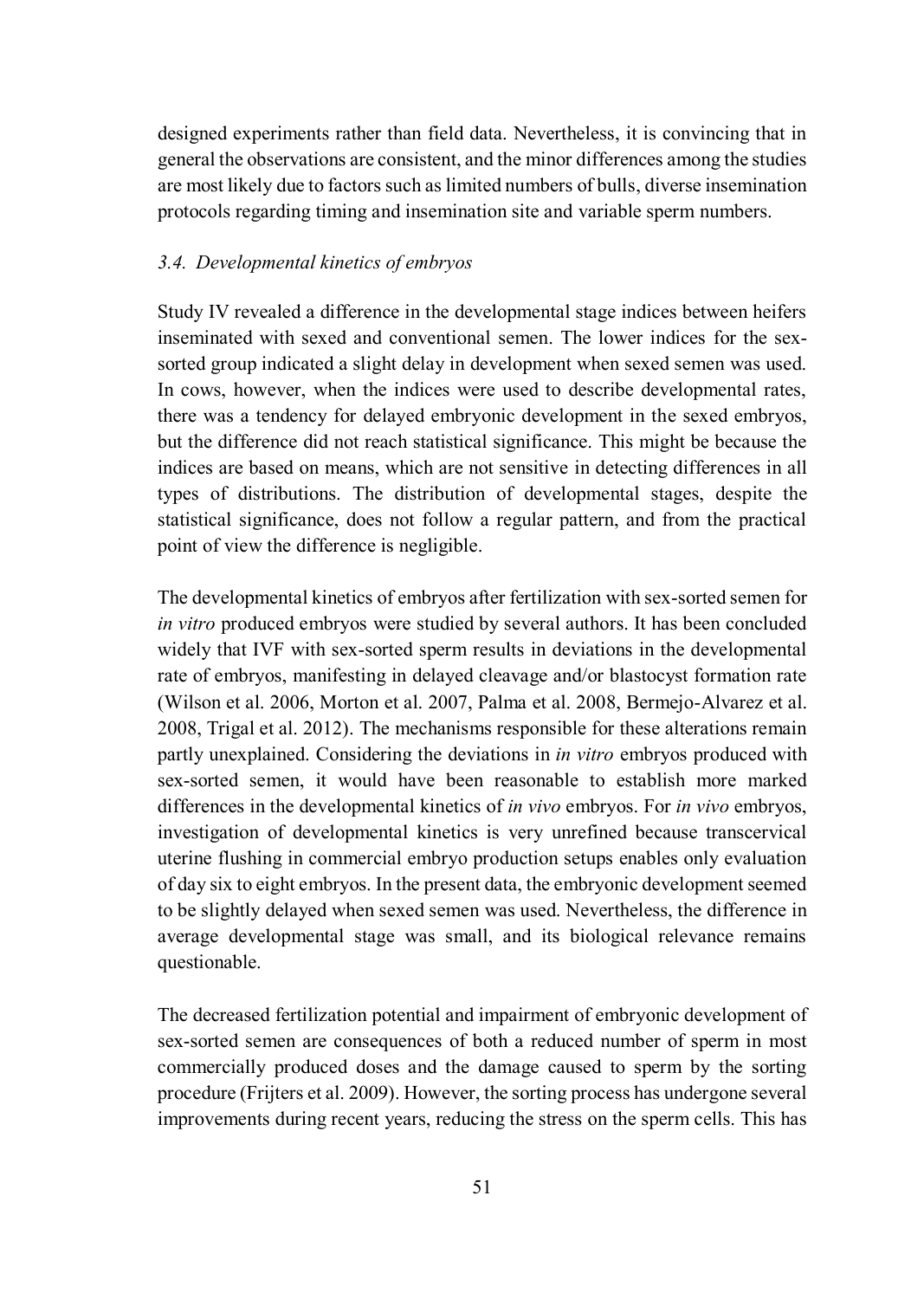led to increased pregnancy rates after AI with sexed semen (Seidel 2014). Most of our data originate from sorted semen produced before the most recent improvements were applied. It remains to be clarified how the technical improvements will affect the efficacy of embryo production.

#### *3.5. Unsuccessful collections*

It appeared, according to Study III, that when sex-sorted semen was used, the probability of recovering no transferable embryos was similar to when using conventional semen. This would have been the conclusion without the complementary data of Study IV. However, Study IV highlights the importance of statistical power. As more data were analyzed, Study IV revealed that the probability of recovering no transferable embryos increased when sexed semen was used, both for heifers and cows.

From the practical point of view, taking account of the results of Studies III and IV, it can be concluded that sex-sorted semen decreases the number of transferable embryos, but more female embryos can be produced in a single embryo collection. The percentages of females in our data (Study V) were 49.6% and 92.3% for conventional and sex-sorted semen. Thereby the numbers of female embryos recovered from heifers inseminated with sex-sorted and conventional semen were 6.2 and 3.8, respectively. For cows, the numbers of female embryos for sexed and conventional semen were 5.4 and 4.3, respectively.

## **4. Effect of sexed semen on pregnancy rate and calf mortality after embryo transfer**

Pregnancy rates after transfer of *in vivo* embryos produced with sex-sorted semen were lower than after transfer of embryos produced using conventional semen. The difference was five percentage points when frozen embryos were used (conventional 42.3% vs. sexed 37.3%, corresponding to a total decrease in pregnancy rate of 12%). The difference in pregnancy rate was even more (8.7% points) when fresh embryos were transferred. The distribution of quality grades was similar between fresh sexed and conventional embryos in this dataset. This irrational finding of a larger decrease in pregnancy rate of fresh embryos might be due to management decisions. Farmers are more motivated to transfer sexed embryos than conventional ones. Thus the selection criteria for recipients of sexed embryos can be less accurate because farmers want to improve the chances of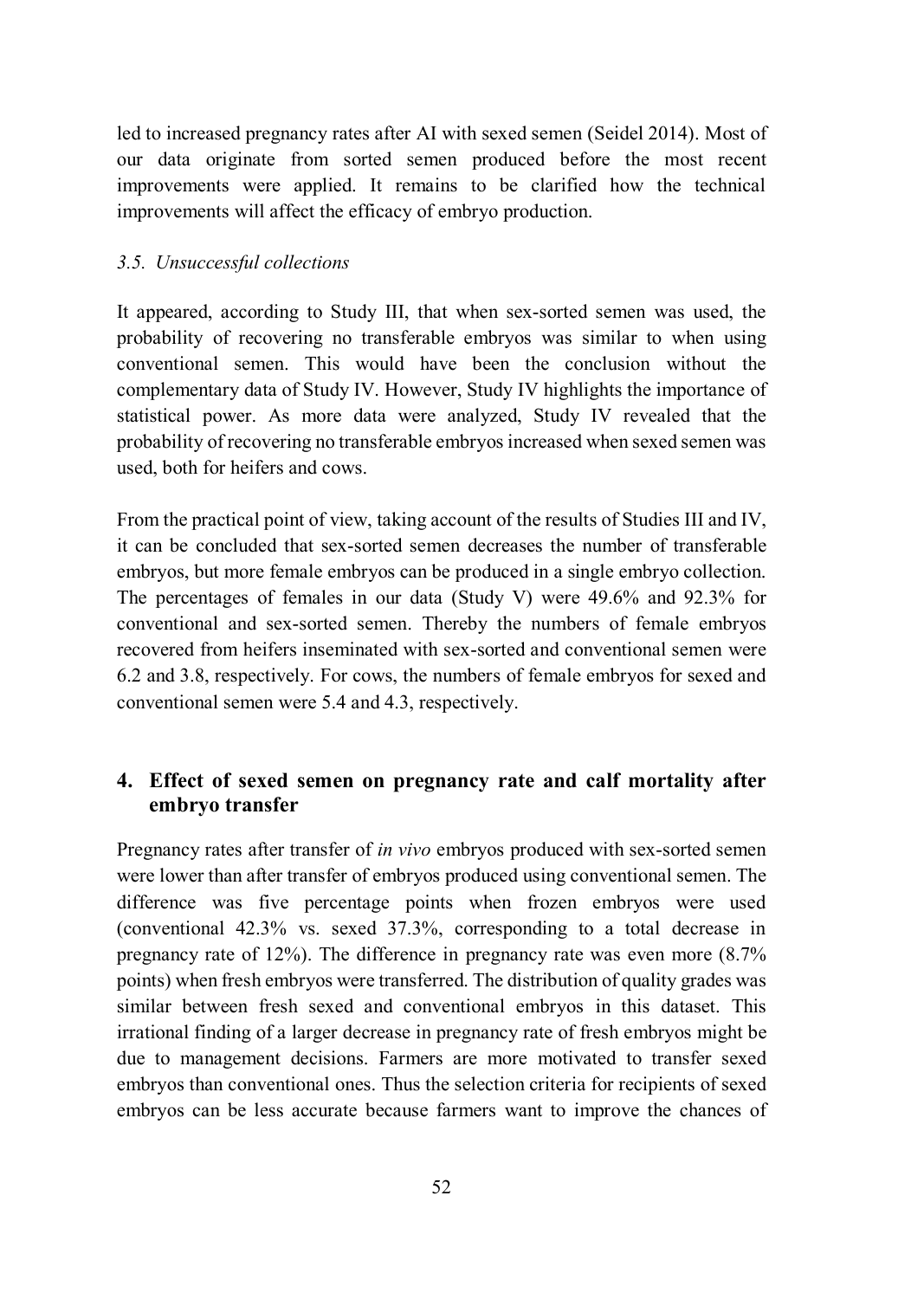transferring as many embryos as possible. Recipients synchronized for conventional embryo recovery can be more easily discarded in the case of asynchrony, and extra embryos are frozen.

Studies on the effects of sex-sorted semen on fertilization rate and early embryonic development in superovulated donors are consistent, revealing a decreased fertilization rate and impaired embryonic development during the 7-day period from insemination to embryo recovery (Sartori et al. 2004, Baruselli et al. 2008, Hayakawa et al. 2009, Peippo et al. 2009, An et al. 2010, Larson et al. 2010, Soares et al. 2011, Kaimio et al. 2013). However, further monitoring of the *in vivo* embryos appears to be infrequent, and reports of pregnancy results are scarce. Baruselli et al. (2008) and Hayakawa et al. (2009), transferring *in vivo* embryos produced with sex-sorted semen (n=42 and n=27, respectively), reported equal pregnancy rates for sexed and conventional embryos. However, the number of sexed embryos was relatively low in these studies.

For *in vitro* embryos, in contrast, several reports were published on pregnancy rates of embryos fertilized with sex-sorted semen. Reasonable pregnancy rates can be achieved with sex-sorted IVP embryos (Wheeler et al. 2006, Pontes et al. 2010, Trigal et al. 2012). However, the effect of sex sorting is difficult to evaluate because the results are inconsistent, and often only a limited number of bulls are used for fertilization. In some studies, the bulls were pre-selected for fertility under laboratory conditions. Differences in the sperm handling, as well as in maturation, fertilization and culture procedures complicate the interpretation of results. Wilson et al. (2005, 2006) reported compromised conception rates after transfer of *in vitro* produced embryos fertilized with sexed semen. On the other hand, pregnancy rates comparable with non-sorted embryos were achieved with vitrified sex-sorted IVP embryos in a large-scale transfer experiment (Xu et al. 2006) and in a smaller study with fresh IVP embryos (Rasmussen et al. 2013).

Beilby et al. (2011) reported on indicators of embryonic viability, other than pregnancy rate, for ovine *in vivo* embryos. The authors demonstrated deviations in the expression of genes involved in general cellular function and maintenance of ovine embryos produced with sex-sorted semen. Correspondingly, in production of *in vitro* embryos, other parameters, aside from pregnancy rates, have been studied frequently. Sexed semen can compromise the cleavage rate (Bermejo-Alvarez et al. 2008, Palma et al. 2008, Trigal et al. 2012) and blastocyst formation rate is frequently lower with sexed semen (Wilson et al. 2006, Morton et al. 2007,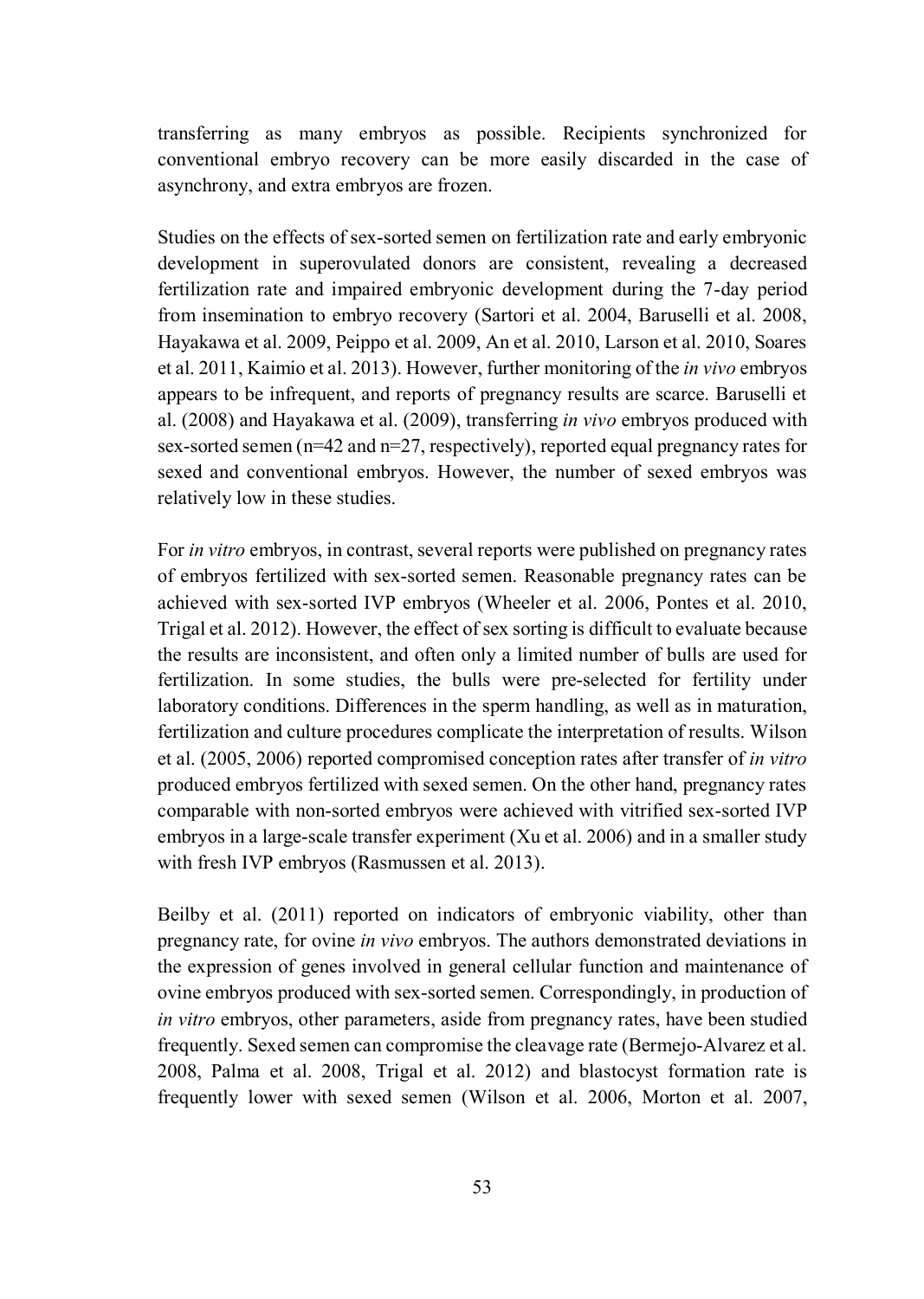Bermejo-Alvarez et al. 2008, Palma et al. 2008, Trigal et al. 2012). A delay in embryonic development and ultrastructural changes in the embryo, such as an elevated proportion of immature mitochondria and deviations in the structure of rough endoplasmic reticulum and the nuclear envelope (Palma et al. 2008), were reported after *in vitro* fertilization with sex-sorted semen. Moreover, epigenetic changes were demonstrated in IVP embryos produced with sex-sorted semen, as the relative abundance of Glut-3 and G6PD, both developmentally important genes in day-7 embryos, was higher in IVP embryos produced with unsorted semen (Morton et al. 2007). Such epigenetic variations could be involved in the compromised viability of embryos and the resulting offspring.

In addition to the finding of an impaired pregnancy rate, we established that calf mortality was higher for male calves born from sexed semen than for male calves born from conventional semen. Previous results on the mortality of calves born from sexed semen are ambiguous. Several authors reported similar rates of mortality in AI or ET calves born from sex-sorted semen compared with conventional semen (Tubman et al. 2004, Borchersen & Peacock 2009, Rasmussen et al. 2013). However, the higher calf mortality rate of the incorrectly sexed males in this study parallels that reported by DeJarnette et al. (2009), who reported an increase of stillbirths among male calves born from X-sorted sperm. Similar findings were subsequently reported by others (Norman et al. 2010, Healy et al. 2013). This phenomenon is probably caused by aneuploidy, mainly trisomic, or large DNA translocations containing Y-sperm concentrated in the X-fraction due to higher DNA content than normal Y-sperm (DeJarnette et al. 2009). The higher mortality rate of these male calves does not influence the overall calf mortality of sex-sorted embryos because those embryos fertilized with Y-sperm, which have been sorted to the X-fraction, represent only a minor proportion, less than 10%, of the embryos.

Insemination of superovulated embryo donors with sex-sorted semen can be profitable, regardless of the reduction in embryo recovery rate. One of the major advantages of sexed semen in embryo production is that recipient management can be optimized when transferring fewer embryos of the undesired gender.

Taking the findings of Studies III, IV and V together, it can be concluded that the number of transferable embryos decreases when sex-sorted semen is used for superovulated donors. Despite the decrease in embryo production, more female embryos can be recovered per donor. However, the final outcome of a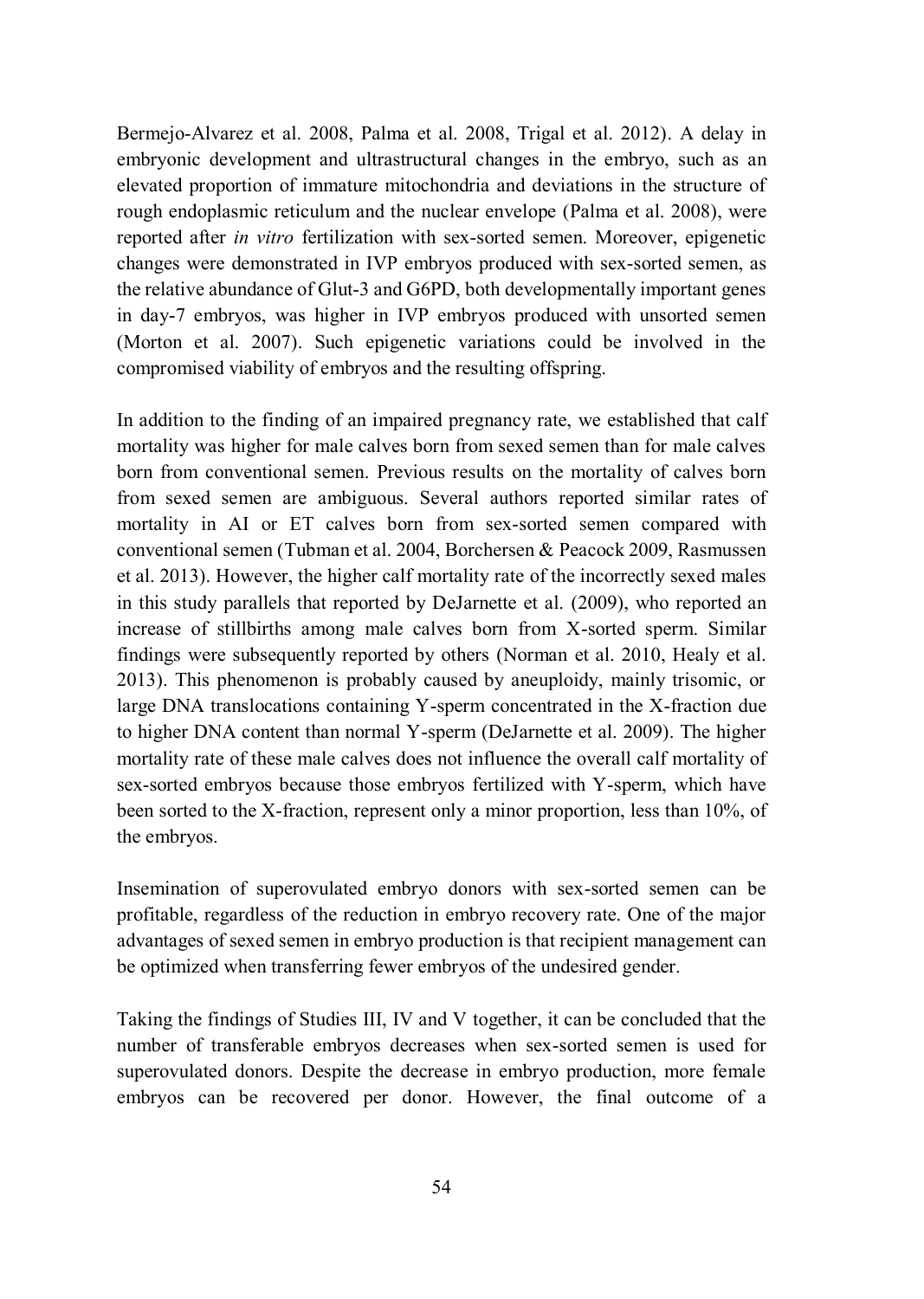superovulation and embryo recovery should be evaluated after transfer of embryos and birth of calves. Our finding that transfer of sex-sorted embryos resulted in a decline of five percentage points in the pregnancy rate compared with the result of using conventional semen (equal to a decrease in pregnancy rate of about 12%), should be considered when evaluating the outcome of embryo production with sorted semen. For a precise calculation of the final efficiency of MOET utilizing sex-sorted semen, the distribution of sexed and conventional embryos into quality grades 1-3 and the calving rate of each quality grade should be taken into account. Because the mortality of female calves born from embryos produced with sexsorted semen did not differ from that for conventional semen, only live calves were counted in the following calculations.

The calving rates for fresh and frozen embryos of different quality grades in Study V can be used to calculate the female calf production for each semen and donor type on Finnish farms. Assuming all embryos were transferred fresh, the calving rates of grade 1, 2 and 3 fresh sexed embryos were 49.6, 31.3 and 22.2%, respectively (based on unpublished data from Study V). For fresh conventional embryos, the calving rates were 57.5, 42.9 and 29.0%, respectively. Considering the distribution of embryos into quality grades 1–3 in Study IV, the number of female calves born after an embryo collection on a heifer inseminated with sex sorted semen was 2.5, and 2.0 when conventional semen is used. For cows, the number of female calves was 2.2 and 2.4 for sexed and conventional embryos, respectively. Concluding, with fresh embryo transfers, more female calves (0.5 calves) can be produced when donor heifers are inseminated with sex-sorted semen compared with conventional semen. For cows, slightly more female calves (0.2 calves) can be produced with conventional semen.

However, the number of available recipients is often limited on Finnish farms, due to small herd size. Relatively seldom is it possible to transfer all embryos fresh on the day of collection. The data of Study V revealed a calving rate of 37.9% for grade 1 frozen sexed embryos and 42.7% for conventional embryos (unpublished). If grade 2 and 3 embryos were transferred fresh and grade 1 embryos frozen – as often is practical when there is a dearth of recipients –an embryo collection from a heifer inseminated with sexed semen would yield 2.0 female calves and 1.6 when conventional semen was used. For cows, the number of female calves would be 1.8 for both semen types. Thereby, transferring grade 1 embryos frozen and grade 2 and 3 embryos fresh would result in more female calves (0.4 calves) from heifers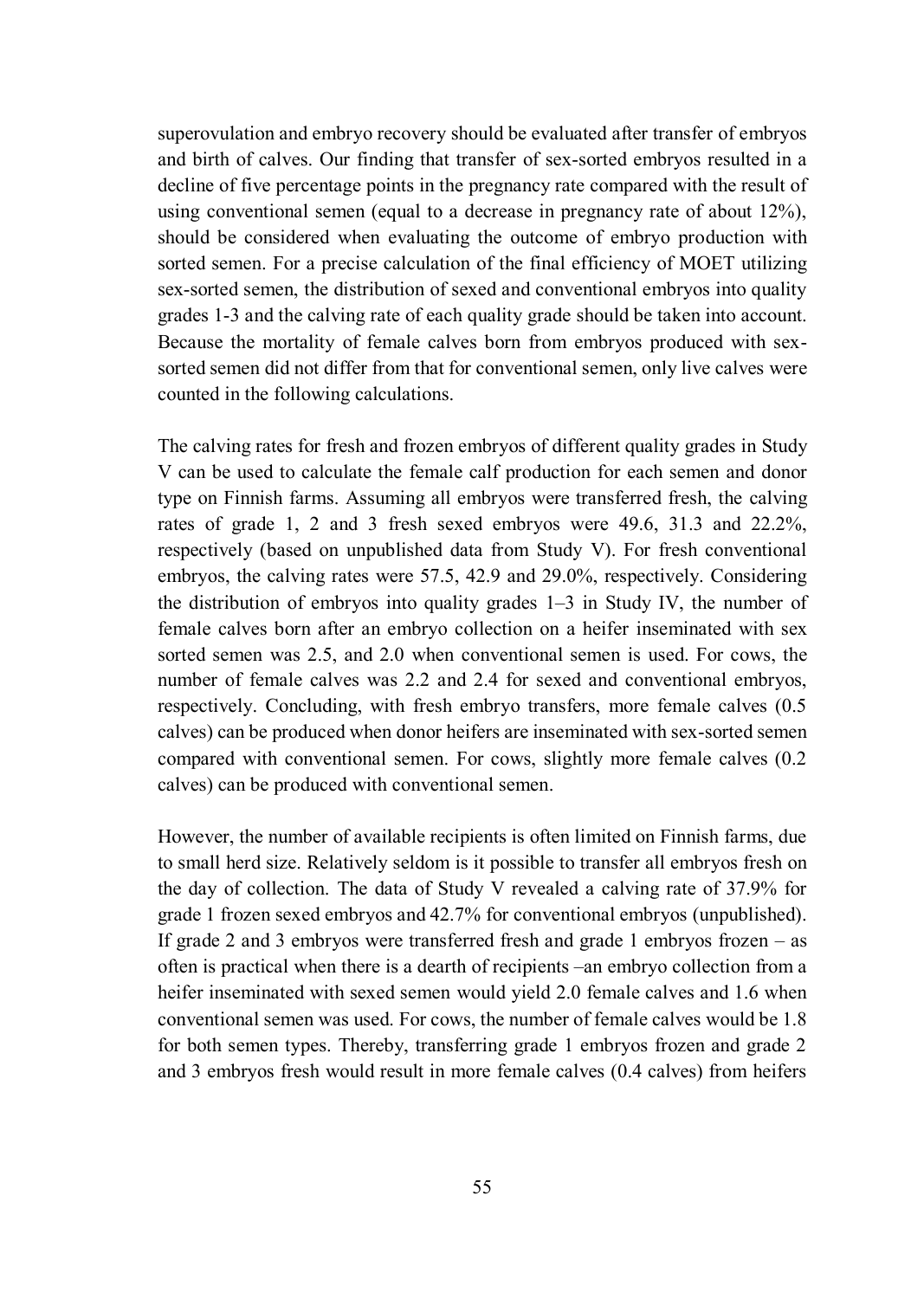inseminated with sex-sorted semen compared with conventional semen. For cows, equal numbers of female calves result from the use of both semen types.

The calculation that would most reliably represent the practice would utilize the overall calving rate of fresh and frozen embryos, as presented in Study V. The transfers of Study V represent a cross-section of all embryo transfers of Finnish farms during a five-year period. Thereby, the distribution of embryos into fresh and frozen transfers for each semen type can be considered more realistic than the above-mentioned simulations. The calving rates for sexed grade 1, 2 and 3 embryos were 42.8, 30.3 and 22.2%, respectively. For conventional embryos, the calving rates were 45.2, 40.7 and 29.2%, for grades 1, 2 and 3, respectively (unpublished data from Study V). When these calving rates are included in the calculation, the number of female calves would be 2.2 per embryo recovery from a heifer inseminated with sexed semen and 1.6 from one inseminated with conventional semen. For cows, the number of female calves would be 1.9 for each semen type. Taking into consideration that limited recipient resources represents a major bottleneck in efficient implementation of genomic breeding programs, sex-sorted semen can increase the efficacy of breeding schemes by facilitating the production of equal numbers or more calves of the desired gender than conventional semen, and furthermore economizing on the use of recipients.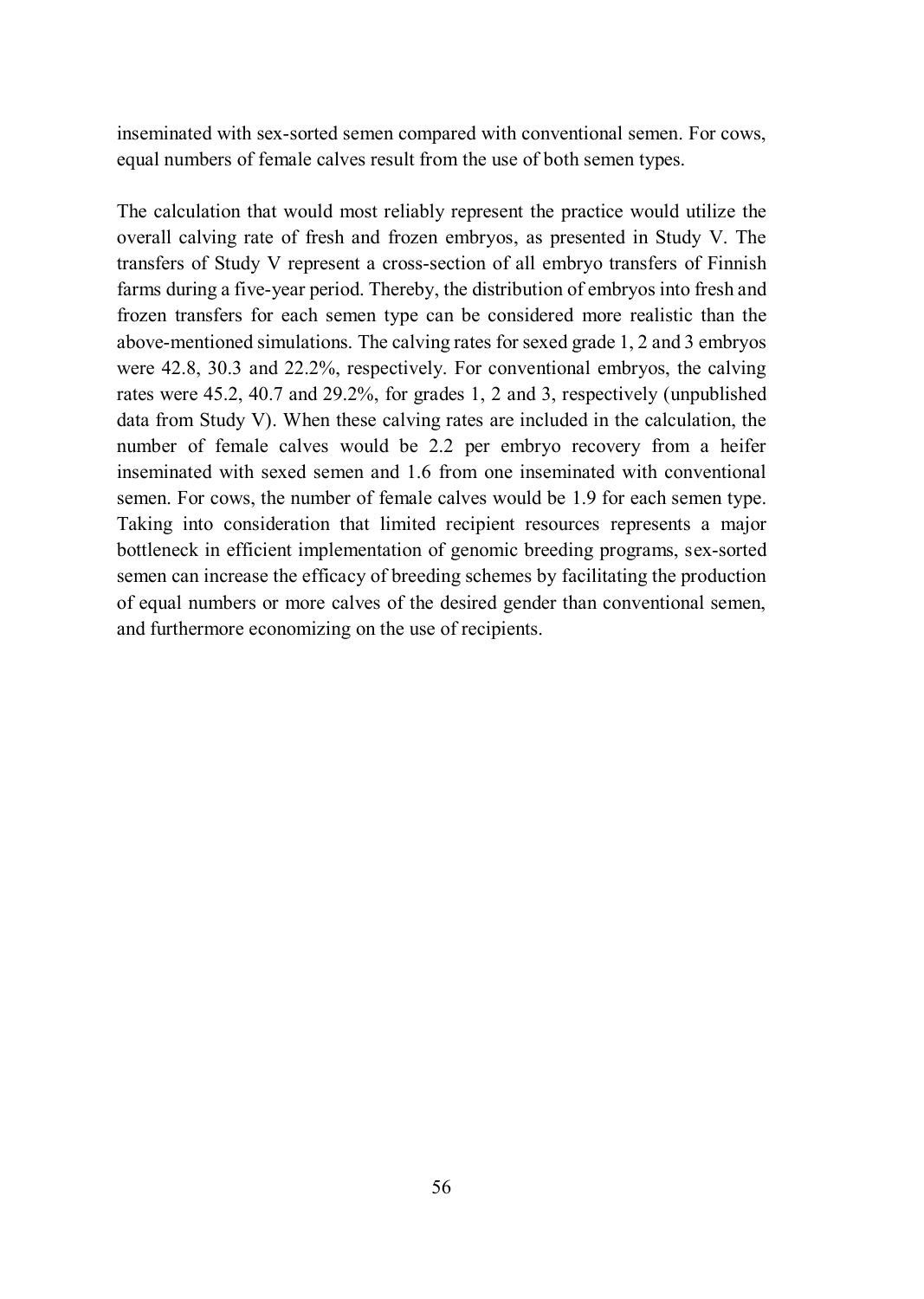# **CONCLUSIONS**

- Feeding dairy heifers a diet containing 18% CP for a period of about 50 days before initiation of superovulatory treatment resulted in comparable superovulatory response and number of transferable embryos as one with 14% CP. Feeding 14% or less CP is common practice, and the feeding recommendations in Finland do not advise feeding animals over 200 kg live weight with additional protein, other than that gained from roughages. According to our results, the higher protein content in the form of rapeseed meal may be advantageous for embryo quality. Embryo donor heifers on dairy farms could be fed more protein than is common practice without adverse effects on embryo production.
- Superovulation of dairy heifers and cows with an FSH preparation low in LH, Folltropin, or a preparation with equal amounts of FSH and LH, Pluset, resulted in equal embryo yields in terms of numbers and quality of transferable embryos. The total number of recovered structures associated with Pluset was higher. This was a consequence of larger numbers of unfertilized ova.
- Fertilization rate was decreased when inseminating a superovulated donor with sex-sorted semen compared with using conventional semen. Sexsorted semen compromised the number and quality of transferable embryos recovered from cows and heifers. There was also an indication of a slight delay in embryo developmental kinetics, but the biological relevance of this finding remains equivocal.
- The risk of recovering no transferable embryos was higher when sex-sorted semen was used compared with conventional semen, both in heifers and cows.
- Pregnancy rate after transfer of embryos produced with sex-sorted semen was reduced by 12% compared with embryos produced using conventional semen.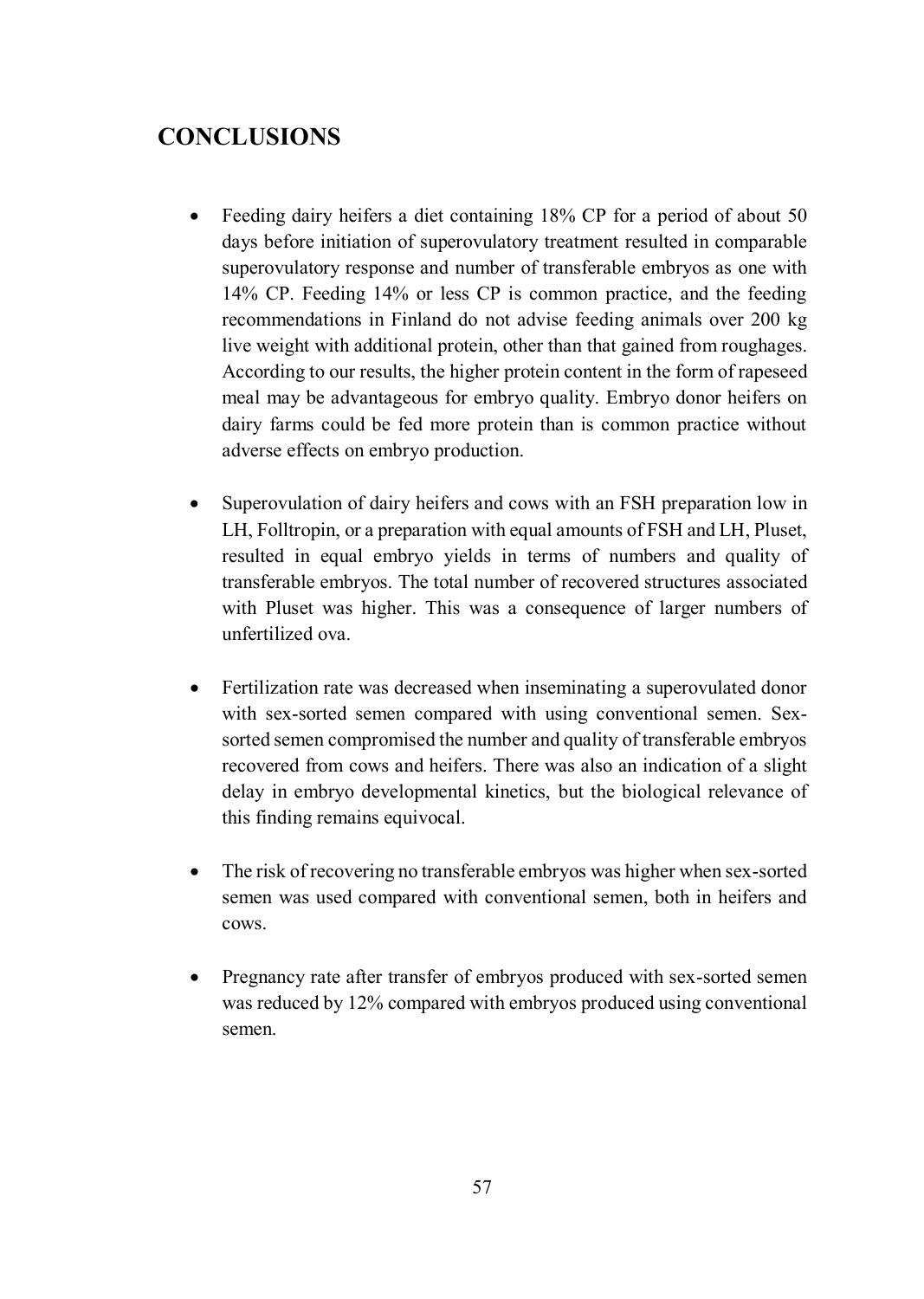- Mortality of female calves born from embryos produced with sorted semen was comparable with their unsorted counterparts, but mortality of male calves was higher for sexed compared with conventional embryos.
- Despite the lower number of embryos produced with X-sorted semen and their being of inferior quality and producing fewer pregnancies, use of sexed semen is profitable when female progeny is demanded. The benefits are more pronounced in heifers, which are the most important group of donors in modern breeding schemes utilizing genomic selection. More female calves can be produced in heifers with sex-sorted semen and the need for recipient resources is smaller than that required for conventional embryos.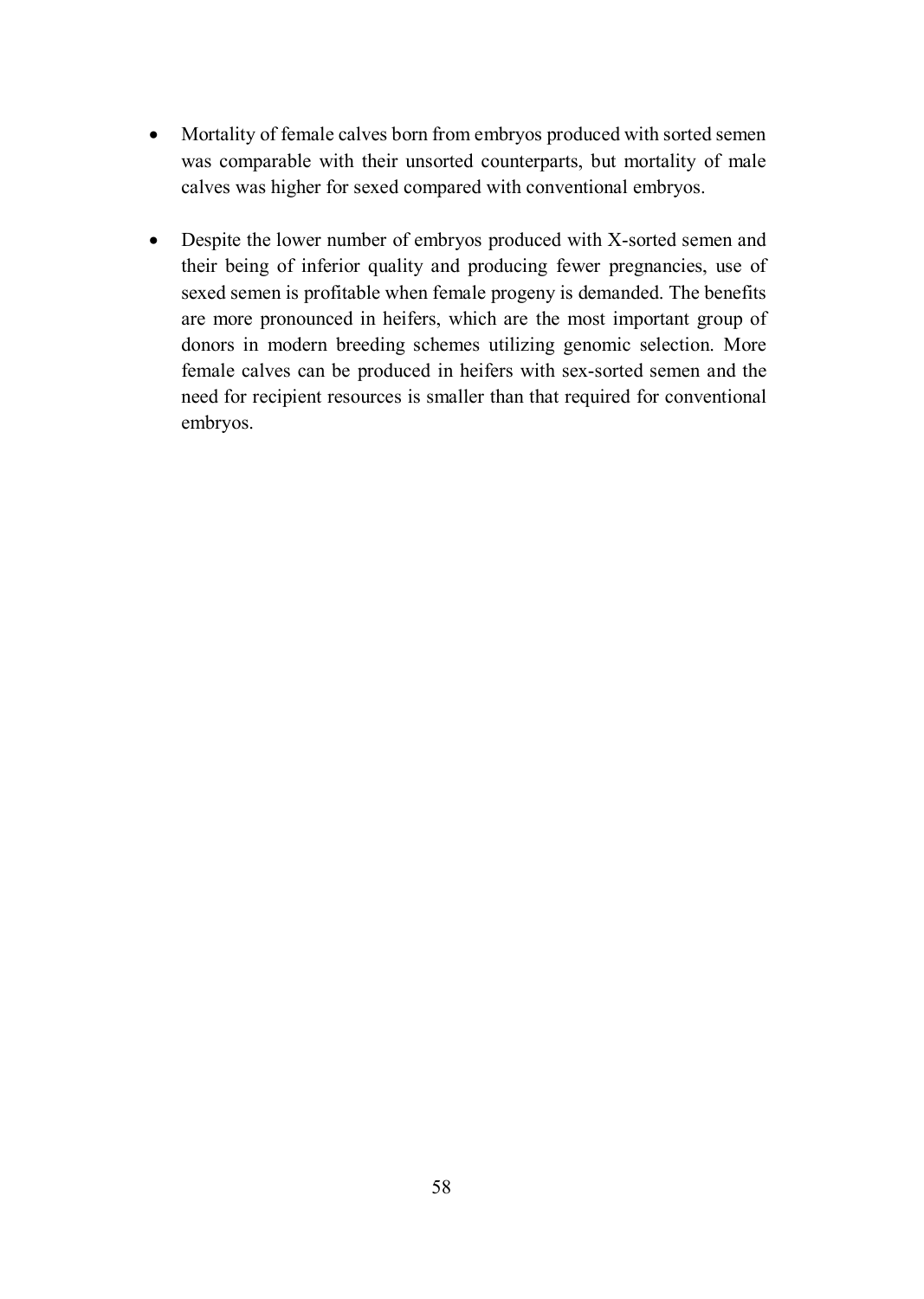# **ACKNOWLEDGEMENTS**

Study I was carried out at the Agrifood Research Finland, Jokioinen, currently the Natural Resources Institute Finland (LUKE), during 2001–2002. Other studies were analyses of field data, registered in the database of the Agricultural Data Processing Centre, currently Mtech Digital Solutions, and provided by Faba coop. These studies were performed during 2013–2016, when I was working concurrently as an ET-veterinarian at the Faba Coop and VikingGenetics.

I am most grateful to Adjunct Professor Juhani Taponen for being an excellent supervisor throughout this long-lasting project. Your unfailing support, also during times I was losing my faith in ever finalizing the work, was invaluable. You always had time to help, share your expertise and critically comment when writing the manuscripts and this thesis.

I wish to express my deep and sincere gratitude to the leaders of this PhD project: Professor Emerita Terttu Katila, the group leader before her retirement, and Professor Magnus Andersson for providing support and guidance.

I wish to thank all my co-authors, in particular Päivi Mäntysaari for introducing me to the field of ruminant nutrition and Heli Lindeberg and John Hasler for invaluable contributions in preparing the third manuscript.

I wish to address special thanks to all my friends, colleagues and co-workers at Faba, VikingGenetics and LUKE. I am most grateful to Iris Kaimio, Kirsi Vartia, Seija Vahtiala, Jaana Peippo, Mervi Mutikainen, Tuula-Marjatta Hamama and Johanna Aro for sharing the "passion for embryos" and supporting me in many ways during these years, both in work and everyday life. I owe thanks to Juha-Pekka Seppänen, for being such an enthusiastic fellow worker for all these years since 1998. Your sense of humor and positive attitude made the everyday work such a pleasure, thereby providing me with energy resources to allocate towards this project.

I want to thank Jouni Laurila for the data extractions from the data base and Adjunct Professor Jonathan Robinson for revising the language of the thesis.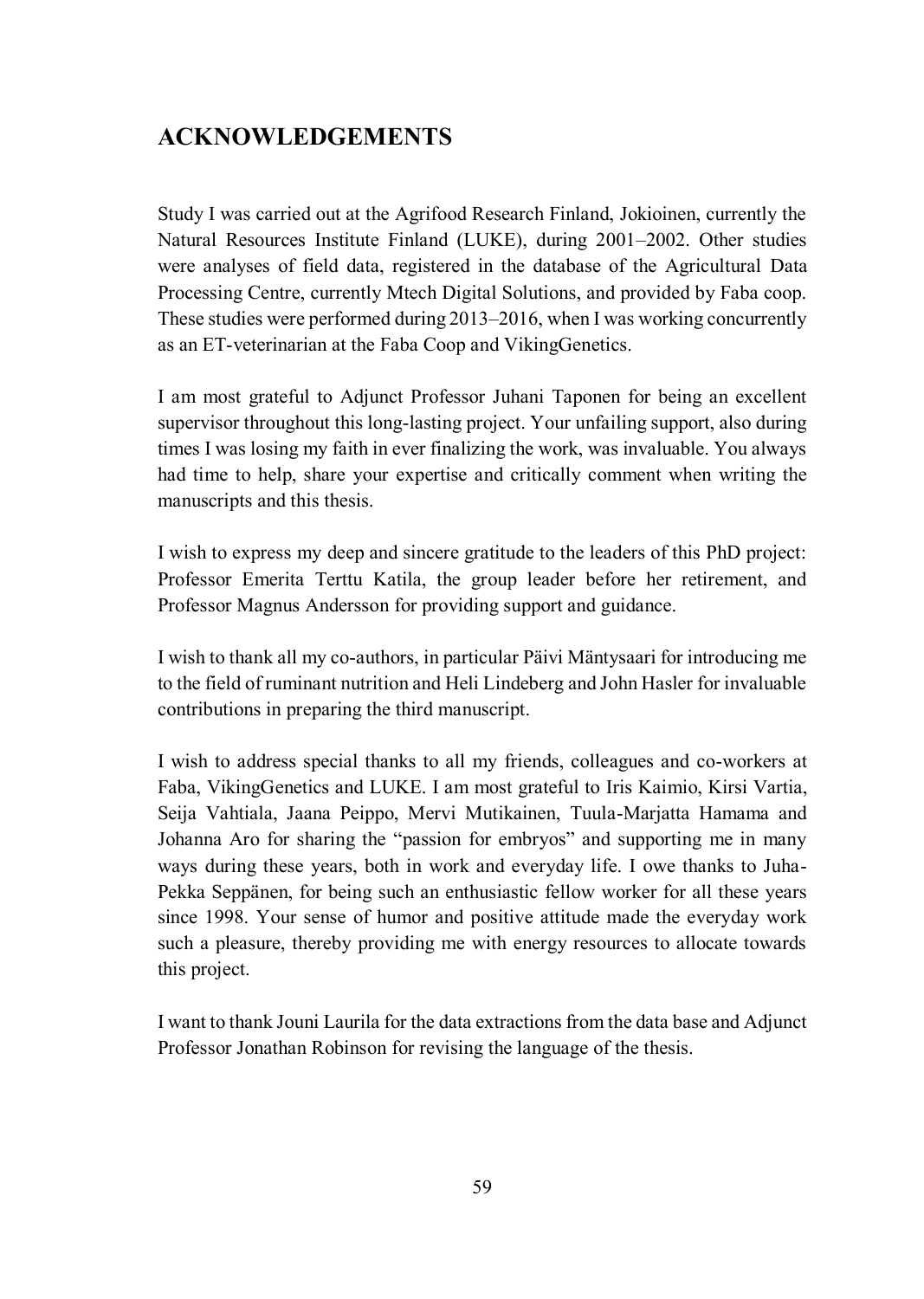I warmly thank also all my "non-embryo" friends; human and also equine and canine. Thank you for reminding me constantly that there is life beyond work.

I owe my devoted thanks to my parents Eeva-Liisa and Matti, to my sister Maaret, to my parents-in-law Pirkko and Anssi, and to my sister-in-law Hanna and brotherin-law Janne for supporting me in many ways.

Finally, I wish to express my deepest gratitude to the most important persons in my life, my husband Jussi and our children Anni and Akseli. The fact of life of my beloved husband: "Happy wife, happy life" has guided us through all the ups and downs of this work. Words cannot express how grateful I am for your support.

Vihti, February 2017

Marja Mikkola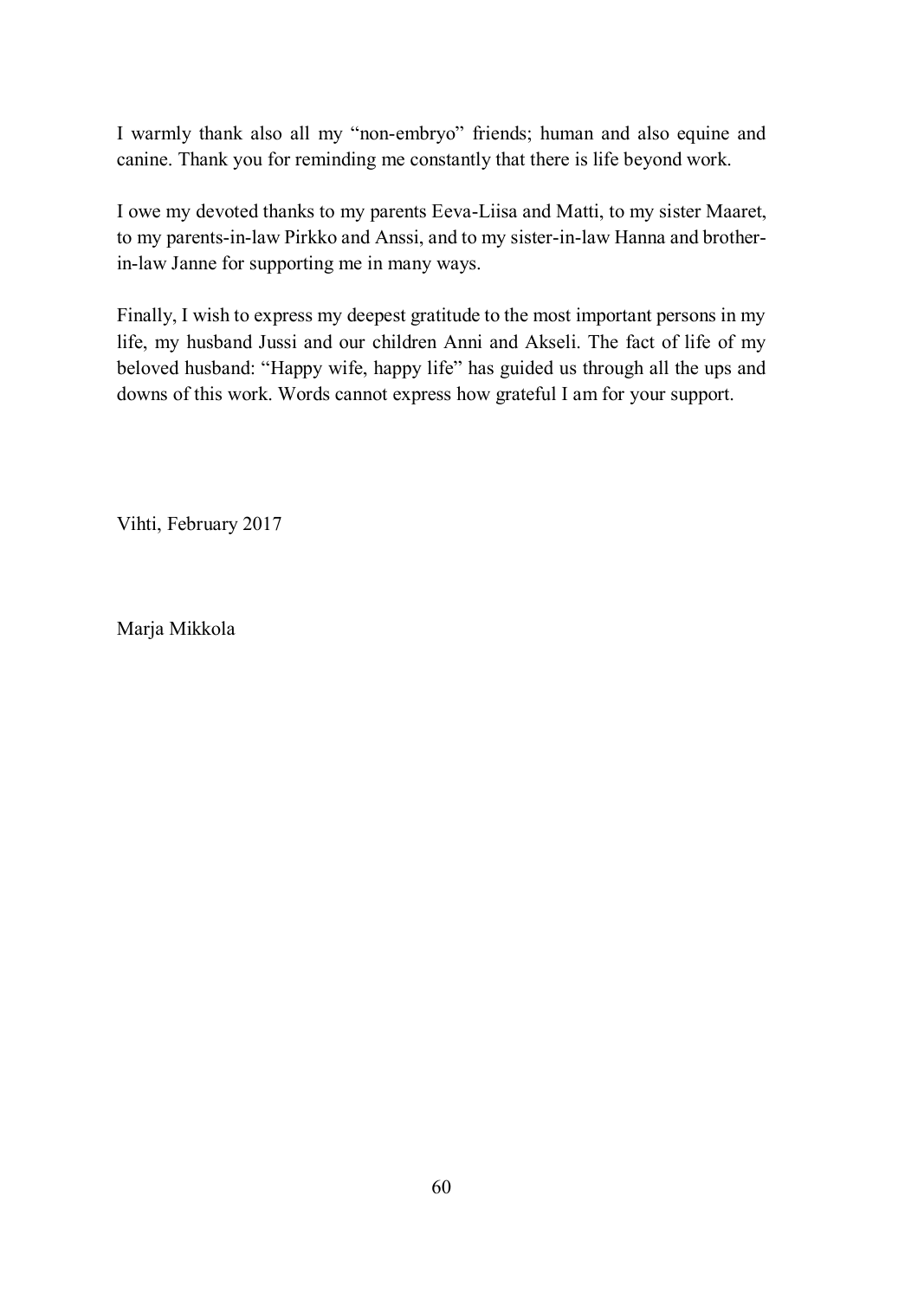# **REFERENCES**

Abe H, Yamashita S, Satoh T, Hoshi H. Accumulation of cytoplasmic lipid droplets in bovine embryos and cryotolerance of embryos developed in different culture systems using serum-free or serum-containing media. Mol Reprod Dev 2002, 61: 57-66.

Adamiak SJ, Powell K, Rooke JA, Webb R, Sinclair KD. Body composition, dietary carbohydrates and fatty acids determine post-fertilisation development of bovine oocytes in vitro. Reproduction 2006, 131: 247-258.

An L, Wu ZH, Wu YF, Zhang XL, Liu X, Zhu YB, Cheng WM, Gao HM, Guo M, Tian JH. Fertility in single-ovulating and superovulated dairy heifers after insemination with low dose sex-sorted sperm. Reprod Domest Anim 2010, 45: e344-50.

Andersson M, Taponen J, Koskinen E, Dahlbom M. Effect of insemination with doses of 2 or 15 million frozen-thawed spermatozoa and semen deposition site on pregnancy rate in dairy cows. Theriogenology 2004, 61: 1583-1588.

Armstrong DG, McEvoy TG, Baxter G, Robinson JJ, Hogg CO, Woad KJ, Webb R, Sinclair KD. Effect of dietary energy and protein on bovine follicular dynamics and embryo production in vitro: associations with the ovarian insulin-like growth factor system. Biol Reprod 2001, 64: 1624-1632.

Båge R, Awasthi H, Saravía F, Rodríguez-Martínez H. Excessive lipid contents in immature oocytes from repeat breeder dairy heifers. Reprod Domest Anim 2007, 42: 67.

Baracaldo MI, Martinez MF, Adams GP, Mapletoft RJ. Superovulatory response following transvaginal follicle ablation in cattle. Theriogenology 2000, 53: 1239- 1250.

Barcelo-Fimbres M, Campos-Chillon LF, Seidel GE, Jr. In vitro fertilization using non-sexed and sexed bovine sperm: sperm concentration, sorter pressure, and bull effects. Reprod Domest Anim 2011, 46: 495-502.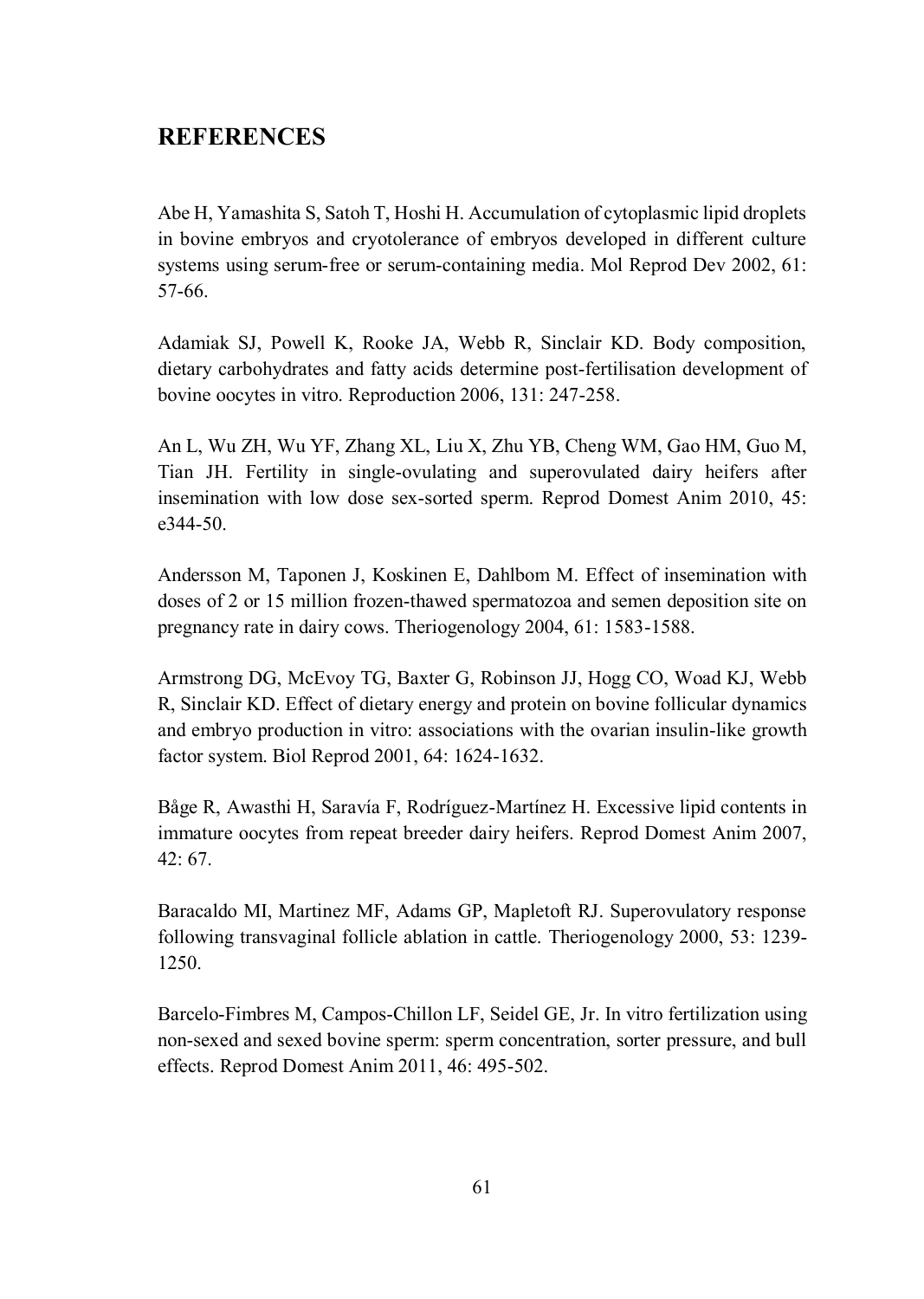Baruselli P, Martins C, Sales J, Ferreira R. Recent advances in bovine superovulation. Acta Scientiae Veterinariae 2008, 433-448.

Baruselli PS, Souza AH, Martins CM, Gimenes LU, Sales JNS, Ayres H, Raphael CF, Arruda RP. Semen sexado: inseminacão artificial e transferencia de embriões [Sexed semen: artificial insemination and embryo transfer]. Rev Bras Reprod Anim 1997, 374-381.

Beilby KH, de Graaf SP, Evans G, Maxwell WM, Wilkening S, Wrenzycki C, Grupen CG. Quantitative mRNA expression in ovine blastocysts produced from Xand Y-chromosome bearing sperm, both in vitro and in vivo. Theriogenology 2011,  $76 \cdot 471 - 481$ 

Bergfelt DR, Bo GA, Mapletoft RJ, Adams GP. Superovulatory response following ablation-induced follicular wave emergence at random stages of the oestrous cycle in cattle. Anim Reprod Sci 1997, 49: 1-12.

Benyei B, Gaspardy A, Cseh S. Effect of the El Nino phenomenon on the ovarian responsiveness and embryo production of donor cows. Acta Vet Hung 2003, 51: 209-218.

Bermejo-Alvarez P, Rizos D, Rath D, Lonergan P, Gutierrez-Adan A. Can bovine in vitro-matured oocytes selectively process X- or Y-sorted sperm differentially? Biol Reprod 2008, 79: 594-597.

Biancucci A, Sbaragli T, Comin A, Sylla L, Monaci M, Peric T, Stradaioli G. Reducing treatments in cattle superovulation protocols by combining a pituitary extract with a 5% hyaluronan solution: Is it able to diminish activation of the hypothalamic pituitary adrenal axis compared to the traditional protocol? Theriogenology 2016, 85: 914-921.

Blanchard T, Ferguson J, Love L, Takeda T, Henderson B, Hasler J, Chalupa W. Effect of dietary crude-protein type on fertilization and embryo quality in dairy cattle. Am J Vet Res 1990, 51: 905-908.

Bo GA, Baruselli PS, Chesta PM, Martins CM. The timing of ovulation and insemination schedules in superstimulated cattle. Theriogenology 2006, 65: 89- 101.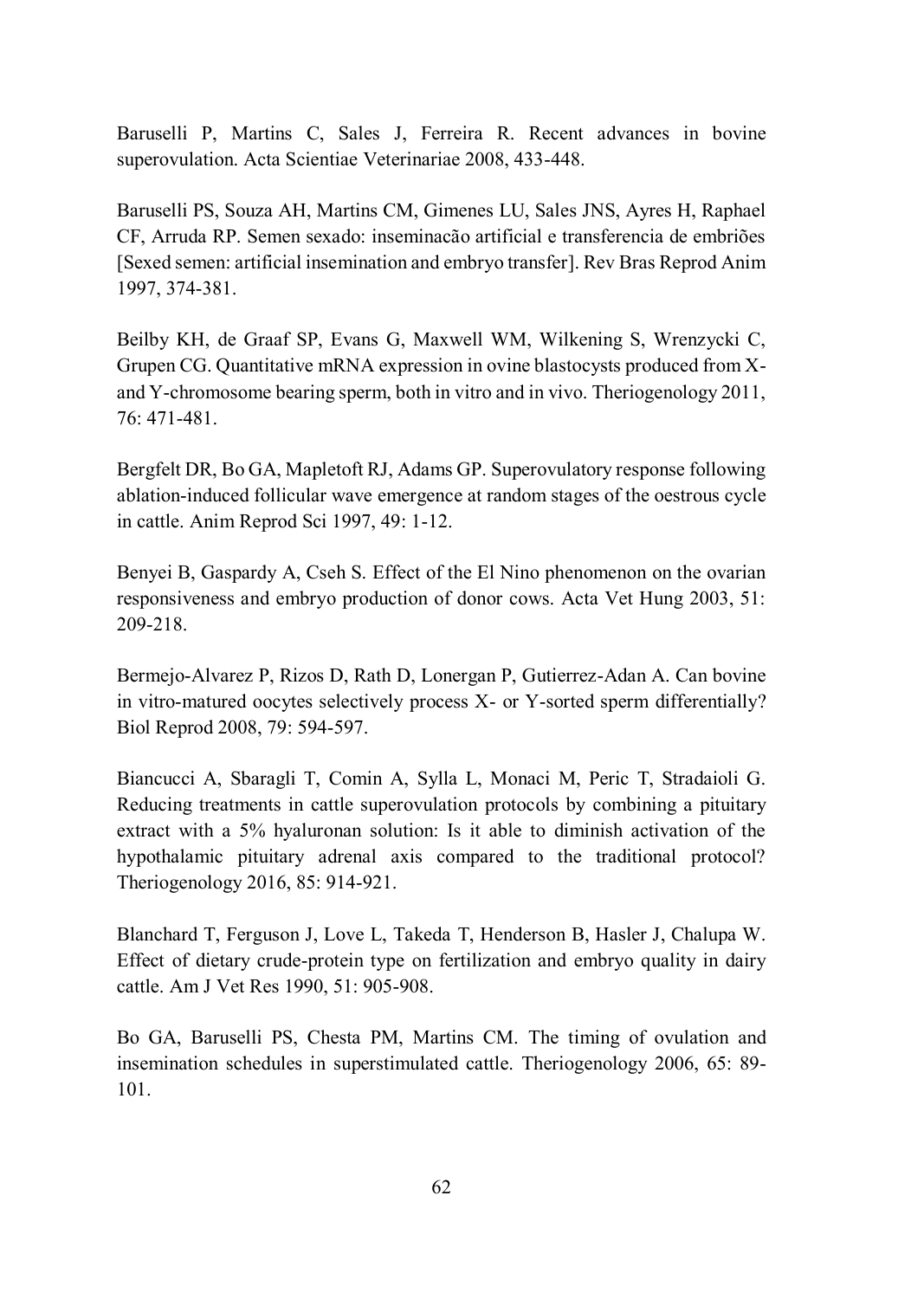Bo GA, Guerrero DC, Adams GP. Alternative approaches to setting up donor cows for superstimulation. Theriogenology 2008, 69: 81-87.

Bo GA, Hockley DK, Nasser LF, Mapletoft RJ. Superovulatory response to a single subcutaneous injection of Folltropin-V in beef cattle. Theriogenology 1994, 42: 963-975.

Bo GA, Mapletoft RJ. Historical perspectives and recent research on superovulation in cattle. Theriogenology 2014, 81: 38-48.

Boland MP, Goulding D, Roche JF. Alternative gonadotrophins for superovulation in cattle. Theriogenology 1991, 35: 5-17.

Borchersen S, Peacock M. Danish A.I. field data with sexed semen. Theriogenology 2009, 71: 59-63.

Britt JH. Impacts of early postpartum metabolism on follicular development and fertility. The Bovine Practitioner Proceedings 1992, 24: 39-43.

Brogliatti GM, Salamone DF, Adams GP. Ovarian follicular wave synchronization and superstimulation in prepubertal calves. Theriogenology 1997, 47: 1253-1264.

Butler WR. Nutritional interactions with reproductive performance in dairy cattle. Anim Reprod Sci 2000, 60-61: 449-457.

Butler WR, Calaman JJ, Beam SW. Plasma and milk urea nitrogen in relation to pregnancy rate in lactating dairy cattle. J Anim Sci 1996, 74: 858-865.

Caccia M, Tribulo R, Tribulo H, Bo GA. Effect of pretreatment with eCG on superovulatory response in CIDR-B-treated beef cattle. Theriogenology 2000, 53: 495.

Carvalho PD, Hackbart KS, Bender RW, Baez GM, Dresch AR, Guenther JN, Souza AH, Fricke PM. Use of a single injection of long-acting recombinant bovine FSH to superovulate Holstein heifers: a preliminary study. Theriogenology 2014, 82: 481-489.

Carvalho PD, Souza AH, Sartori R, Hackbart KS, Dresch AR, Vieira LM, Baruselli PS, Guenther JN, Fricke PM, Shaver RD, Wiltbank MC. Effects of deep-horn AI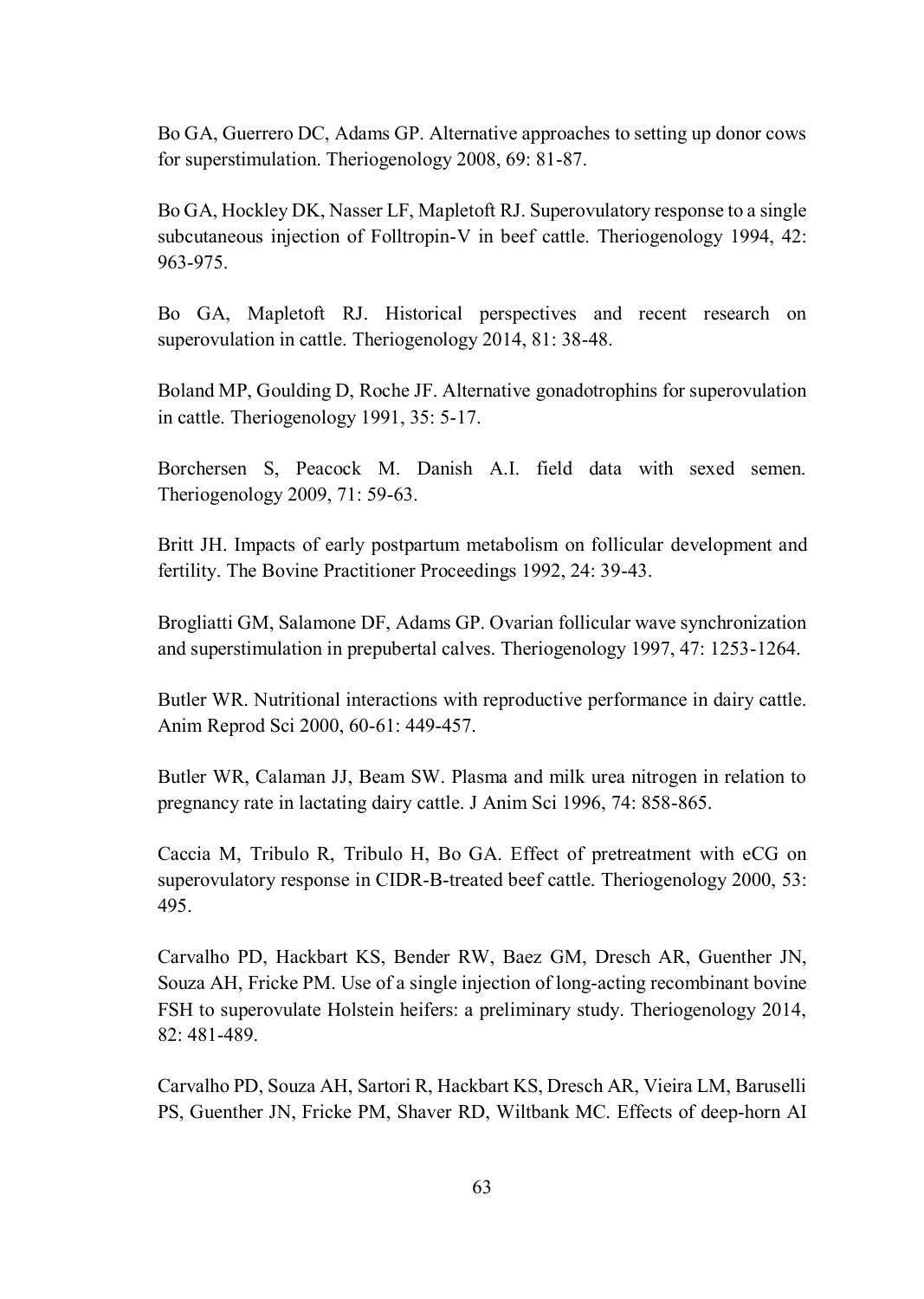on fertilization and embryo production in superovulated cows and heifers. Theriogenology 2013, 80: 1074-1081.

Chupin D, Combarnous Y, Procureur R. Antagonistic effect of LH on FSH-induced superovulation in cattle. Theriogenology 1984, 21: 229.

Coscioni A, Pegoraro LMC, Dürr JC, Pimentel CA, Fischer V, Santos JEP, Stumpf WJ, Agnoni L. Effect of supplemental fat on superovulatory response and embryo quality in Jersey cows. Theriogenology 2002, 57: 537.

Cran DG, Johnson LA, Miller NG, Cochrane D, Polge C. Production of bovine calves following separation of X- and Y-chromosome bearing sperm and in vitro fertilisation. Vet Rec 1993, 132: 40-41.

Dawuda PM, Scaramuzzi RJ, Drew SB, Biggadike HJ, Laven RA, Allison R, Collins CF, Wathes DC. The effect of a diet containing excess quickly degradable nitrogen (QDN) on reproductive and metabolic hormonal profiles of lactating dairy cows. Anim Reprod Sci 2004, 81: 195-208.

Dawuda PM, Scaramuzzi RJ, Leese HJ, Hall CJ, Peters AR, Drew SB, Wathes DC. Effect of timing of urea feeding on the yield and quality of embryos in lactating dairy cows. Theriogenology 2002, 58: 1443-1455.

DeJarnette JM, Leach MA, Nebel RL, Marshall CE, McCleary CR, Moreno JF. Effects of sex-sorting and sperm dosage on conception rates of Holstein heifers: is comparable fertility of sex-sorted and conventional semen plausible? J Dairy Sci 2011, 94: 3477-3483.

DeJarnette JM, Nebel RL, Marshall CE. Evaluating the success of sex-sorted semen in US dairy herds from on farm records. Theriogenology 2009, 71: 49-58.

Demoustier MM, Beckers JF, Van Der Zwalmen P, Closset J, Gillard JL, Ectors F. Determination of porcine plasma follitropin levels during superovulation treatment in cows. Theriogenology 1988, 30: 379-386.

Deyo CD, Colazo MG, Martinez MF, Mapletoft RJ. The use of GnRH or LH to synchronize follicular wave emergence for superstimulation in cattle. Theriogenology 2001, 55: 513.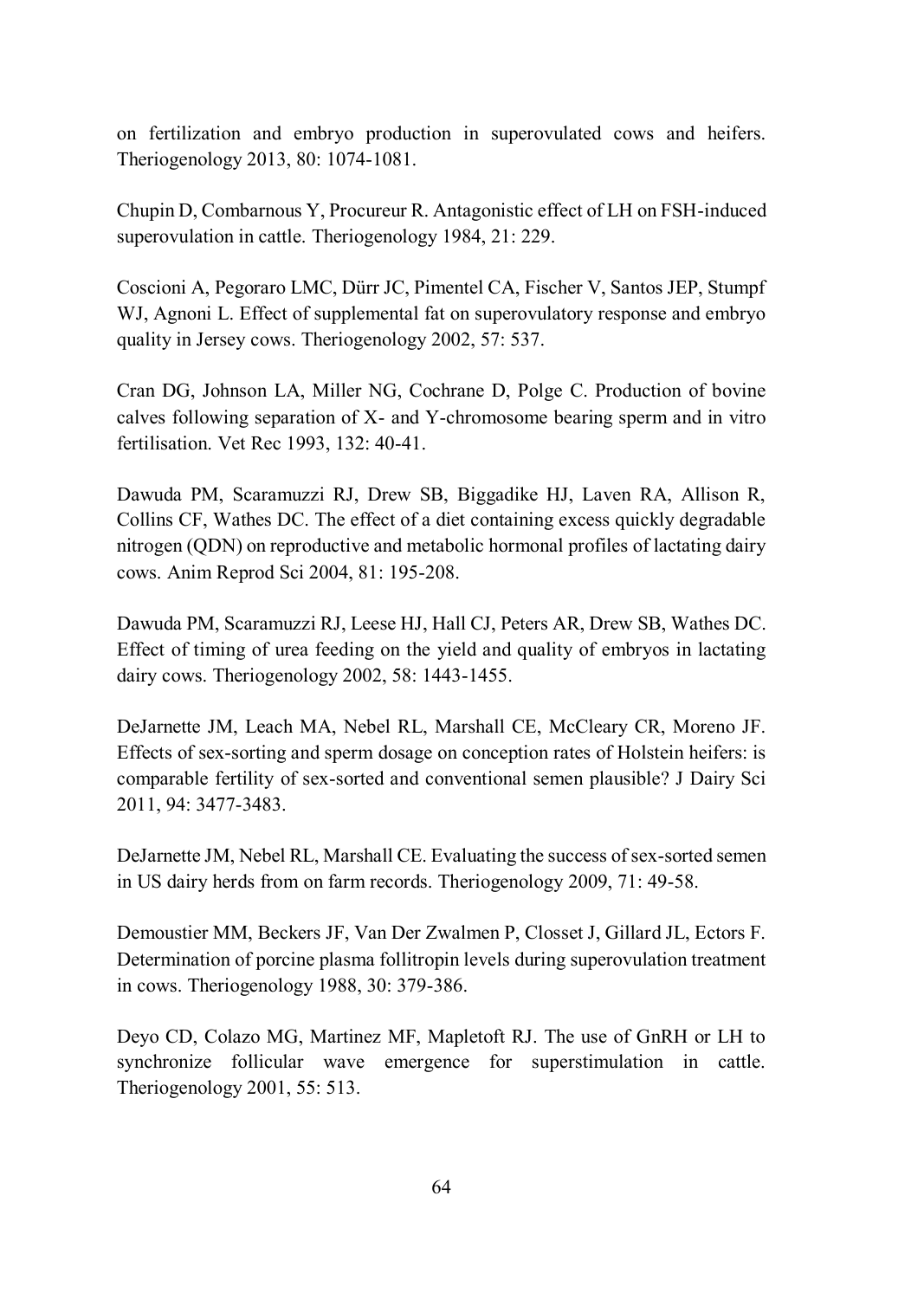Diaz T, Pancarci SM, Drost M, Schmitt EJ, Ambrose JD, Fredriksson WE, Thatcher WW. Effects of the persistent dominant follicle on the ability of follicle stimulating hormone to induce follicle development and ovulatory responses. J Dairy Sci 2001, 84: 88-99.

Dobson H, Smith RF. What is stress, and how does it affect reproduction? Anim Reprod Sci 2000, 60-61: 743-752.

Donaldson LE, Ward DN, Glenn SD. Use of porcine follicle stimulating hormone after chromatographic purification in superovulation of cattle. Theriogenology 1986, 25: 747-757.

Ealy AD, Drost M, Hansen PJ. Developmental changes in embryonic resistance to adverse effects of maternal heat stress in cows. J Dairy Sci 1993, 76: 2899-2905.

Edwards JL, Saxton AM, Lawrence JL, Payton RR, Dunlap JR. Exposure to a physiologically relevant elevated temperature hastens in vitro maturation in bovine oocytes. J Dairy Sci 2005, 88: 4326-4333.

Edwards LM, Rahe CH, Griffin JL, Wolfe DF, Marple DN, Cummins KA, Pitchett JF. Effect of transportation stress on ovarian function in superovulated Hereford heifers. Theriogenology 1987, 28: 291-299.

Elrod CC, Butler WR. Reduction of fertility and alteration of uterine pH in heifers fed excess ruminally degradable protein. J Anim Sci 1993, 71: 694-701.

Elrod CC, Van Amburgh M, Butler WR. Alterations of pH in response to increased dietary protein in cattle are unique to the uterus. J Anim Sci 1993, 71: 702-706.

Erickson BH. Development and senescence of the postnatal bovine ovary. J Anim Sci 1966, 25: 800-805.

Evans AC, Mossa F, Walsh SW, Scheetz D, Jimenez-Krassel F, Ireland JL, Smith GW, Ireland JJ. Effects of maternal environment during gestation on ovarian folliculogenesis and consequences for fertility in bovine offspring. Reprod Domest Anim 2012, 47 Suppl 4: 31-37.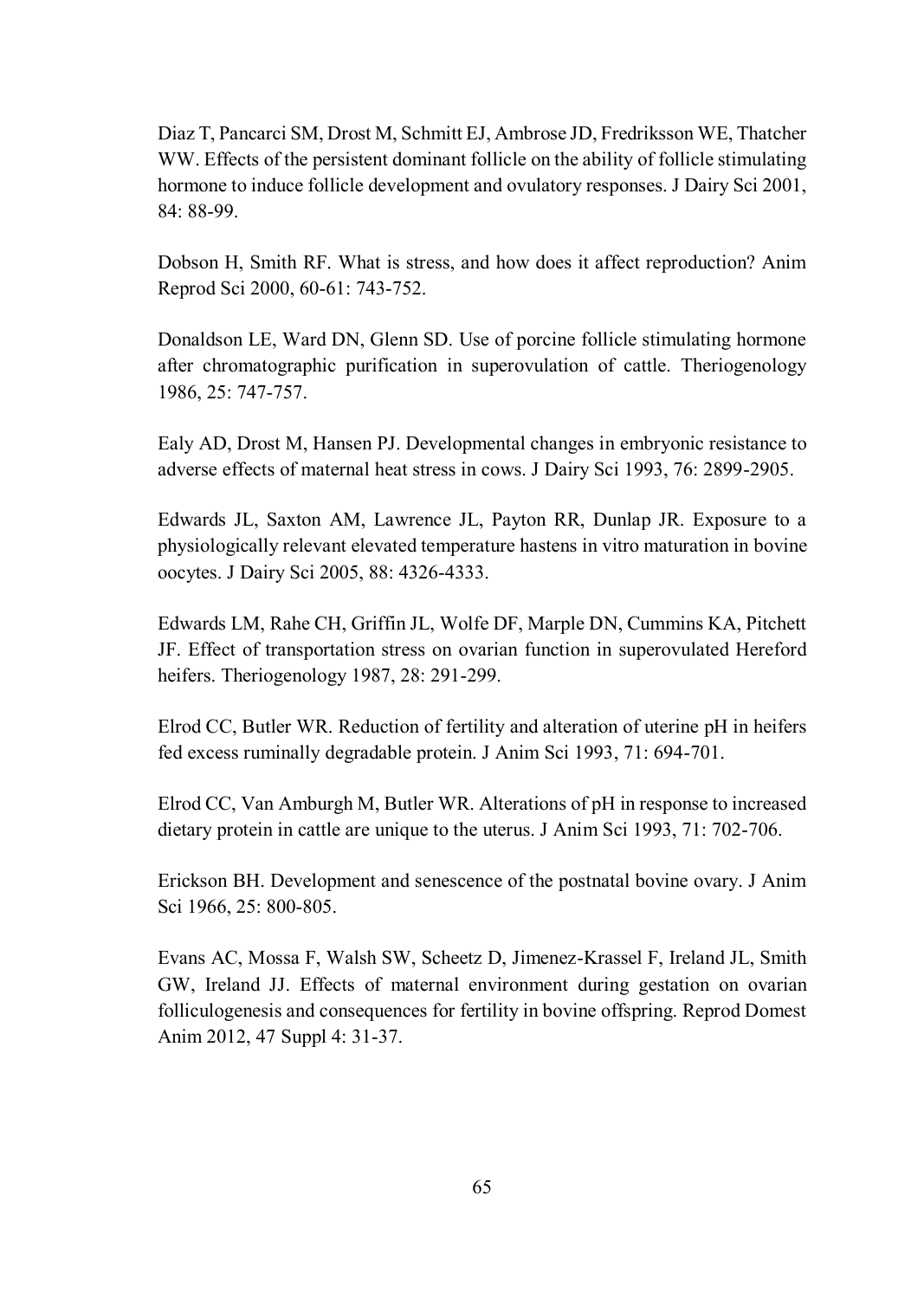Ferré L, Bogliotti Y, Chitwood J, Kjelland M, Ross P. Hormonal follicle stimulation in Holstein cows for *in vitro* embryo production using sperm sorted by flow cytometry. Reproduction, fertility, and development 2016, 28: 248-248.

Foote RH, Kaproth MT. Sperm numbers inseminated in dairy cattle and nonreturn rates revisited. J Dairy Sci 1997, 80: 3072-3076.

Frijters AC, Mullaart E, Roelofs RM, van Hoorne RP, Moreno JF, Moreno O, Merton JS. What affects fertility of sexed bull semen more, low sperm dosage or the sorting process? Theriogenology 2009, 71: 64-67.

Galli C, Crotti G, Notari C, Turini P, Duchi R, Lazzari G. Embryo production by ovum pick up from live donors. Theriogenology 2001, 55: 1341-1357.

Garcia-Bojalil CM, Staples CR, Thatcher WW, Drost M. Protein intake and development of ovarian follicles and embryos of superovulated nonlactating dairy cows. J Dairy Sci 1994, 77: 2537-2548.

Garner DL, Evans KM, Seidel GE. Sex-sorting sperm using flow cytometry/cell sorting. Methods Mol Biol 2013, 927: 279-295.

Garner DL, Seidel GE, Jr. History of commercializing sexed semen for cattle. Theriogenology 2008, 69: 886-895.

Gath V, Lonergan P, Boland MP, O'Callaghan D. Effects of diet type on establishment of pregnancy and embryo development in beef heifers. Theriogenology 1999, 51: 224.

Gath VP, Crowe MA, O'Callaghan D, Boland MP, Duffy P, Lonergan P, Mulligan FJ. Effects of diet type on establishment of pregnancy and embryo development in beef heifers. Anim Reprod Sci 2012, 133: 139-145.

Gatius FL, Urgel JC, Asensio EA. Effects of single deep insemination on transferable embryo recovery rates in superovulated dairy cows. Theriogenology 1988, 30: 877-885.

Gong JG, Armstrong DG, Baxter G, Hogg CO, Garnsworthy PC, Webb R. The effect of increased dietary intake on superovulatory response to FSH in heifers. Theriogenology 2002, 57: 1591-1602.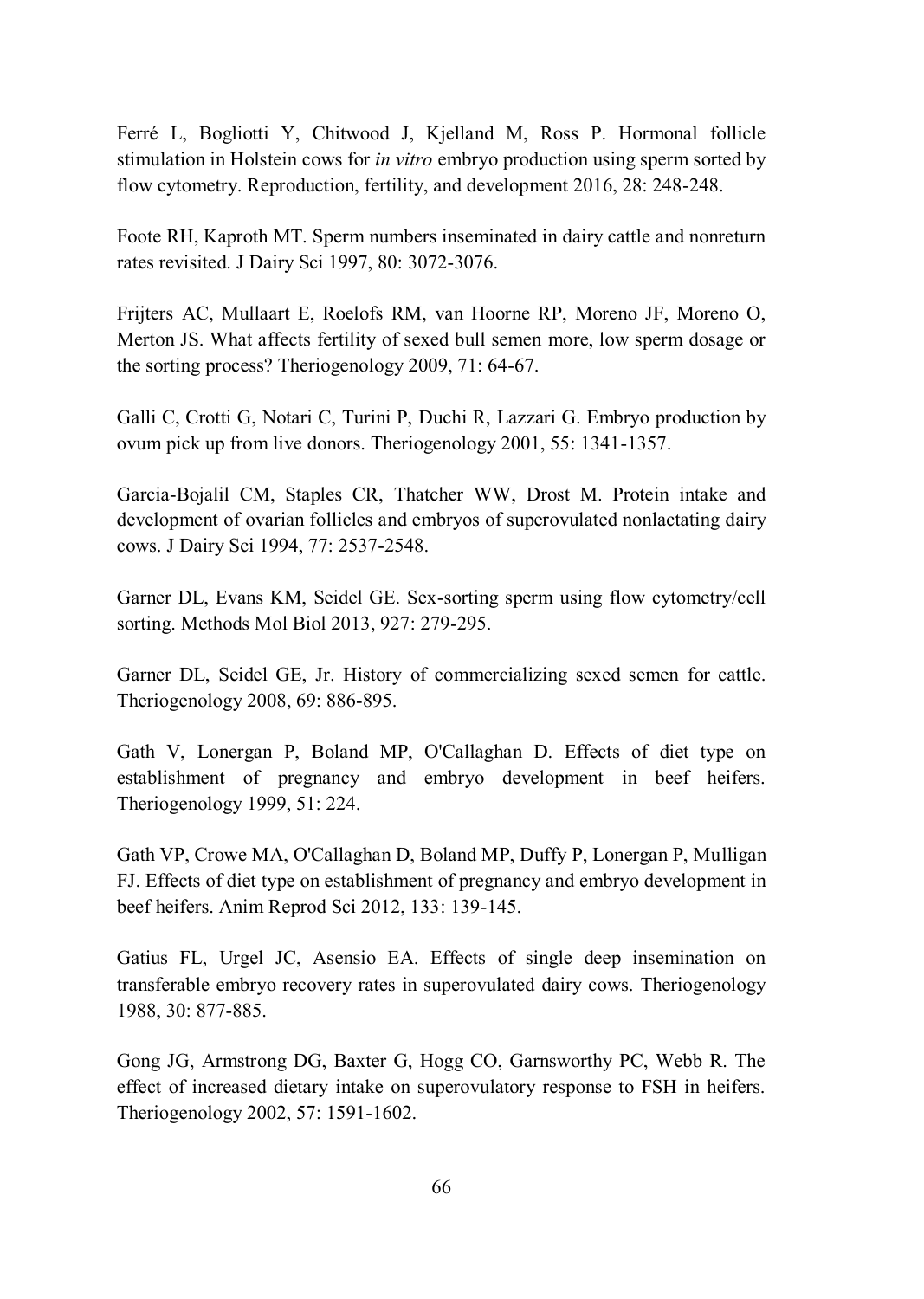Gonzalez-Recio O, Ugarte E, Bach A. Trans-generational effect of maternal lactation during pregnancy: a Holstein cow model. PLoS One 2012, 7: e51816.

Guilbault LA, Grasso F, Lussier JG, Rouillier P, Matton P. Decreased superovulatory responses in heifers superovulated in the presence of a dominant follicle. J Reprod Fertil 1991, 91: 81-89.

Gutierrez CG, Oldham J, Bramley TA, Gong JG, Campbell BK, Webb R. The recruitment of ovarian follicles is enhanced by increased dietary intake in heifers. J Anim Sci 1997, 75: 1876-1884.

Hansen PJ. Effects of heat stress on mammalian reproduction. Philos Trans R Soc Lond B Biol Sci 2009, 364: 3341-3350.

Hansen PJ. Exploitation of genetic and physiological determinants of embryonic resistance to elevated temperature to improve embryonic survival in dairy cattle during heat stress. Theriogenology 2007, 68 Suppl 1: S242-9.

Hansen PJ, Drost M, Rivera RM, Paula-Lopes FF, al-Katanani YM, Krininger CE, 3rd, Chase CC, Jr. Adverse impact of heat stress on embryo production: causes and strategies for mitigation. Theriogenology 2001, 55: 91-103.

Hawk HW. Gamete transport in the superovulated cow. Theriogenology 1988, 29: 125-142.

Hayakawa H, Hirai T, Takimoto A, Ideta A, Aoyagi Y. Superovulation and embryo transfer in Holstein cattle using sexed sperm. Theriogenology 2009, 71: 68-73.

Healy AA, House JK, Thomson PC. Artificial insemination field data on the use of sexed and conventional semen in nulliparous Holstein heifers. J Dairy Sci 2013, 96: 1905-1914.

Hesser MW, Morris JC, Gibbons JR. Advances in recombinant gonadotropin production for use in bovine superovulation. Reprod Domest Anim 2011, 46: 933- 942.

Hinde K, Carpenter AJ, Clay JS, Bradford BJ. Holsteins favor heifers, not bulls: biased milk production programmed during pregnancy as a function of fetal sex. PLoS One 2014, 9: e86169.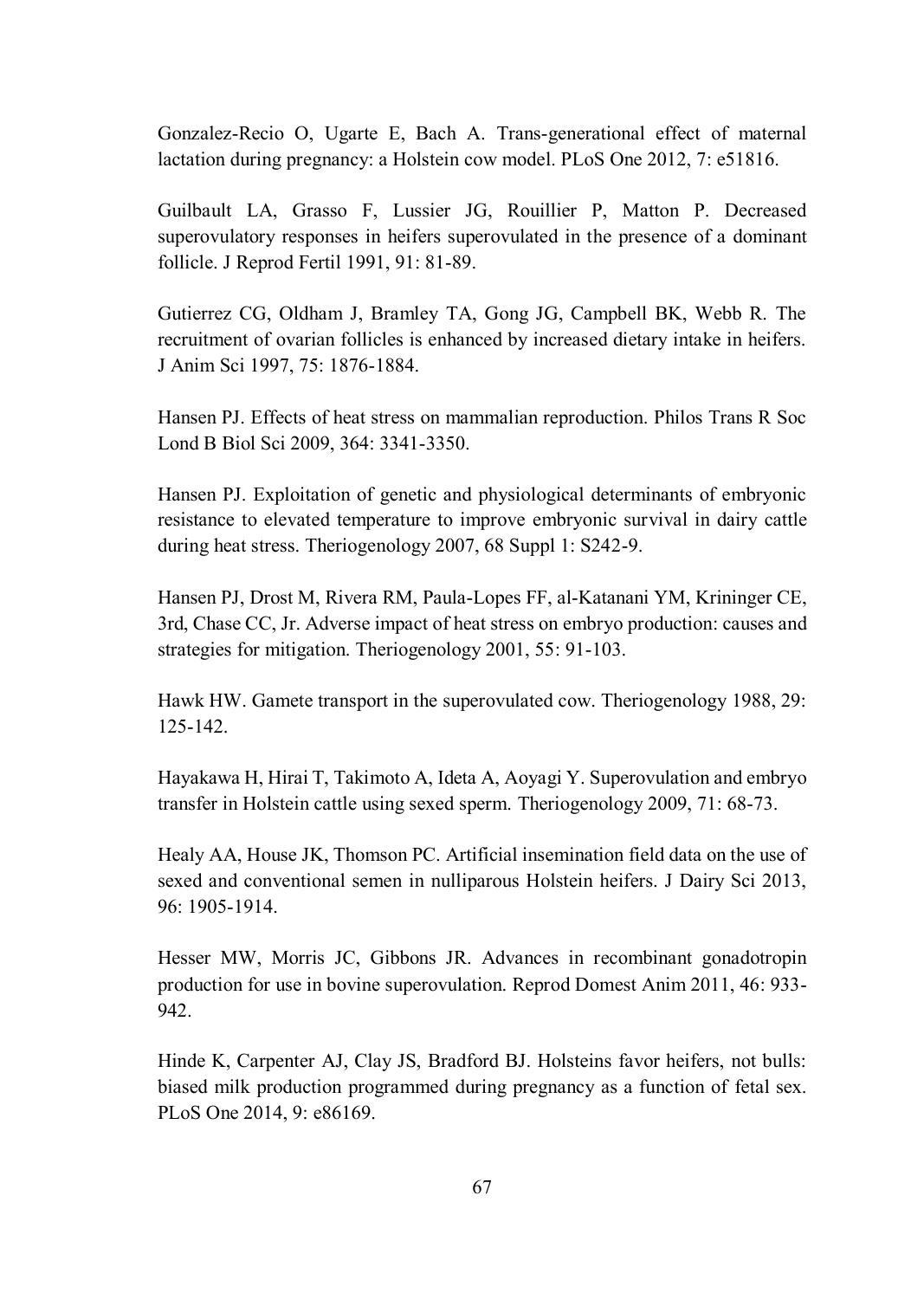Hooper LM, Payton RR, Rispoli LA, Saxton AM, Edwards JL. Impact of heat stress on germinal vesicle breakdown and lipolytic changes during in vitro maturation of bovine oocytes. J Reprod Dev 2015, 61: 459-464.

Humblot P, Le Bourhis D, Fritz S, Colleau JJ, Gonzalez C, Guyader Joly C, Malafosse A, Heyman Y, Amigues Y, Tissier M, Ponsart C. Reproductive technologies and genomic selection in cattle. Vet Med Int 2010, 2010: 192787.

Hyttel P, Callesen H, Greve T, Schmidt M. Oocyte maturation and sperm transport in superovulated cattle. Theriogenology 1991, 35: 91-108.

Ideta A, Aoyagi Y, Tsuchiya K, Nakamura Y, Hayama K, Shirasawa A, Sakaguchi K, Tominaga N, Nishimiya Y, Tsuda S. Prolonging hypothermic storage (4 C) of bovine embryos with fish antifreeze protein. J Reprod Dev 2015, 61: 1-6.

Ireland JJ, Smith GW, Scheetz D, Jimenez-Krassel F, Folger JK, Ireland JL, Mossa F, Lonergan P, Evans AC. Does size matter in females? An overview of the impact of the high variation in the ovarian reserve on ovarian function and fertility, utility of anti-Mullerian hormone as a diagnostic marker for fertility and causes of variation in the ovarian reserve in cattle. Reprod Fertil Dev 2011, 23: 1-14.

Ireland JJ, Ward F, Jimenez-Krassel F, Ireland JL, Smith GW, Lonergan P, Evans AC. Follicle numbers are highly repeatable within individual animals but are inversely correlated with FSH concentrations and the proportion of good-quality embryos after ovarian stimulation in cattle. Hum Reprod 2007, 22: 1687-1695.

Johnson LA, Flook JP, Hawk HW. Sex preselection in rabbits: live births from X and Y sperm separated by DNA and cell sorting. Biol Reprod 1989, 41: 199-203.

Jordan ER, Chapman TE, Holtan DW, Swanson LV. Relationship of dietary crude protein to composition of uterine secretions and blood in high-producing postpartum dairy cows. J Dairy Sci 1983, 66: 1854-1862.

Kafi M, McGowan MR. Factors associated with variation in the superovulatory response of cattle. Anim Reprod Sci 1997, 48: 137-157.

Kaimio I, Mikkola M, Lindeberg H, Heikkinen J, Hasler JF, Taponen J. Embryo production with sex-sorted semen in superovulated dairy heifers and cows. Theriogenology 2013, 80: 950-954.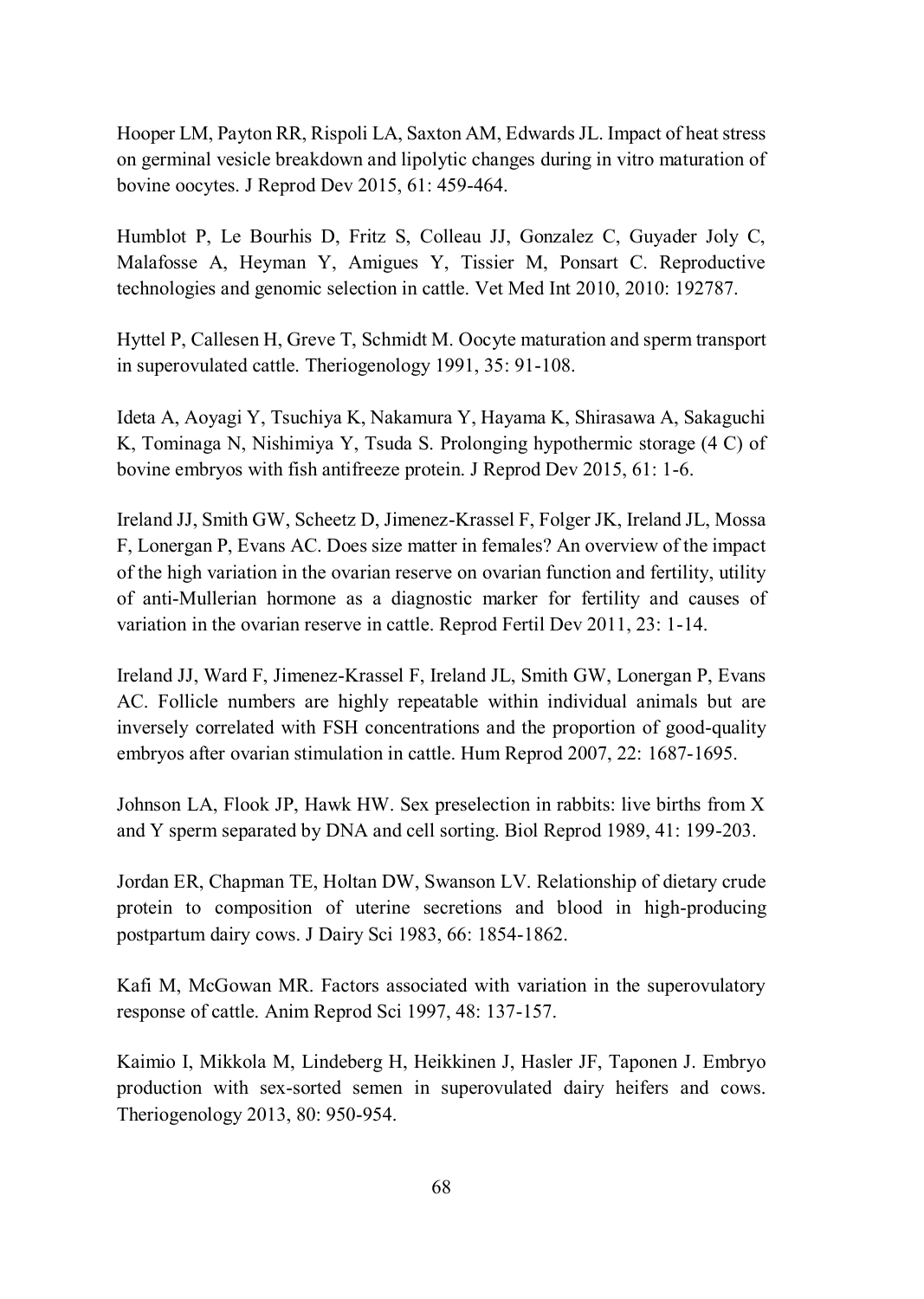Kanitz W, Becker F, Schneider F, Kanitz E, Leiding C, Nohner HP, Pohland R. Superovulation in cattle: practical aspects of gonadotropin treatment and insemination. Reprod Nutr Dev 2002, 42: 587-599.

Kelly P, Duffy P, Roche JF, Boland MP. Superovulation in cattle: effect of FSH type and method of administration on follicular growth, ovulatory response and endocrine patterns. Anim Reprod Sci 1997, 46: 1-14.

Kim IH, Son DS, Yeon SH, Choi SH, Park SB, Ryu IS, Suh GH, Lee DW, Lee CS, Lee HJ, Yoon JT. Effect of dominant follicle removal before superstimulation on follicular growth, ovulation and embryo production in Holstein cows. Theriogenology 2001, 55: 937-945.

Kohram H, Bousquet D, Durocher J, Guilbault LA. Alteration of follicular dynamics and superovulatory responses by gonadotropin releasing hormone and follicular puncture in cattle: a field trial. Theriogenology 1998, 49: 1165-1174.

Larson JE, Lamb GC, Funnell BJ, Bird S, Martins A, Rodgers JC. Embryo production in superovulated Angus cows inseminated four times with sexed-sorted or conventional, frozen-thawed semen. Theriogenology 2010, 73: 698-703.

Leroy JL, Opsomer G, De Vliegher S, Vanholder T, Goossens L, Geldhof A, Bols PE, de Kruif A, Van Soom A. Comparison of embryo quality in high-yielding dairy cows, in dairy heifers and in beef cows. Theriogenology 2005a, 64: 2022-2036.

Leroy JL, Vanholder T, Mateusen B, Christophe A, Opsomer G, de Kruif A, Genicot G, Van Soom A. Non-esterified fatty acids in follicular fluid of dairy cows and their effect on developmental capacity of bovine oocytes in vitro. Reproduction 2005b, 130: 485-495.

Leroy JL, Vanholder T, Opsomer G, Van Soom A, de Kruif A. The in vitro development of bovine oocytes after maturation in glucose and betahydroxybutyrate concentrations associated with negative energy balance in dairy cows. Reprod Domest Anim 2006, 41: 119-123.

Li L, Wu J, Luo M, Sun Y, Wang G. The effect of heat stress on gene expression, synthesis of steroids, and apoptosis in bovine granulosa cells. Cell Stress Chaperones 2016, 21: 467-475.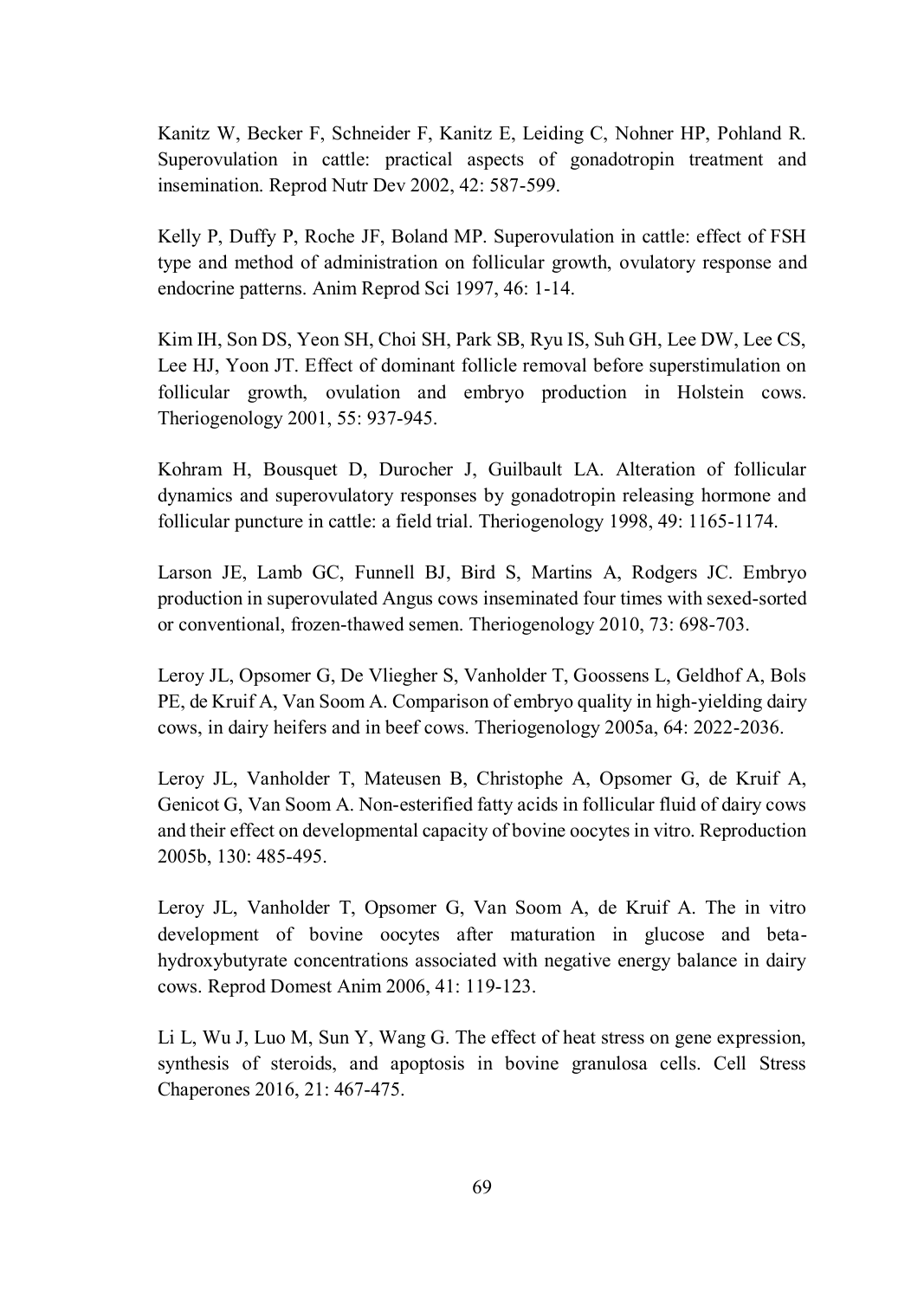Loumaye E. Ovarian stimulation: is exogenous LH necessary in all patients? Gynecol Obstet Fertil 2002, 30: 890-895.

Lovie M, García A, Hackett A, Mapletoft RJ. The effect of dose schedule and route of administration on superovulatory response to folltropin in Holstein cows. Theriogenology 1994, 41: 241.

Lu KH, Seidel GE, Jr. Effects of heparin and sperm concentration on cleavage and blastocyst development rates of bovine oocytes inseminated with flow cytometrically-sorted sperm. Theriogenology 2004, 62: 819-830.

Malhi PS, Adams GP, Mapletoft RJ, Singh J. Superovulatory response in a bovine model of reproductive aging. Anim Reprod Sci 2008, 109: 100-109.

Malhi PS, Adams GP, Pierson RA, Singh J. Bovine model of reproductive aging: response to ovarian synchronization and superstimulation. Theriogenology 2006, 66: 1257-1266.

Martens G, Nohner HP, Leiding C, Schneider F, Becker F, Nuernberg G, Kanitz W. Optimizing frequency of FSH application for superovulatory treatment in cattle. Reproduction, fertility, and development 2005, 17: 313-314.

Maxwell WM, Evans G, Hollinshead FK, Bathgate R, De Graaf SP, Eriksson BM, Gillan L, Morton KM, O'Brien JK. Integration of sperm sexing technology into the ART toolbox. Anim Reprod Sci 2004, 82-83: 79-95.

Monniaux D, Barbey S, Rico C, Fabre S, Gallard Y, Larroque H. Anti-Mullerian hormone: a predictive marker of embryo production in cattle? Reprod Fertil Dev 2010, 22: 1083-1091.

Monniaux D, Chupin D, Saumande J. Superovulatory responses of cattle. Theriogenology 1983, 19: 55-81.

Moor RM, Kruip TAM, Green D. Intraovarian control of folliculogenesis: Limits to superovulation? Theriogenology 1984, 21: 103-116.

Morton KM, Herrmann D, Sieg B, Struckmann C, Maxwell WM, Rath D, Evans G, Lucas-Hahn A, Niemann H, Wrenzycki C. Altered mRNA expression patterns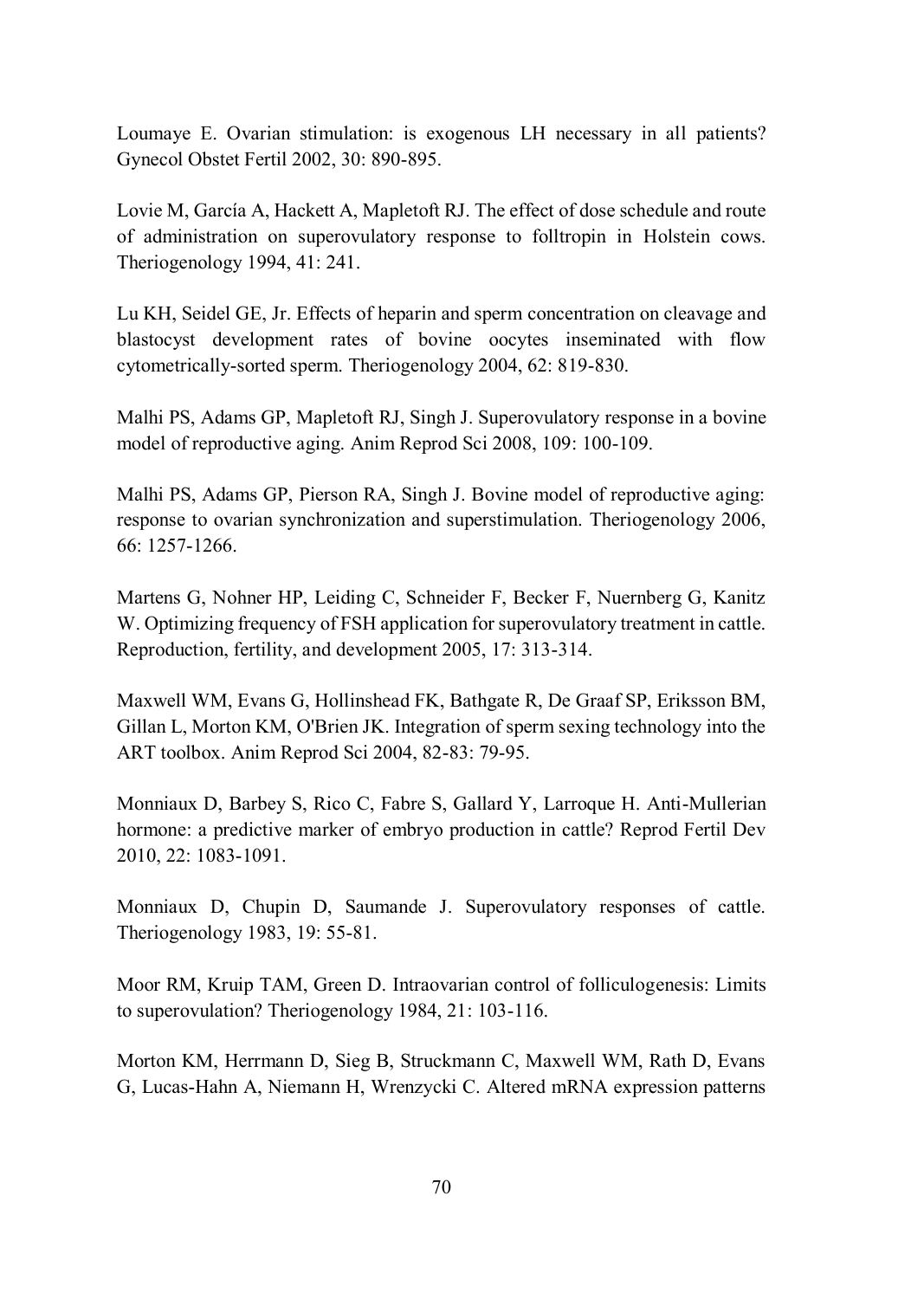in bovine blastocysts after fertilisation in vitro using flow-cytometrically sex-sorted sperm. Mol Reprod Dev 2007, 74: 931-940.

Moruzzi JF. Selecting a mammalian species for the separation of X- and Ychromosome-bearing spermatozoa. J Reprod Fertil 1979, 57: 319-323.

Mossa F, Jimenez-Krassel F, Walsh S, Berry DP, Butler ST, Folger J, Smith GW, Ireland JL, Lonergan P, Ireland JJ, Evans AC. Inherent capacity of the pituitary gland to produce gonadotropins is not influenced by the number of ovarian follicles  $>$  or = 3 mm in diameter in cattle. Reprod Fertil Dev 2010, 22: 550-557.

Mossa F, Kenny D, Jimenez-Krassel F, Smith GW, Berry D, Butler S, Fair T, Lonergan P, Ireland JJ, Evans ACO. Undernutrition of heifers during the first trimester of pregnancy diminishes size of the ovarian reserve in female offspring. Biology of reproduction 2009, 81: 135.

Mossa F, Walsh SW, Butler ST, Berry DP, Carter F, Lonergan P, Smith GW, Ireland JJ, Evans AC. Low numbers of ovarian follicles >/=3 mm in diameter are associated with low fertility in dairy cows. J Dairy Sci 2012, 95: 2355-2361.

Murphy BD, Martinuk SD. Equine chorionic gonadotropin. Endocr Rev 1991, 12: 27-44.

Murphy MG, Boland MP, Roche JF. The effects of dose and duration of administration of pFSH during the first follicular wave on the ovulation rate of beef heifers. Theriogenology 1998, 49: 557-569.

Nolan R, O'Callaghan D, Duby RT, Lonergan P, Boland MP. The influence of short-term nutrient changes on follicle growth and embryo production following superovulation in beef heifers. Theriogenology 1998, 50: 1263-1274.

Norman HD, Hutchison JL, Miller RH. Use of sexed semen and its effect on conception rate, calf sex, dystocia, and stillbirth of Holsteins in the United States. J Dairy Sci 2010, 93: 3880-3890.

O'Callaghan D, Wade MG, Boland MP. Effect of urea and ammonia-binding agent *in vivo* on the subsequent development of bovine oocytes cultured *in vitro*. Irish Journal of Agricultural and Food Research 1997, 123-124.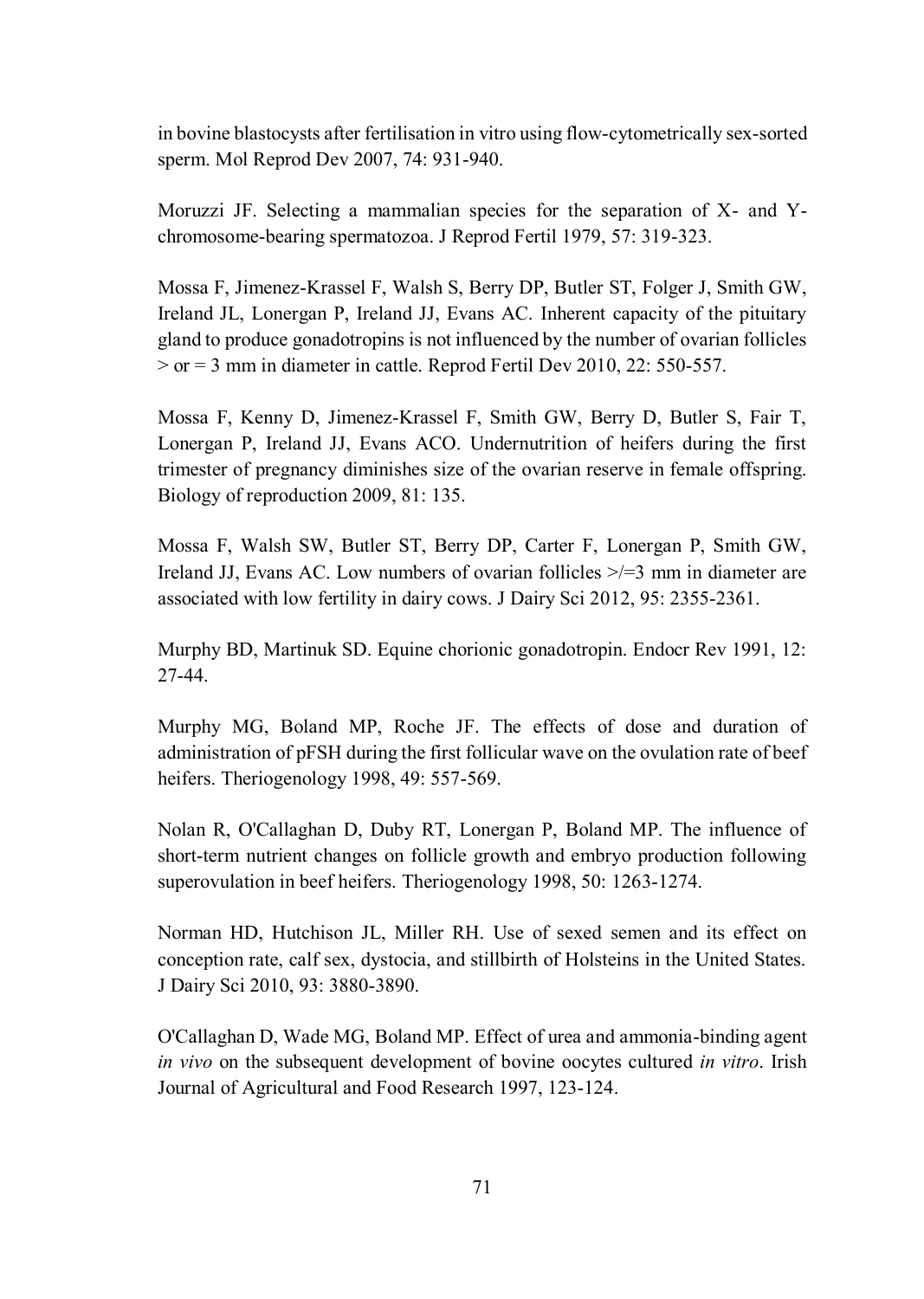Pallares A, Zavos PM, Hemken RW. Fertilization rates and embryonic development in superovulated cattle inseminated in different sites within the reproductive tract. Theriogenology 1986, 26: 709-719.

Palma GA, Olivier NS, Neumuller C, Sinowatz F. Effects of sex-sorted spermatozoa on the efficiency of in vitro fertilization and ultrastructure of in vitro produced bovine blastocysts. Anat Histol Embryol 2008, 37: 67-73.

Peippo J, Raty M, Korhonen K, Eronen M, Kananen K, Hurme T, Halmekyto M, Maki-Tanila A. Impact of in vitro fertilization of bovine oocytes with sex-sorted frozen-thawed spermatozoa on developmental kinetics, quality and sex ratio of developing embryos. Zygote 2010, 18: 185-194.

Peippo J, Vartia K, Kananen-Anttila K, Raty M, Korhonen K, Hurme T, Myllymaki H, Sairanen A, Maki-Tanila A. Embryo production from superovulated Holstein-Friesian dairy heifers and cows after insemination with frozen-thawed sex-sorted X spermatozoa or unsorted semen. Anim Reprod Sci 2009, 111: 80-92.

Petit HV, Cavalieri FB, Santos GT, Morgan J, Sharpe P. Quality of embryos produced from dairy cows fed whole flaxseed and the success of embryo transfer. J Dairy Sci 2008, 91: 1786-1790.

Pontes JH, Silva KC, Basso AC, Rigo AG, Ferreira CR, Santos GM, Sanches BV, Porcionato JP, Vieira PH, Faifer FS, Sterza FA, Schenk JL, Seneda MM. Largescale in vitro embryo production and pregnancy rates from Bos taurus, Bos indicus, and indicus-taurus dairy cows using sexed sperm. Theriogenology 2010, 74: 1349- 1355.

Pozzi A, Previtali C, Lukaj A, Galli A, Bongioni G, Puglisi R. High-resolution melt analysis does not reveal mutagenic risk in sexed sperm and in vitro-derived bovine embryos. Anim Genet 2014, 45: 473-478.

Purwantara B, Callesen H, Greve T. Characteristics of ovulations in superovulated cattle. Anim Reprod Sci 1994, 37: 1-5.

Putney DJ, Drost M, Thatcher WW. Embryonic development in superovulated dairy cattle exposed to elevated ambient temperatures between Days 1 to 7 post insemination. Theriogenology 1988, 30: 195-209.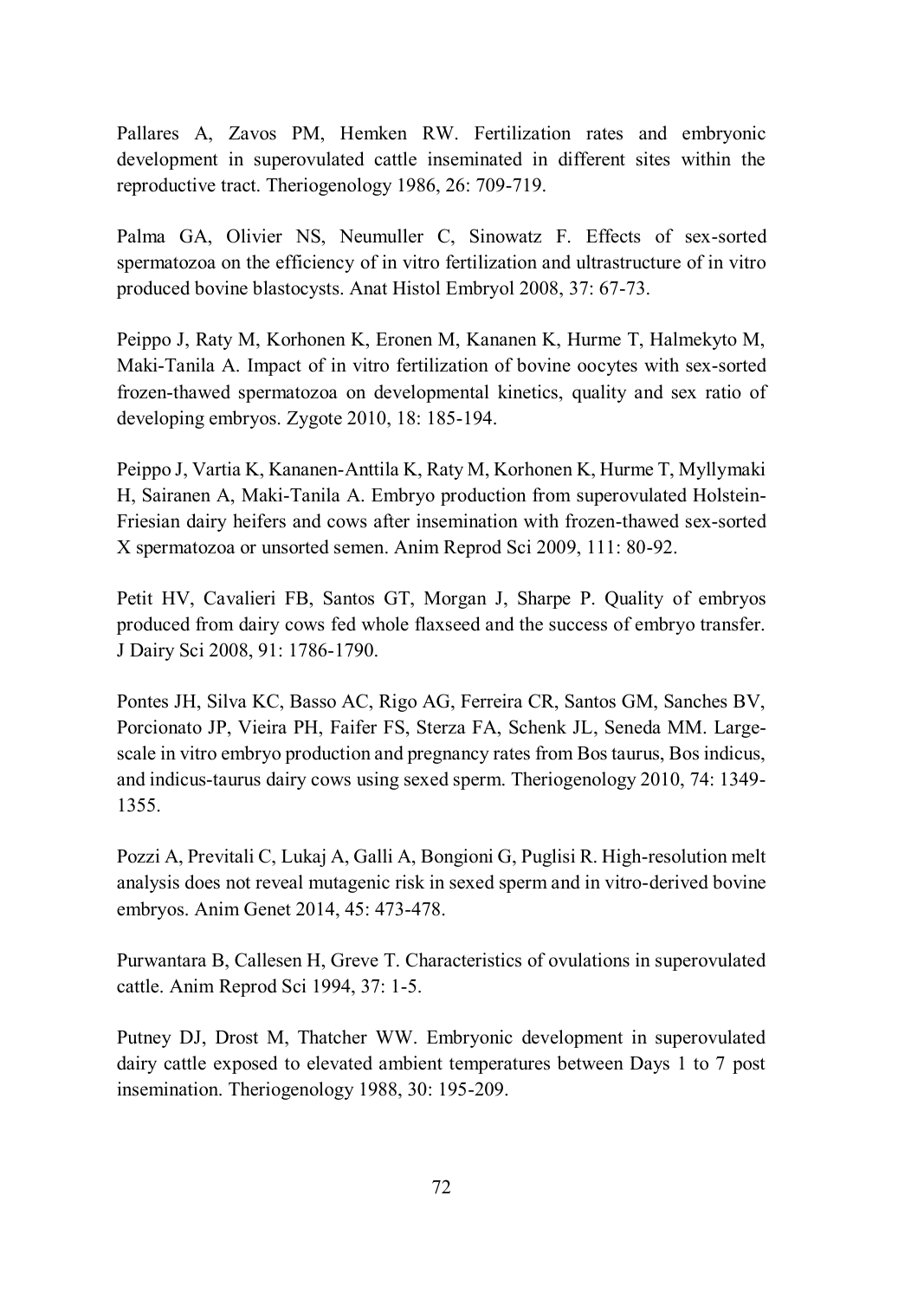Rasmussen S, Block J, Seidel GE, Jr, Brink Z, McSweeney K, Farin PW, Bonilla L, Hansen PJ. Pregnancy rates of lactating cows after transfer of in vitro produced embryos using X-sorted sperm. Theriogenology 2013, 79: 453-461.

Rhoads ML, Rhoads RP, Gilbert RO, Toole R, Butler WR. Detrimental effects of high plasma urea nitrogen levels on viability of embryos from lactating dairy cows. Anim Reprod Sci 2006, 91: 1-10.

Rico C, Drouilhet L, Salvetti P, Dalbies-Tran R, Jarrier P, Touze JL, Pillet E, Ponsart C, Fabre S, Monniaux D. Determination of anti-Mullerian hormone concentrations in blood as a tool to select Holstein donor cows for embryo production: from the laboratory to the farm. Reprod Fertil Dev 2012, 24: 932-944.

Rico C, Fabre S, Medigue C, di Clemente N, Clement F, Bontoux M, Touze JL, Dupont M, Briant E, Remy B, Beckers JF, Monniaux D. Anti-Mullerian hormone is an endocrine marker of ovarian gonadotropin-responsive follicles and can help to predict superovulatory responses in the cow. Biol Reprod 2009, 80: 50-59.

Robertson I, Nelson RE. Certification and identification of embryos. In: Stringfellow D, Givens MD (Eds ), Manual of the International Embryo Transfer Society, fourth ed IETS, Savoy, IL 2010, 86-105.

Roth Z, Meidan R, Braw-Tal R, Wolfenson D. Immediate and delayed effects of heat stress on follicular development and its association with plasma FSH and inhibin concentration in cows. J Reprod Fertil 2000, 120: 83-90.

Roth Z, Meidan R, Shaham-Albalancy A, Braw-Tal R, Wolfenson D. Delayed effect of heat stress on steroid production in medium-sized and preovulatory bovine follicles. Reproduction 2001, 121: 745-751.

Russe I. Oogenesis in cattle and sheep. Bibl Anat 1983, 24: 77-92.

Rutledge JJ. Use of embryo transfer and IVF to bypass effects of heat stress. Theriogenology 2001, 55: 105-111.

Ryan DP, Spoon RA, Williams GL. Ovarian follicular characteristics, embryo recovery, and embryo viability in heifers fed high-fat diets and treated with folliclestimulating hormone. J Anim Sci 1992, 70: 3505-3513.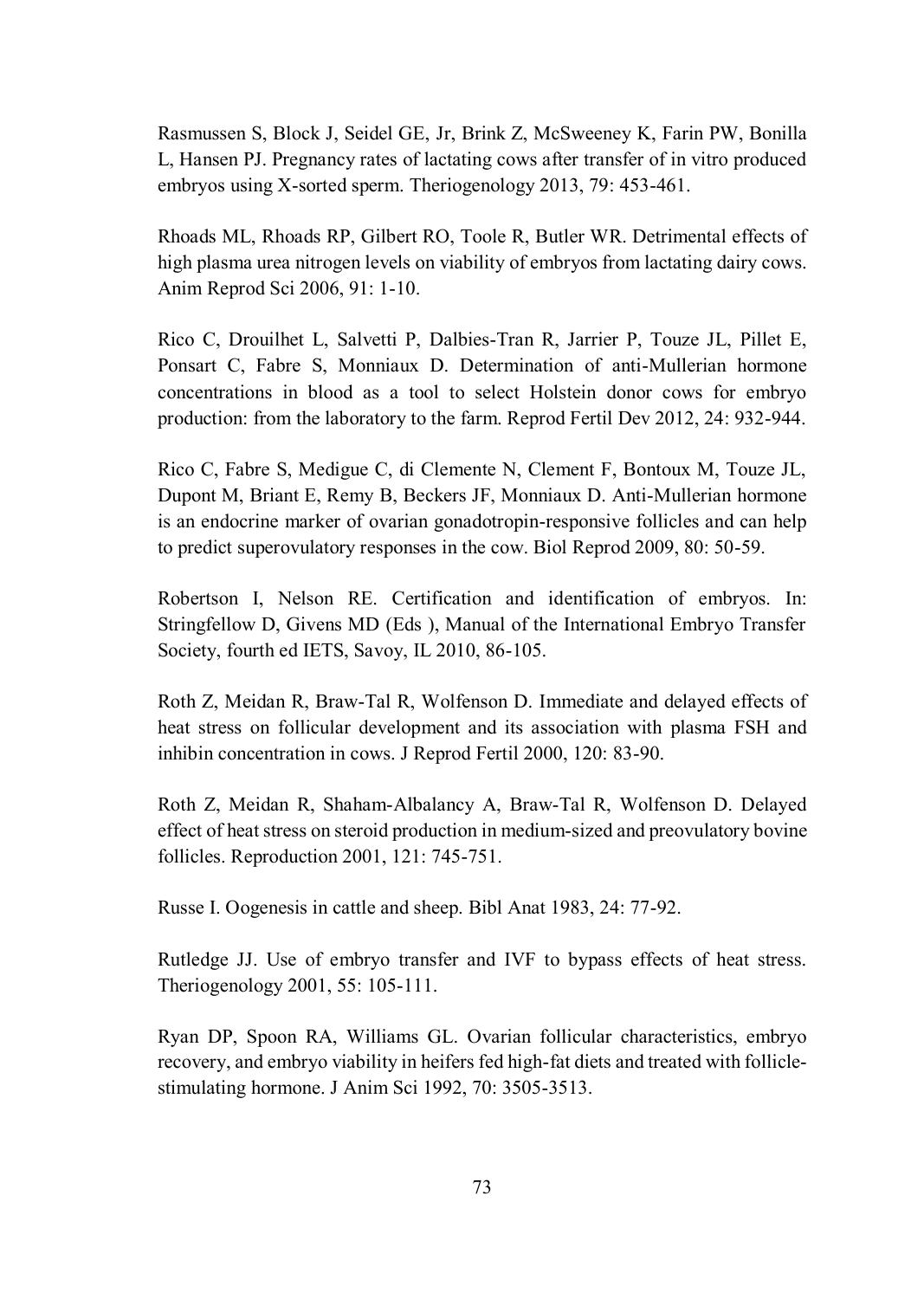Saacke RG, DeJarnette JM, Bame JH, Karabinus DS, Whitman SS. Can spermatozoa with abnormal heads gain access to the ovum in artificially inseminated super- and single-ovulating cattle? Theriogenology 1998, 50: 117-128.

Sales JN, Neves KA, Souza AH, Crepaldi GA, Sala RV, Fosado M, Campos Filho EP, de Faria M, Sa Filho MF, Baruselli PS. Timing of insemination and fertility in dairy and beef cattle receiving timed artificial insemination using sex-sorted sperm. Theriogenology 2011, 76: 427-435.

Sangsritavong S, Combs DK, Sartori R, Armentano LE, Wiltbank MC. High feed intake increases liver blood flow and metabolism of progesterone and estradiol-17beta in dairy cattle. J Dairy Sci 2002, 85: 2831-2842.

Santos JE, Cerri RL, Sartori R. Nutritional management of the donor cow. Theriogenology 2008, 69: 88-97.

Santos JE, Thatcher WW, Chebel RC, Cerri RL, Galvao KN. The effect of embryonic death rates in cattle on the efficacy of estrus synchronization programs. Anim Reprod Sci 2004, 82-83: 513-535.

Santos P, Marques A, Antunes G, Chaveiro A, Andrade M, Borba A, da Silva FM. Effects of plasma urea nitrogen levels on the bovine oocyte ability to develop after in vitro fertilization. Reprod Domest Anim 2009, 44: 783-787.

Sartori R, Bastos MR, Wiltbank MC. Factors affecting fertilisation and early embryo quality in single- and superovulated dairy cattle. Reprod Fertil Dev 2010, 22: 151-158.

Sartori R, Souza AH, Guenther JN, Caraviello DZ, Geiger LN, Schenk JL, Wiltbank MC. Fertlization rate and embryo quality in superovulated Holstein heifers artificially inseminated with X-sorted or unsorted sperm. Anim Reprod 2004, 86-90.

Schenk JL, Cran DG, Everett RW, Seidel GE, Jr. Pregnancy rates in heifers and cows with cryopreserved sexed sperm: effects of sperm numbers per inseminate, sorting pressure and sperm storage before sorting. Theriogenology 2009, 71: 717- 728.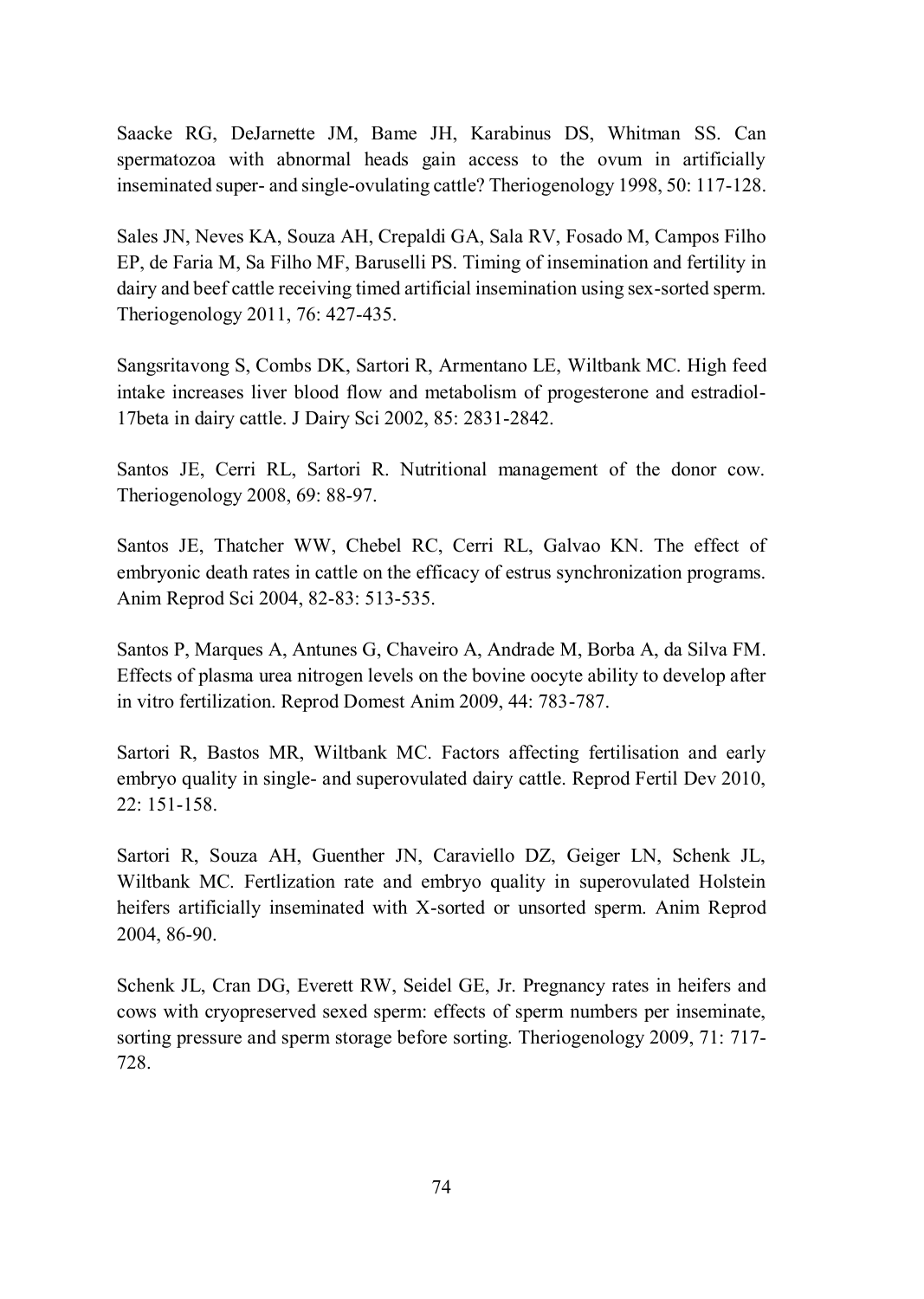Schenk JL, Suh TK, Seidel GE, Jr. Embryo production from superovulated cattle following insemination of sexed sperm. Theriogenology 2006, 65: 299-307.

Schrock GE, Saxton AM, Schrick FN, Edwards JL. Early in vitro fertilization improves development of bovine ova heat stressed during in vitro maturation. J Dairy Sci 2007, 90: 4297-4303.

Seidel JGE, Herickhoff LA, Schenk JL, Doyle SP, Green RD. Artificial insemination of heifers with cooled, unfrozen sexed semen. Theriogenology 1998, 49: 365.

Seidel GE, Jr. Update on sexed semen technology in cattle. Animal 2014, 8 Suppl 1: 160-164.

Seidel GE, Jr, Garner DL. Current status of sexing mammalian spermatozoa. Reproduction 2002, 124: 733-743.

Sendag S, Cetin Y, Alan M, Hadeler KG, Niemann H. Effects of eCG and FSH on ovarian response, recovery rate and number and quality of oocytes obtained by ovum pick-up in Holstein cows. Anim Reprod Sci 2008, 106: 208-214.

Shaw DW, Good TE. Recovery rates and embryo quality following dominant follicle ablation in superovulated cattle. Theriogenology 2000, 53: 1521-1528.

Sinclair KD, Kuran M, Gebbie FE, Webb R, McEvoy TG. Nitrogen metabolism and fertility in cattle: II. Development of oocytes recovered from heifers offered diets differing in their rate of nitrogen release in the rumen. J Anim Sci 2000, 78: 2670-2680.

Singh J, Dominguez M, Jaiswal R, Adams GP. A simple ultrasound test to predict the superstimulatory response in cattle. Theriogenology 2004, 62: 227-243.

Soares JG, Martins CM, Carvalho NA, Nicacio AC, Abreu-Silva AL, Campos Filho EP, Torres Junior JR, Sa Filho MF, Baruselli PS. Timing of insemination using sexsorted sperm in embryo production with Bos indicus and Bos taurus superovulated donors. Anim Reprod Sci 2011, 127: 148-153.

Souza AH, Carvalho PD, Rozner AE, Vieira LM, Hackbart KS, Bender RW, Dresch AR, Verstegen JP, Shaver RD, Wiltbank MC. Relationship between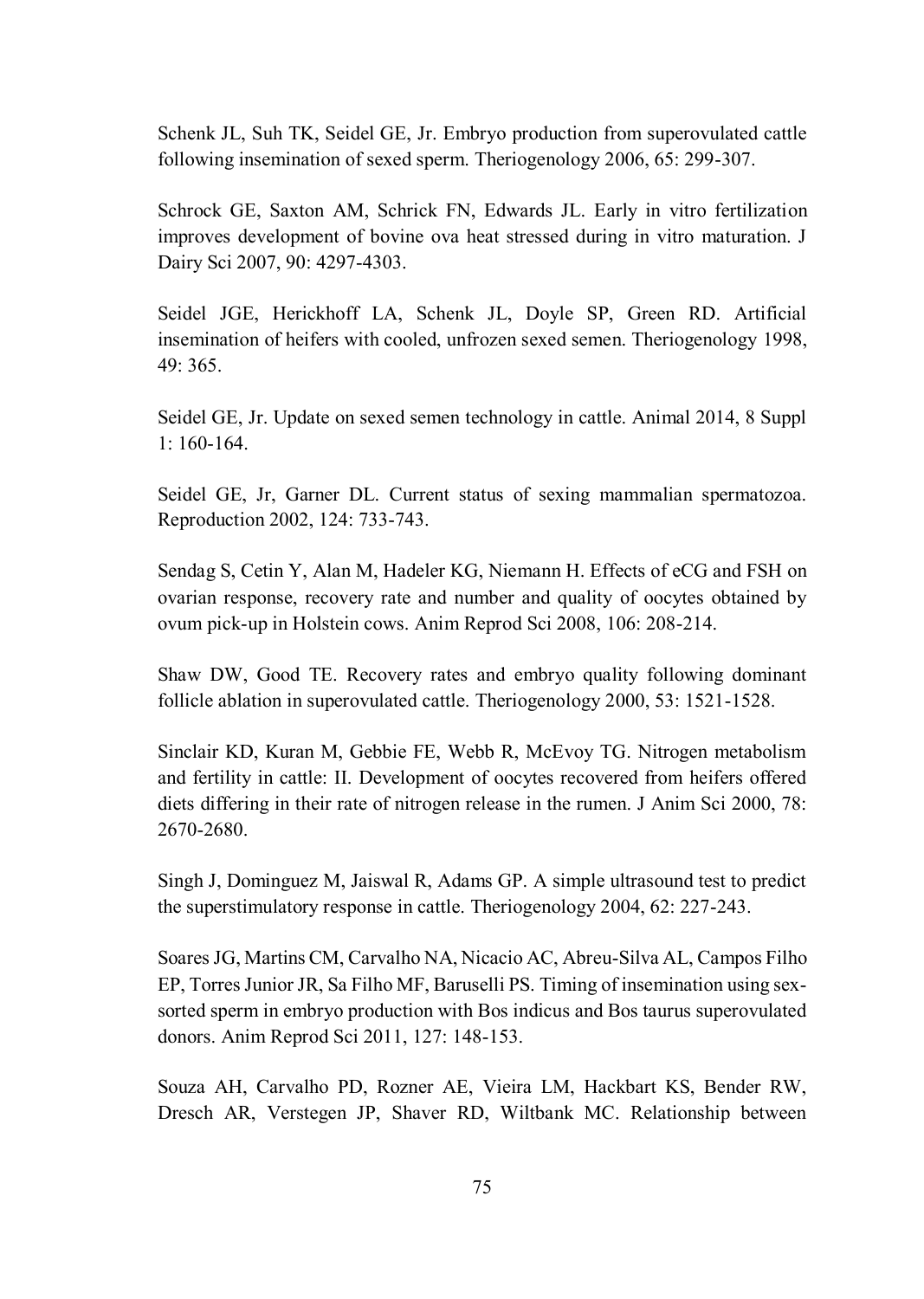circulating anti-Mullerian hormone (AMH) and superovulatory response of highproducing dairy cows. J Dairy Sci 2015, 98: 169-178.

Staples CR, Burke JM, Thatcher WW. Influence of supplemental fats on reproductive tissues and performance of lactating cows. J Dairy Sci 1998, 81: 856- 871.

Stewart BM, Block J, Morelli P, Navarette AE, Amstalden M, Bonilla L, Hansen PJ, Bilby TR. Efficacy of embryo transfer in lactating dairy cows during summer using fresh or vitrified embryos produced in vitro with sex-sorted semen. J Dairy Sci 2011, 94: 3437-3445.

Stringfellow D. Chapter 6. Recommendations for the sanitary handling of *in vivo*derived embryos. In: Stringfellow, D, Givens, D (eds.) Manual of the International Embryo Transfer Society. Fourth edition ed. International Embryo Transfer Society, 2010: 65-68.

Stroud B, Hasler JF. Dissecting why superovulation and embryo transfer usually work on some farms but not on others. Theriogenology 2006, 65: 65-76.

Thangavelu G, Colazo MG, Ambrose DJ, Oba M, Okine EK, Dyck MK. Diets enriched in unsaturated fatty acids enhance early embryonic development in lactating Holstein cows. Theriogenology 2007, 68: 949-957.

Thomas MG, Williams GL. Metabolic hormone secretion and FSH-induced superovulatory responses of beef heifers fed dietary fat supplements containing predominantly saturated or polyunsaturated fatty acids. Theriogenology 1996, 45: 451-458.

Tribulo A, Rogan D, Tribulo H, Tribulo R, Alasino RV, Beltramo D, Bianco I, Mapletoft RJ, Bo GA. Superstimulation of ovarian follicular development in beef cattle with a single intramuscular injection of Folltropin-V. Anim Reprod Sci 2011, 129: 7-13.

Tribulo A, Rogan D, Tribulo H, Tribulo R, Mapletoft RJ, Bo GA. Superovulation of beef cattle with a split-single intramuscular administration of Folltropin-V in two concentrations of hyaluronan. Theriogenology 2012, 77: 1679-1685.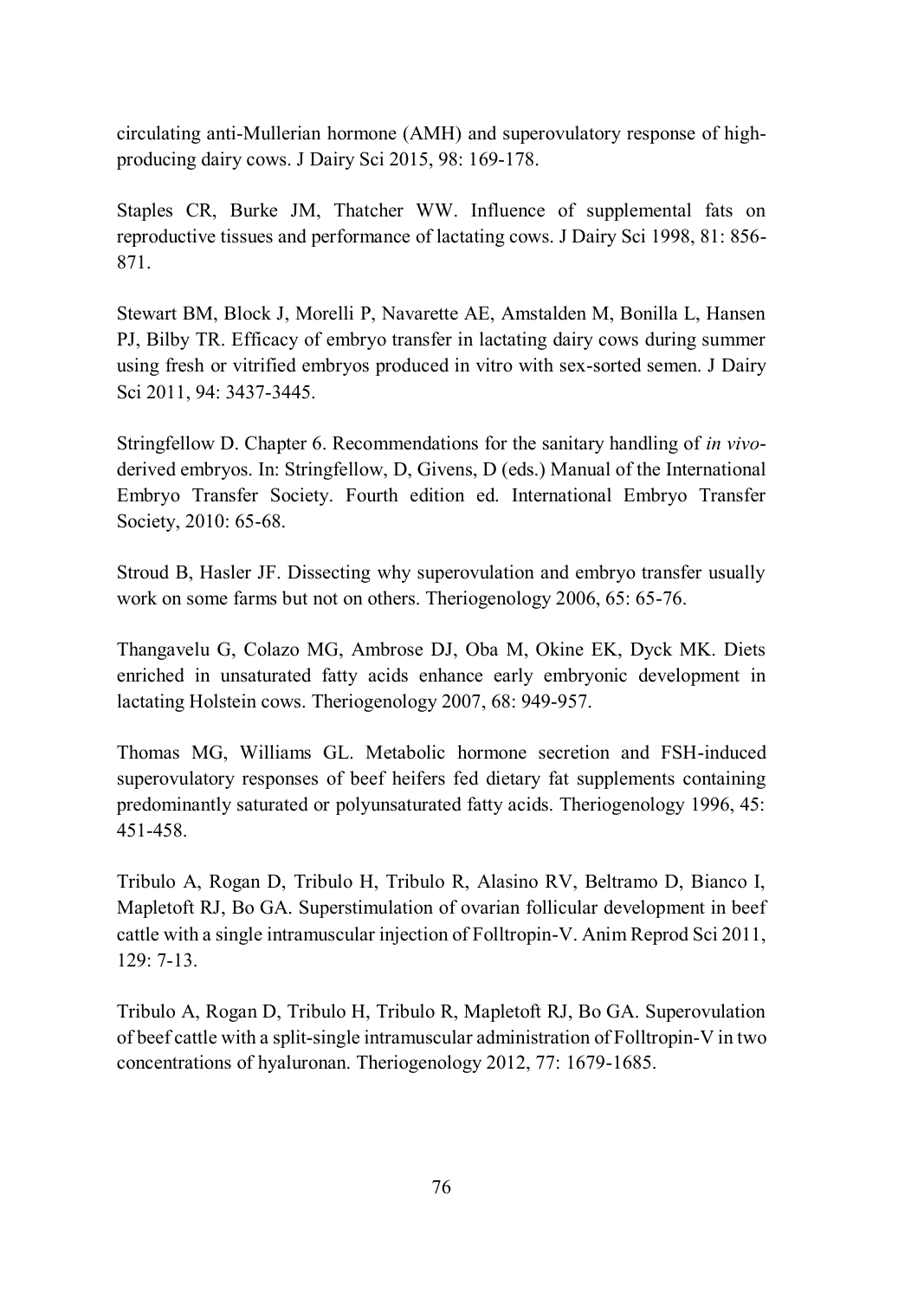Trigal B, Gomez E, Caamano JN, Munoz M, Moreno J, Carrocera S, Martin D, Diez C. In vitro and in vivo quality of bovine embryos in vitro produced with sexsorted sperm. Theriogenology 2012, 78: 1465-1475.

Tubman LM, Brink Z, Suh TK, Seidel GE, Jr. Characteristics of calves produced with sperm sexed by flow cytometry/cell sorting. J Anim Sci 2004, 82: 1029-1036.

Velazquez MA. The role of nutritional supplementation on the outcome of superovulation in cattle. Anim Reprod Sci 2011, 126: 1-10.

Wehrman ME, Fike KE, Kojima FN, Bergfeld EG, Cupp AS, Mariscal V, Sanchez T, Kinder JE. Development of persistent ovarian follicles during synchronization of estrus influences the superovulatory response to FSH treatment in cattle. Theriogenology 1996, 45: 593-610.

Wheeler MB, Rutledge JJ, Fischer-Brown A, VanEtten T, Malusky S, Beebe DJ. Application of sexed semen technology to in vitro embryo production in cattle. Theriogenology 2006, 65: 219-227.

Wilson RD, Fricke PM, Leibfried-Rutledge ML, Rutledge JJ, Penfield CM, Weigel KA. In vitro production of bovine embryos using sex-sorted sperm. Theriogenology 2006, 65: 1007-1015.

Wilson RD, Weigel KA, Fricke PM, Rutledge JJ, Leibfried-Rutledge ML, Matthews DL, Schutzkus VR. In vitro production of Holstein embryos using sexsorted sperm and oocytes from selected cull cows. J Dairy Sci 2005, 88: 776-782.

Wiltbank M, Lopez H, Sartori R, Sangsritavong S, Gumen A. Changes in reproductive physiology of lactating dairy cows due to elevated steroid metabolism. Theriogenology 2006, 65: 17-29.

Wolfenson D, Lew BJ, Thatcher WW, Graber Y, Meidan R. Seasonal and acute heat stress effects on steroid production by dominant follicles in cows. Anim Reprod Sci 1997, 47: 9-19.

Xu J, Guo Z, Su L, Nedambale TL, Zhang J, Schenk J, Moreno JF, Dinnyes A, Ji W, Tian XC, Yang X, Du F. Developmental potential of vitrified Holstein cattle embryos fertilized in vitro with sex-sorted sperm. J Dairy Sci 2006, 89: 2510-2518.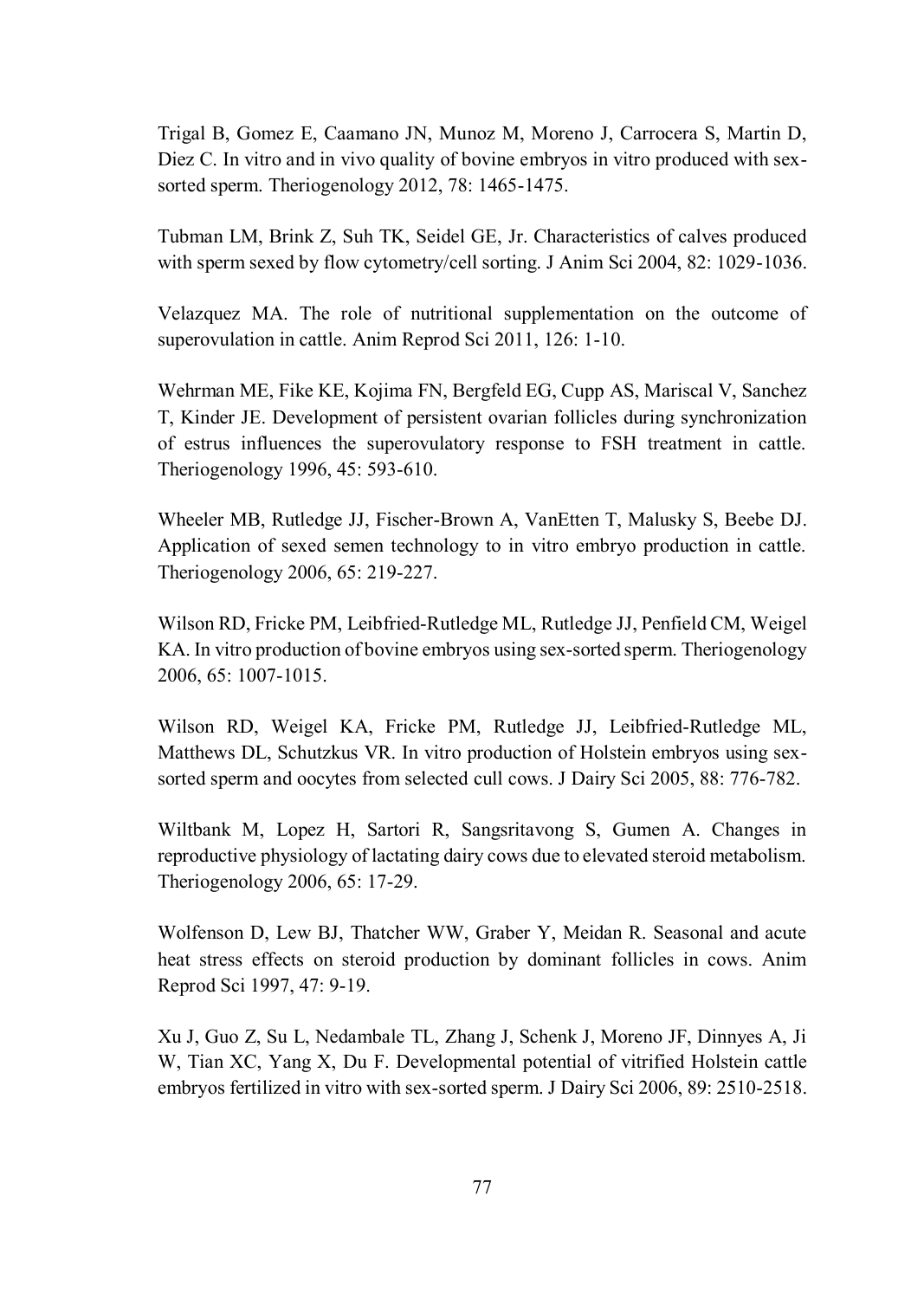Yaakub H, O'Callaghan D, Boland MP. Effect of type and quantity of concentrates on superovulation and embryo yield in beef heifers. Theriogenology 1999, 51: 1259-1266.